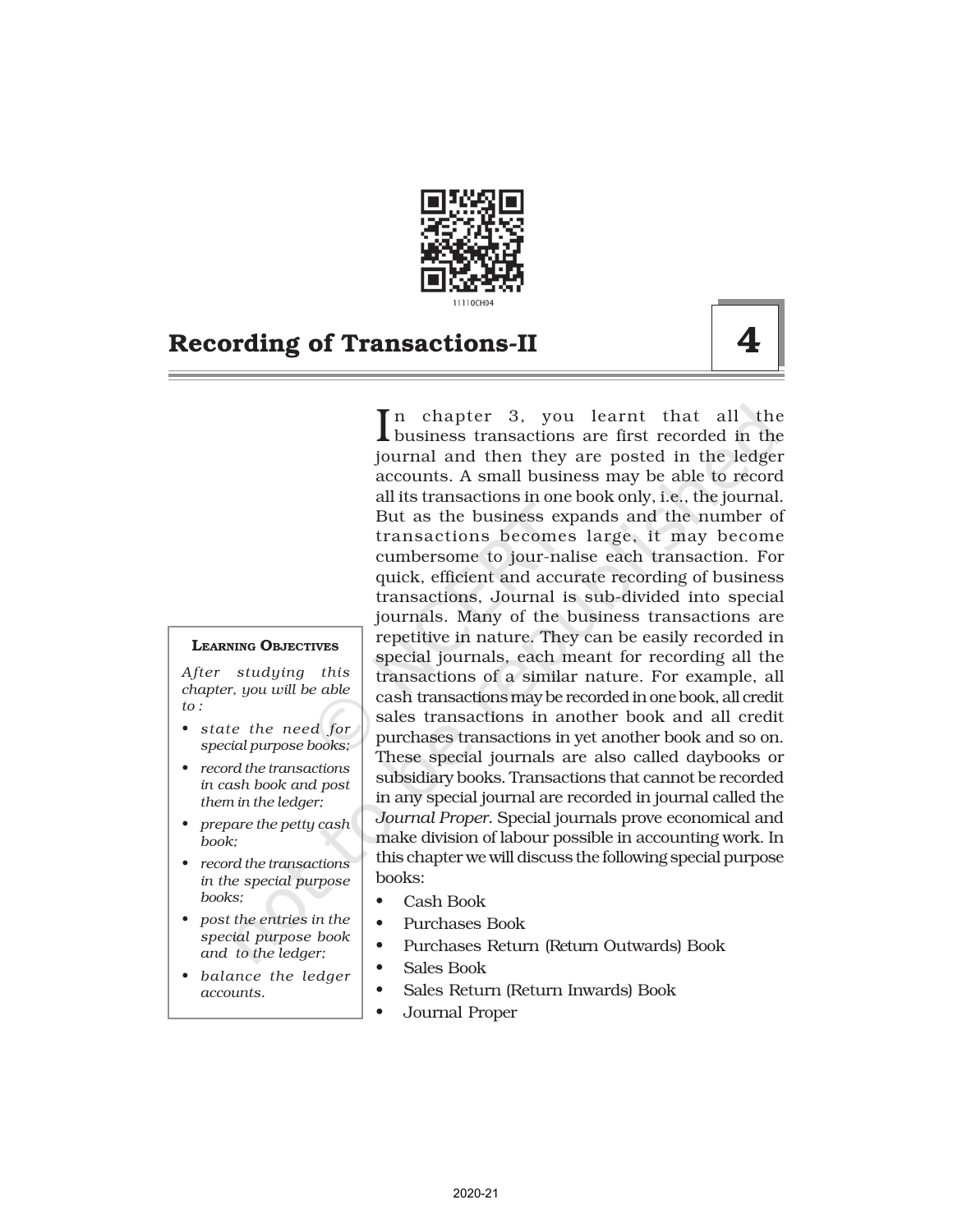# 4.1 Cash Book

Cash book is a book in which all transactions relating to cash receipts and cash payments are recorded. It starts with the cash or bank balances at the beginning of the period. Generally, it is made on monthly basis. This is a very popular book and is maintained by all organisations, big or small, profit or not-forprofit. It serves the purpose of both journal as well as the ledger (cash) account. It is also called the *book of original entry*. When a cashbook is maintained, transactions of cash are not recorded in the journal, and no separate account for cash or bank is required in the ledger.

# *4.1.1 Single Column Cash Book*

The single column cash book records all cash transactions of the business in a chronological order, i.e., it is a complete record of cash receipts and cash payments. When all receipts and payments are made in cash by a business organisation only, the cash book contains only one amount column on each (debit and credit) side. The format of single column cash book is shown in figure 4.1.

| <b>Cash Book</b> |
|------------------|
|                  |

| Dr.  |          |       |             |          |      | Cr.    |
|------|----------|-------|-------------|----------|------|--------|
| Date | Receipts | L.F.I | Amount Date | Payments | L.F. | Amount |
|      |          |       |             |          |      |        |

Fig. 4.1 : *Format of single column cash book*

Recording of entries in the single column cash book and its balancing is illustrated by an example. Consider the following transactions of M/s Roopa Traders observe how they are recorded in a single column cash book.

| Date      | <b>Details</b>                                     | Amount. |
|-----------|----------------------------------------------------|---------|
|           |                                                    |         |
|           |                                                    |         |
| 2017      |                                                    |         |
| Nov. $01$ | Cash in hand                                       | 30,000  |
| Nov. 04   | Cash received from Gurmeet                         | 12,000  |
| Nov. 08   | Insurance paid (Annual Instalment)                 | 6.000   |
| Nov. 13   | Purchased furniture                                | 13,800  |
| Nov. $16$ | Sold goods for cash                                | 28,000  |
| Nov. 17   | Purchased goods from Mudit in cash                 | 17,400  |
| Nov. 20   | Purchase stationery                                | 1.100   |
| Nov. $24$ | Cash paid to Rukmani in full settlement of account | 12.500  |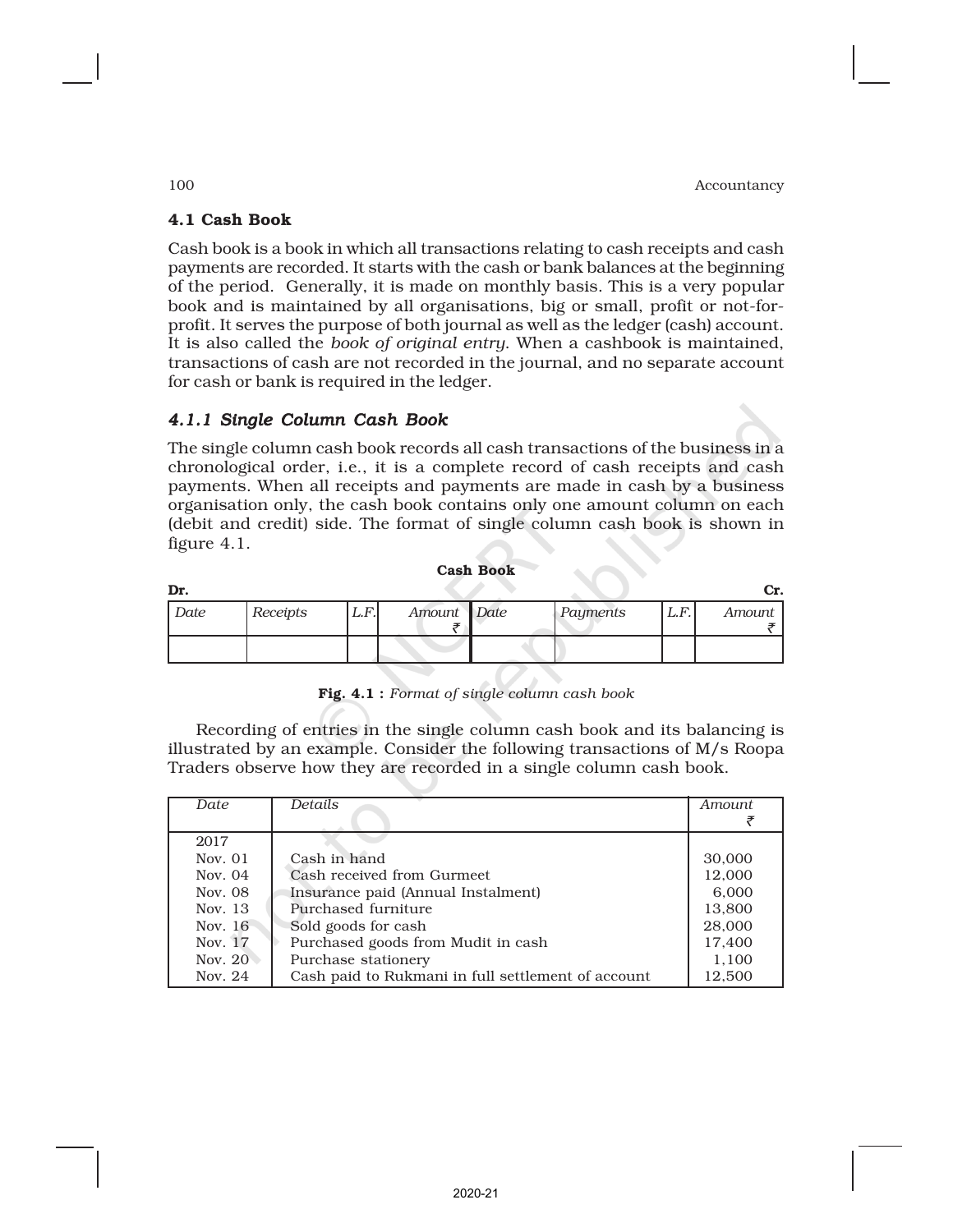| Sold goods to Kamal for cash<br>Nov. 27 | 18,200 |
|-----------------------------------------|--------|
| Paid monthly rent<br>Nov. 30            | 2.500  |
| Paid salary<br>Nov. 30                  | 3.500  |
| Deposited in bank<br>Nov. 30            | 8.000  |

| Dr.       |              |      |        |           |             |      | Cr.    |
|-----------|--------------|------|--------|-----------|-------------|------|--------|
| Date      | Receipts     | L.F. | Amount | Date      | Payments    | L.F. | Amount |
|           |              |      |        |           |             |      |        |
| 2017      |              |      |        | 2017      |             |      |        |
| Nov. $01$ | Balance b/d  |      | 30,000 | Nov. 08   | Insurance   |      | 6,000  |
| Nov. $04$ | Gurmeet      |      | 12,000 | Nov. 13   | Furniture   |      | 13,800 |
| Nov. 16   | <b>Sales</b> |      | 28,000 | Nov. 17   | Purchases   |      | 17.400 |
| Nov. 27   | <b>Sales</b> |      | 18,200 | Nov. 20   | Stationery  |      | 1.100  |
|           |              |      |        | Nov. $24$ | Rukmani     |      | 12.500 |
|           |              |      |        | Nov. 30   | Rent        |      | 2,500  |
|           |              |      |        | Nov. 30   | Salary      |      | 3,500  |
|           |              |      |        | Nov. 30   | Bank        |      | 8,000  |
|           |              |      |        | Nov. 30   | Balance c/d |      | 23,400 |
|           |              |      | 88,200 |           |             |      | 88,200 |
| Dec.01    | Balance b/d  |      | 23,400 |           |             |      |        |

#### Roopa Traders Cash Book

*Posting of the Single Column Cash Book*

As evident from figure 4.1, the left side of the cash book shows the *receipts* of the cash whereas the right side of the cash book shows all the *payments* made in cash. The accounts appearing on then debit side for the cash book are credited in the respective ledger accounts because cash has been received in respect of them. Thus, in our example, an entry 'cash received from Gurmeet' appears on the debit side of the cash book conveys that the cash has been received from Gurmeet. Therefore, in the ledger, Gurmeet's account will be credited by writing 'Cash' in the particulars column on the credit side. Similarly, all the account names appearing on the credit side of the cash book are debited as cash/cheque has been paid in respect of them. Now, notice, how the transactions in our example are posted to the related ledger accounts: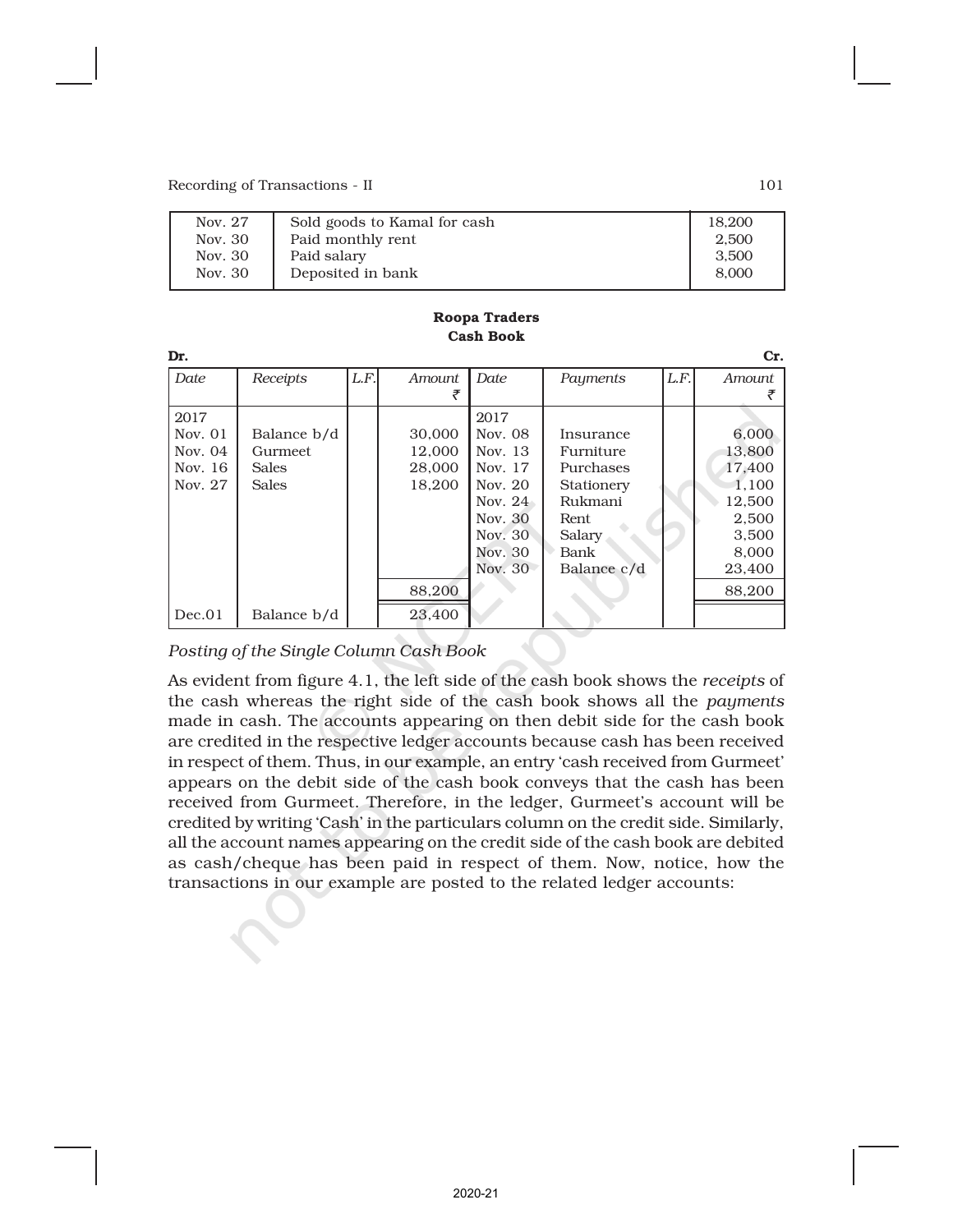#### Books of Roopa Traders Gurmeet's Account

| Dr.  |             |      |             |                |             |      | Cr.    |
|------|-------------|------|-------------|----------------|-------------|------|--------|
| Date | Particulars | J.F. | Amount Date |                | Particulars | J.F. | Amount |
|      |             |      |             | 2017<br>Nov.04 | Cash        |      | 12,000 |

# Sales Account

| Dr.  |             |      |             |                            |              |      | Cr.              |
|------|-------------|------|-------------|----------------------------|--------------|------|------------------|
| Date | Particulars | J.F. | Amount Date |                            | Particulars  | J.F. | Amount           |
|      |             |      |             | 2017<br>Nov. 16<br>Nov. 27 | Cash<br>Cash |      | 28,000<br>18,200 |

# Insurance Account

| Dr.     |             |      |             |             |        | Cr.    |
|---------|-------------|------|-------------|-------------|--------|--------|
| Date    | Particulars | J.F. | Amount Date | Particulars | IJ.F.I | Amount |
|         |             |      |             |             |        |        |
| 2017    |             |      |             |             |        |        |
| Nov. 08 | Cash        |      | 6,000       |             |        |        |

### Furniture Account

| Dr.     |             |      |             |             |      | Cr.    |
|---------|-------------|------|-------------|-------------|------|--------|
| Date    | Particulars | J.F. | Amount Date | Particulars | J.F. | Amount |
|         |             |      |             |             |      |        |
| 2017    |             |      |             |             |      |        |
| Nov. 13 | Cash        |      | 13,800      |             |      |        |
|         |             |      |             |             |      |        |

### Purchases Account

| Dr.                     |             |      |             |             |      |        |
|-------------------------|-------------|------|-------------|-------------|------|--------|
| Date                    | Particulars | J.F. | Amount Date | Particulars | J.F. | Amount |
|                         |             |      |             |             |      |        |
| 2017<br>$\sqrt{Nov.}17$ | Cash        |      | 17,400      |             |      |        |

### Stationery Account

| Dr.     |             |      |             |             |      | Cr.    |
|---------|-------------|------|-------------|-------------|------|--------|
| Date    | Particulars | J.F. | Amount Date | Particulars | J.F. | Amount |
|         |             |      |             |             |      |        |
| 2017    |             |      |             |             |      |        |
| Nov. 20 | Cash        |      | 1,100       |             |      |        |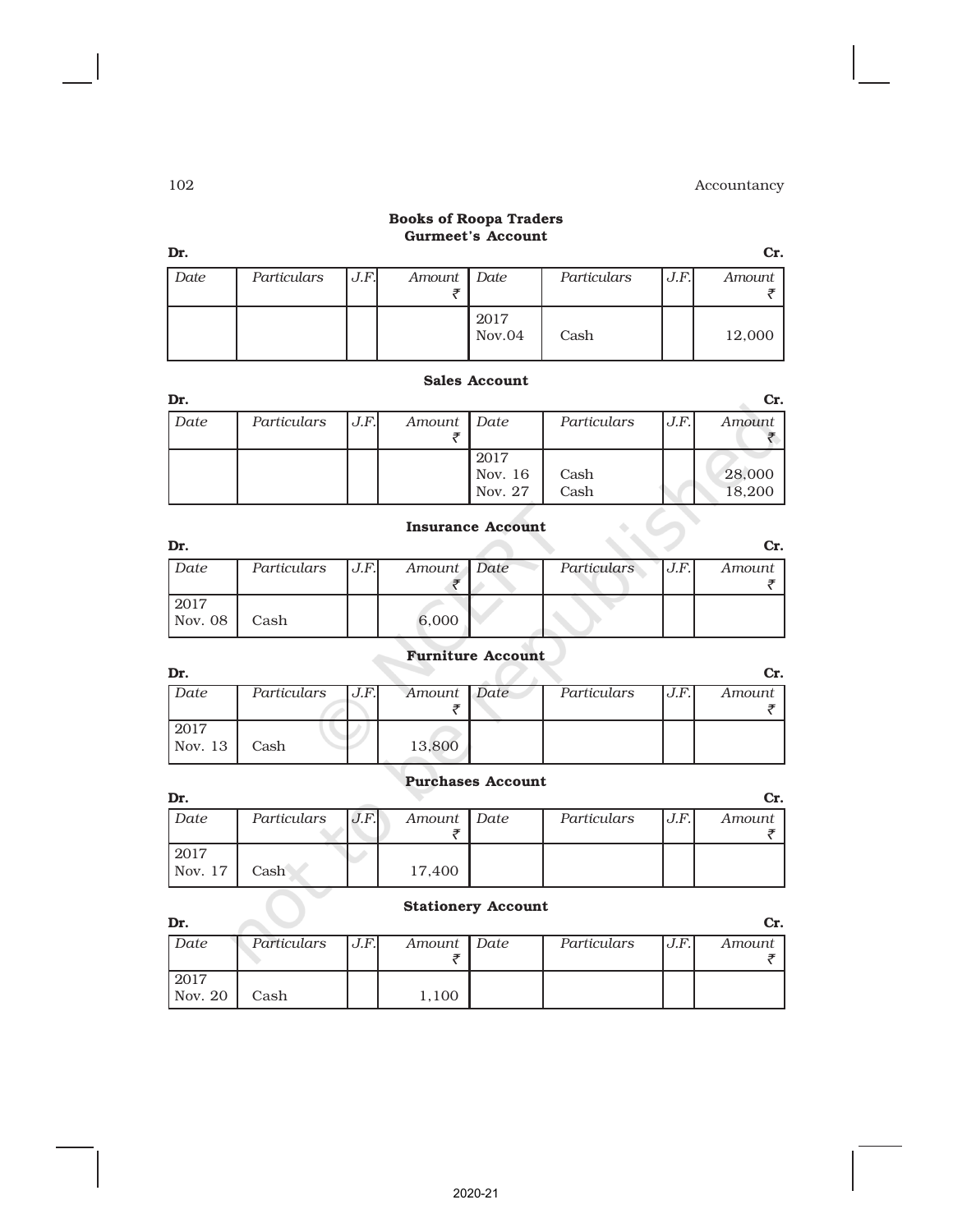| Dr.            |             |       |             |             |      | Cr.    |
|----------------|-------------|-------|-------------|-------------|------|--------|
| Date           | Particulars | J.F.I | Amount Date | Particulars | J.F. | Amount |
| 2017<br>Nov.24 | Cash        |       | 12,500      |             |      |        |

Rukmani's Account

#### Rent Account

| Dr.    |             |      |             |             |      | Cr.    |
|--------|-------------|------|-------------|-------------|------|--------|
| Date   | Particulars | J.F. | Amount Date | Particulars | J.F. | Amount |
|        |             |      |             |             |      |        |
| 2017   |             |      |             |             |      |        |
| Nov.30 | Cash        |      | 2,500       |             |      |        |

#### Salary Account

|         |             |      |               |             |      | Cr.    |
|---------|-------------|------|---------------|-------------|------|--------|
| Date    | Particulars | J.F. | Amount   Date | Particulars | J.F. | Amount |
|         |             |      |               |             |      |        |
| 2017    |             |      |               |             |      |        |
| Nov. 30 | Cash        |      | 3,500         |             |      |        |

#### Bank's Account

| Dr.    |             |      |             |             |      | Сr.    |
|--------|-------------|------|-------------|-------------|------|--------|
| Date   | Particulars | J.F. | Amount Date | Particulars | U.F. | Amount |
|        |             |      |             |             |      |        |
| 2017   |             |      |             |             |      |        |
| Nov.30 | Cash        |      | 8,000       |             |      |        |

# *4.1.2 Double Column Cash Book*

In this type of cash book, there are two columns of amount on each side of the cash book. In fact, now-a-days bank transactions are very large in number. In many organisations, as far as possible, all receipts and payments are affected through bank.

A businessman generally opens a current account with a bank. Bank, do not allow any interest on the balance in current account but charge a small amount, called *incidental charges*, for the services rendered.

For depositing cash/cheques in the bank account, a form has to be filled, which is called a *pay-in-slip*. (refer figure 4.2) It contains a counterfoil also which is returned to the customer (depositor) with the signature of the cashier, as *receipt*.

The bank issues blank cheque forms, to the account holder for withdrawing money. (refer figure 4.3) The depositor writes the name of the party to whom payment is to be made after the words *Pay* printed on the cheque. Cheque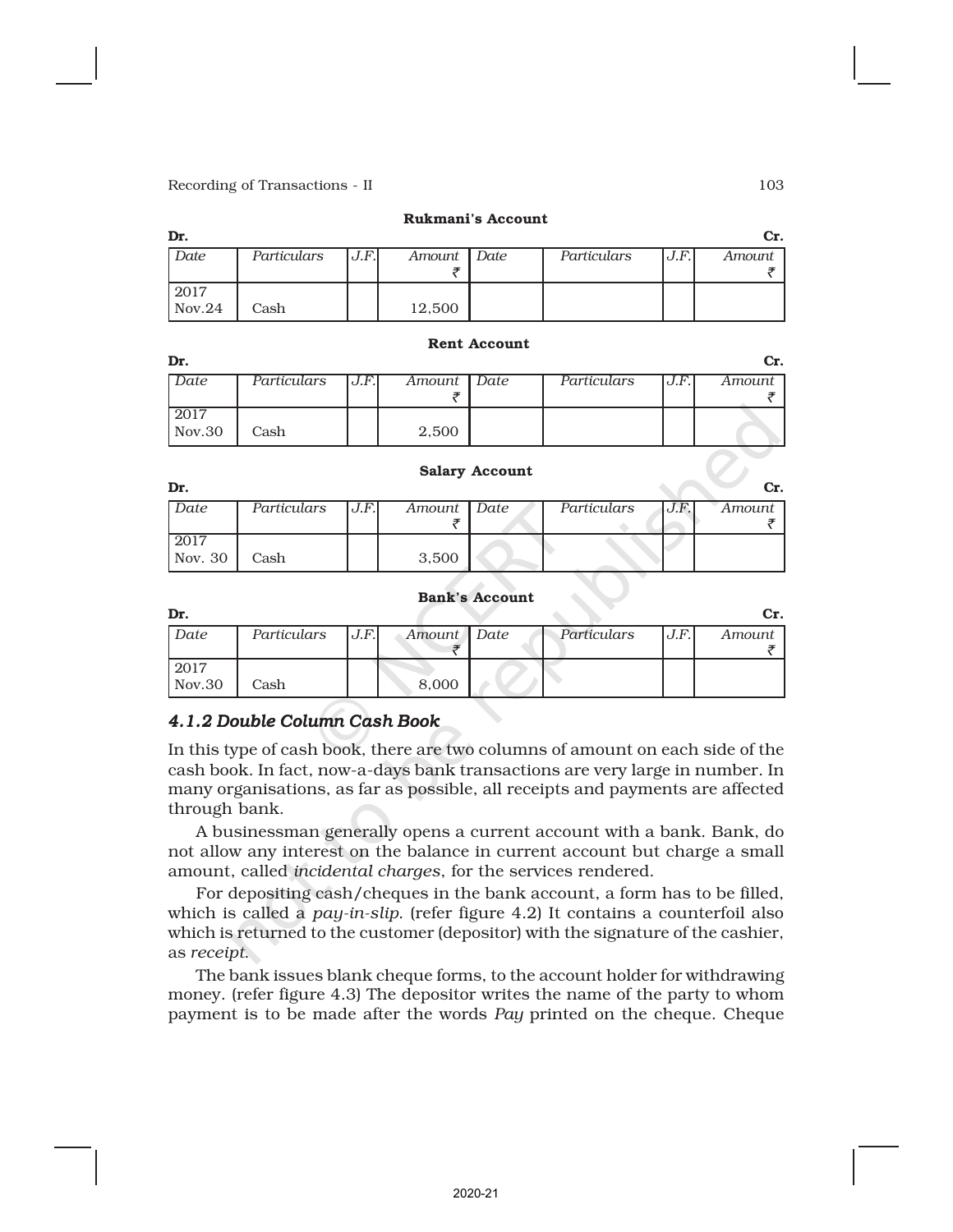



Fig. 4.3 : *A cheque*

forms have the printed word bearer, which means payment is to be made to the person whose name has been written after the words "pay" or the *bearer* of the cheques. When the world 'bearer' is struck off by drawing a line, the cheque becomes an *order cheque*. It means payment is to be made to the person whose name is written on the cheque or to his order after proper identification.

Cheques are generally crossed in practice. The payment of a crossed cheque cannot be made direct to the party on the counter. It is to be paid only through a bank. When two parallel lines are drawn across the cheque, it is said to be crossed. The various types of crossing providing different degrees of safety to the payment are shown in figure 4.4.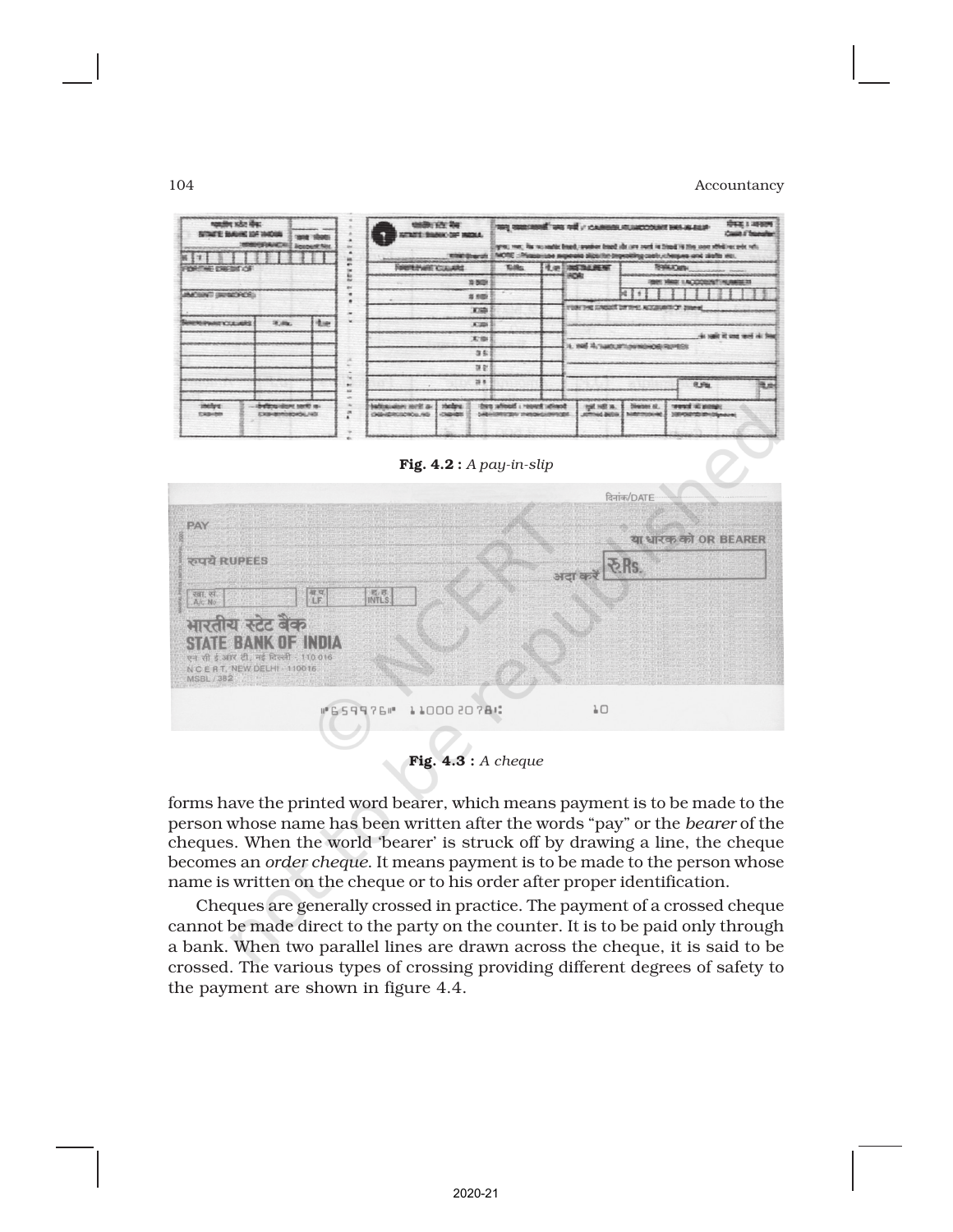In case of an *A/c payee only* crossing, the amount of the cheque can be deposited only in the account of the person whose name appears on the cheque. When the name of the bank is written between two parallel lines, it becomes a *special crossing* and the payment can be made only to the bank whose name has been written between the two lines.

Though this is rarely done, a cheque can be transferred by the payee (the person in whose favour the cheque has been drawn) to another person, if it is not crossed *A/c payee only*. A bearer cheque can be passed on by mere delivery. An *order cheque* can be transferred by endorsement and delivery. *Endorsement* means the writing of instructions to pay the cheque to a particular person and then singing it on the back of the cheque.



Fig. 4.4 : *Types of crossing*

When the number of bank transactions is large; it is convenient to have a separate amount column for bank transactions in the cash book itself instead of recording them in the journal. This helps in getting information about the position of the bank account from time to time. Just like cash transactions, all payments into the bank are recorded on the left side and all withdrawals/payments through the bank are recorded on the right side. When cash is deposited in the bank or cash is withdrawn from the bank, both the entries are recorded in the cash book. This is so because both aspects of the transaction appear in the cash book itself. When cash is paid into the bank, the amount deposited is written on the left side in the bank column and at the same time the same amount is entered on the right side in the cash column. The reverse entries are recorded when cash is withdrawn from the bank for use in the office. Against such entries the word C, which stands for *contra* is written in the L.F. column indicating that these entries are not to be posted to the ledger account.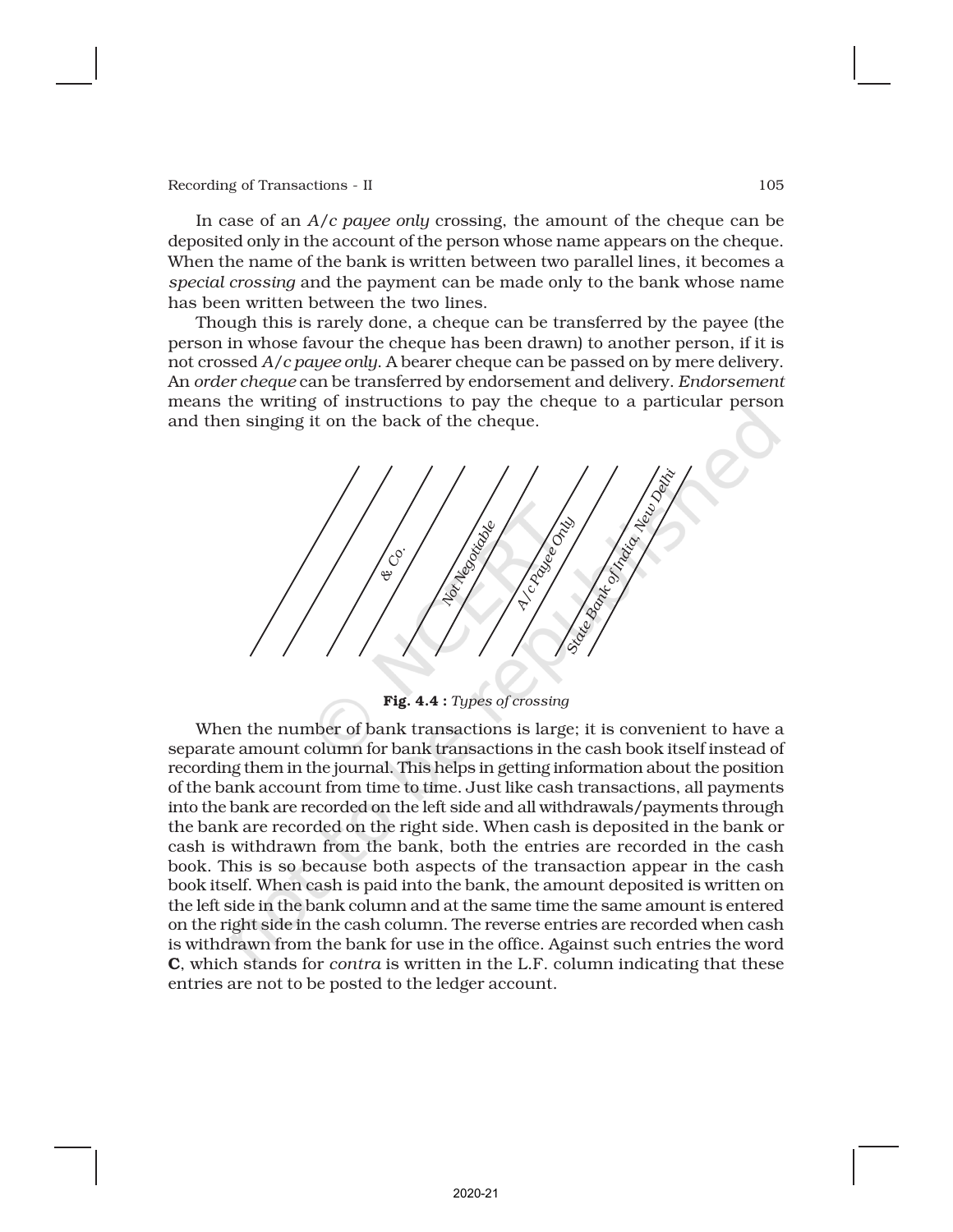The bank column is balanced in the same way as the cash column. However, in the bank column, there can be credit balance also because of overdraft taken from the bank. *Overdraft* is a situation when cash withdrawn from the bank exceeds the amount of deposit. Entries in respect of cheques received should be made in the bank column of the cash book. When a cheque is received, it may be deposited into the bank on the same day or it may be deposited on another day. In case, it is deposited on the same day the amount is recorded in the bank column of the cash book on the receipts side. If the cheque is deposited on another day, in that case, on the date of receipt it is treated as cash received and hence recorded in the cash column on the receipts side. On the day of deposit to the bank, it is shown in the Bank Column on receipt (Dr.) side and in the Cash Column on the payment (Cr.) side. This is a *contra entry*.

If a cheque received from a customer is dishonoured, the bank will return the dishonoured cheque and debit the firm's account. On receipt of such cheque or intimation from the bank, the firm will make an entry on the credit side of the cash book by entering the amount of the dishonoured cheque in the bank column and the name of the customer in the particulars column. This entry will restore the position prevailing before the receipt of the cheque form the customer and its deposit in the bank. Dishonour of a cheque means return of the cheque unpaid, generally due to insufficient funds in the customer's account with the bank.

If the bank debits the firm on account of interest, commission or other charges for bank services, the entry will be made on the credit side in bank column. If the bank credits the firm's account, the entry will be made on the debit side of the cash book in the appropriate column. The format of double column cash book is shown in figure 4.5.

| Dr   |          |      |      |           |          |      |      | cr   |
|------|----------|------|------|-----------|----------|------|------|------|
| Date | Receipts | L.F. | Cash | Bank Date | Payments | L.F. | Cash | Bank |
|      |          |      | ₹    | ₹         |          |      | ₹    |      |
|      |          |      |      |           |          |      |      |      |

Cash Book

Fig. 4.5 : *Format of a double column cashbook*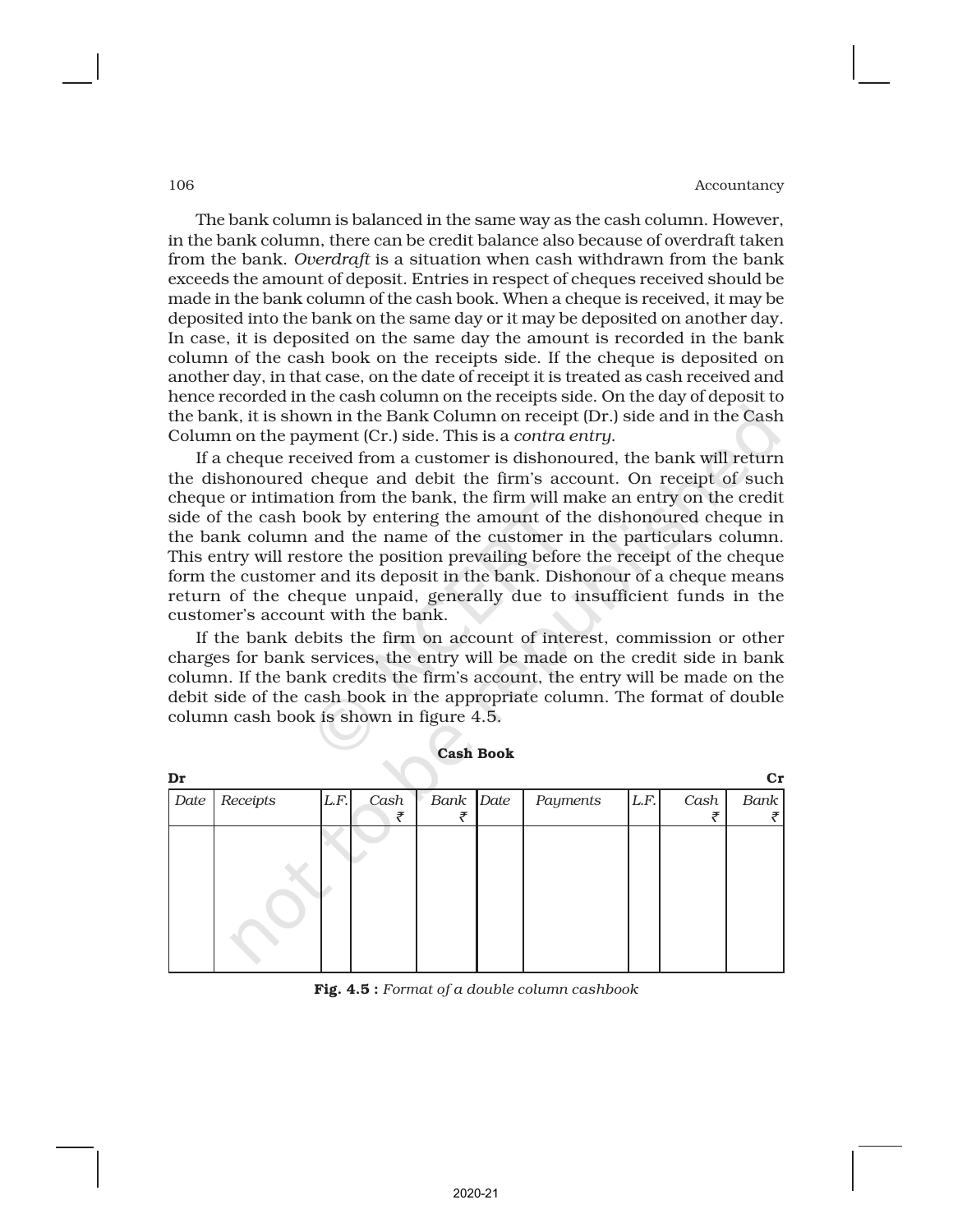We will now learn how the transactions are recorded in the double column cash book.

Consider the following example:

The following transactions related to M/s Tools India :

| Date     | Details                                             | Amount |
|----------|-----------------------------------------------------|--------|
| 2017     |                                                     |        |
| Sept. 01 | Bank balance                                        | 42,000 |
| Sept. 01 | Cash balance                                        | 15,000 |
| Sept. 04 | Purchased goods by cheque                           | 12.000 |
| Sept. 08 | Sales of goods for cash                             | 6,000  |
| Sept. 13 | Purchased machinery by cheque                       | 5,500  |
| Sept. 16 | Sold goods and received cheque (deposited same day) | 4,500  |
| Sept. 17 | Purchase goods from Mriaula in cash                 | 17,400 |
| Sept. 20 | Purchase stationery by cheque                       | 1.100  |
| Sept. 24 | Cheque given to Rohit                               | 1.500  |
| Sept. 27 | Cash withdrawn from bank                            | 10,000 |
| Sept. 30 | Rent paid by cheque                                 | 2,500  |
| Sept. 30 | Paid salary                                         | 3.500  |

The double column cash book based upon above business transactions will prepared as follows :

#### Cash Book

| Dr.                                   |                                       |                |                           |                 |                                                                     |                                                                                                   |               |                           | Cr.                                                            |
|---------------------------------------|---------------------------------------|----------------|---------------------------|-----------------|---------------------------------------------------------------------|---------------------------------------------------------------------------------------------------|---------------|---------------------------|----------------------------------------------------------------|
| Date                                  | Receipts                              | L.F.           | Cash                      | Bank<br>₹       | Date                                                                | Payments                                                                                          | L.F.          | Cash                      | Bank                                                           |
| 2017<br>Sept.<br>01<br>08<br>16<br>27 | Balance b/d<br>Sales<br>Sales<br>Bank | $\overline{C}$ | 15,000<br>6,000<br>10,000 | 42,000<br>4,500 | 2017<br>Sept.<br>04<br>13<br>17<br>20<br>24<br>27<br>30<br>30<br>30 | Purchases<br>Machine<br>Purchase<br>Stationery<br>Rohit.<br>Cash<br>Rent<br>Salary<br>Balance c/d | $\mathcal{C}$ | 17,400<br>3,500<br>10,100 | 12,000<br>5,500<br>1,100<br>1,500<br>10,000<br>2,500<br>13,900 |
|                                       |                                       |                | 31,000                    | 46,500          |                                                                     |                                                                                                   |               | 31,000                    | 46,500                                                         |
| Oct.<br>01                            | Balance b/d                           |                | 10,100                    | 13,900          |                                                                     |                                                                                                   |               |                           |                                                                |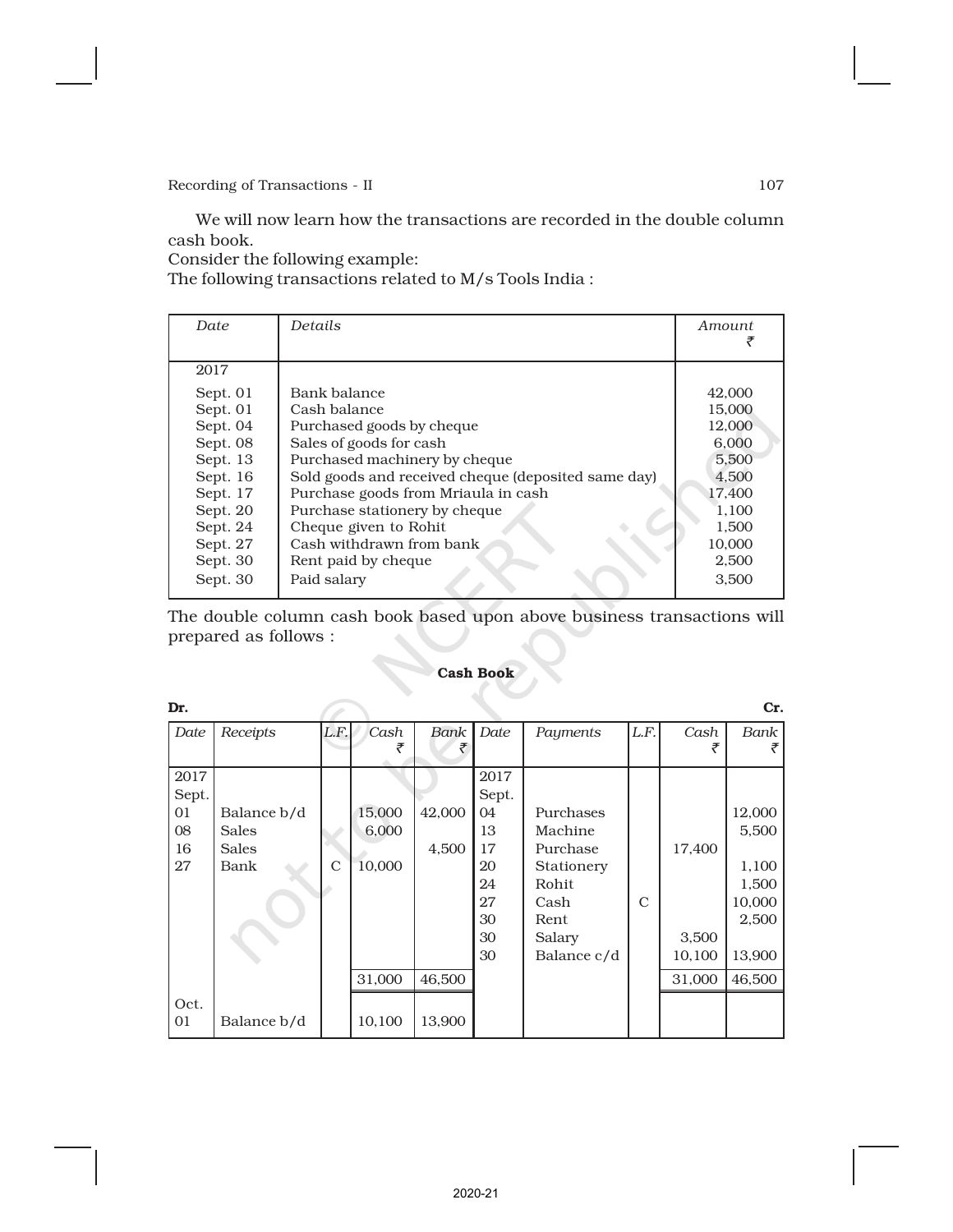When the bank column is maintained in the cash book, the bank account also is not opened in the ledger. The bank column serves the purpose of the bank account. Entries marked C (being contra entries as explained earlier) are ignored while posting from the cash book to the ledger. These entries represent debit or credit of cash account against the bank account or vice-versa. We will now see how the transactions recorded in double column cash book are posted to the individual accounts.

#### Purchases Account

| Receipts                    |              |      |                  |             |      | <b>Payments</b> |
|-----------------------------|--------------|------|------------------|-------------|------|-----------------|
| Date                        | Particulars  | J.F. | Amount Date      | Particulars | J.F. | Amount          |
| 2017<br>Sept.04<br>Sept. 17 | Bank<br>Cash |      | 12,000<br>17,400 |             |      |                 |

#### Sales Account

Receipts Payments *Date Particulars J.F. Amount Date Particulars J.F. Amount*  $\bar{\tau}$  and  $\bar{\tau}$  and  $\bar{\tau}$  and  $\bar{\tau}$ *2017* Sept. 08 Cash 1 6,000 Sept. 16 Bank 1 4,500

#### Machinery Account

| <b>Receipts</b> |                  |             |             |      | <b>Payments</b> |
|-----------------|------------------|-------------|-------------|------|-----------------|
| Date            | Particulars J.F. | Amount Date | Particulars | J.F. | Amount          |
|                 |                  |             |             |      |                 |
| 2017            |                  |             |             |      |                 |
| Sept. 13        | Bank             | 5,500       |             |      |                 |

## Stationery Account

| Receipts        |             |     |             |             |      | Payments |
|-----------------|-------------|-----|-------------|-------------|------|----------|
| Date            | Particulars | J.F | Amount Date | Particulars | J.F. | Amount   |
|                 |             |     |             |             |      |          |
| 2017<br>Sept.20 | Bank        |     | 1,100       |             |      |          |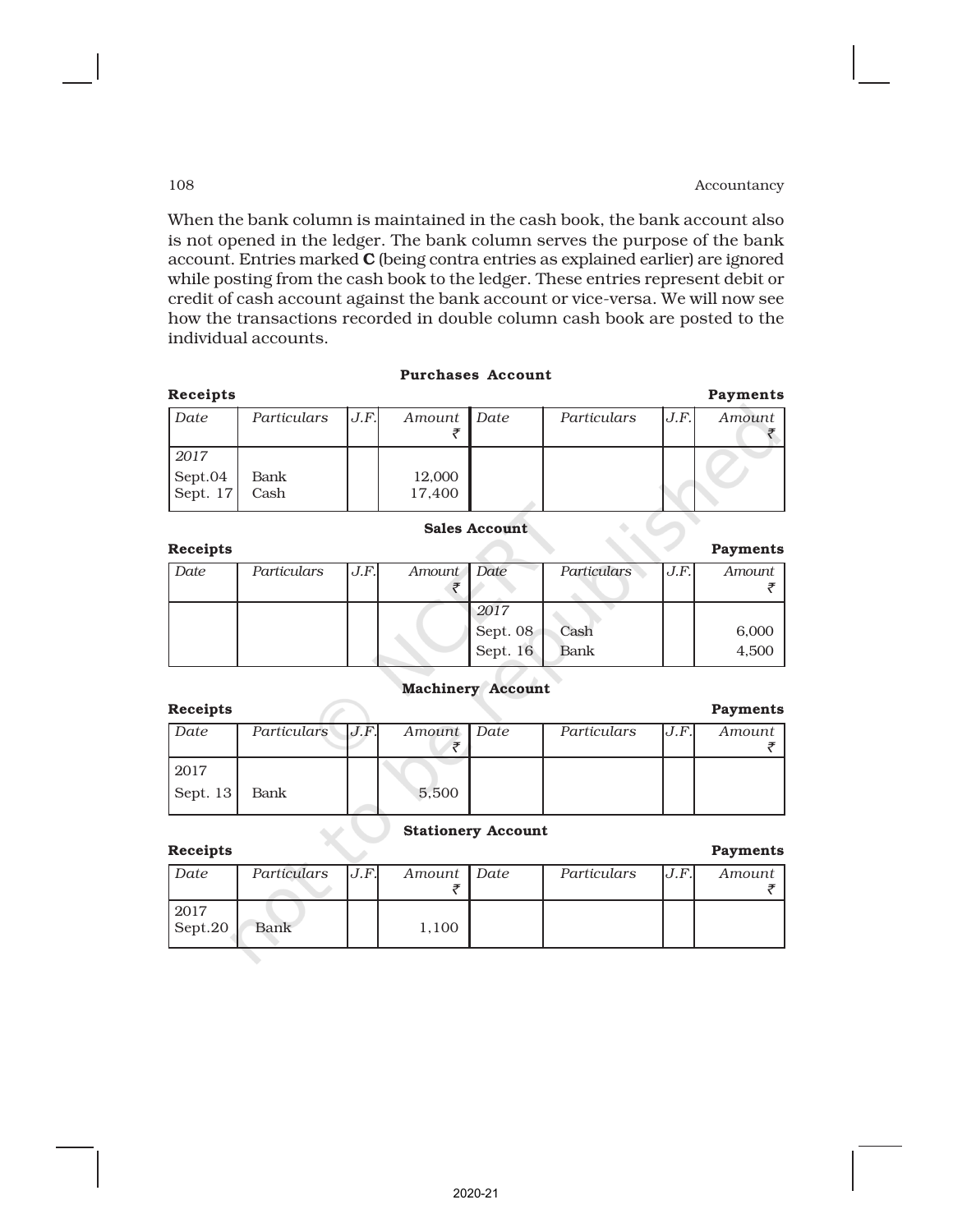#### Rohit's Account

| <b>Receipts</b> |             |       |             |             |      | <b>Payments</b> |
|-----------------|-------------|-------|-------------|-------------|------|-----------------|
| Date            | Particulars | J.F.I | Amount Date | Particulars | J.F. | Amount          |
|                 |             |       |             |             |      |                 |
| 2017            |             |       |             |             |      |                 |
| Sept.24         | Bank        |       | 1.500       |             |      |                 |

#### Rent Account

| <b>Receipts</b> |             |      |             |             |     | <b>Payments</b> |
|-----------------|-------------|------|-------------|-------------|-----|-----------------|
| Date            | Particulars | J.F. | Amount Date | Particulars | J.F | Amount          |
| 2017<br>Sept.30 | Bank        |      | 2.500       |             |     |                 |

#### Salary Account

| <b>Receipts</b> |             |      |             |                    |     | <b>Payments</b> |
|-----------------|-------------|------|-------------|--------------------|-----|-----------------|
| Date            | Particulars | J.F. | Amount Date | <b>Particulars</b> | J.F | Amount          |
| 2017<br>Sept.30 | Cash        |      | 3.500       |                    |     |                 |

# *4.1.3 Petty Cash Book*

In every organisation, a large number of small payments such as conveyance, cartage, postage, telegrams and other expenses (collectively recorded under miscellaneous expenses) are made. These are generally repetitive in nature. If all these payments are handled by the cashier and are recorded in the main cash book, the procedure is found to be very cumbersome. The cashier may be overburdened and the cash book may become very bulky. To avoid this, large organisations normally appoint one more cashier (petty cashier) and maintain a separate cash book to record these transactions. Such a cash book maintained by petty cashier is called petty cash book.

The petty cashier works on the *Imprest system*. Under this system, a definite sum, say  $\bar{\tau}$  2,000 is given to the petty cashier at the beginning of a certain period. This amount is called imprest amount. The petty cashier goes on making all small payments out of this imprest amount and when he has spent the substantial portion of the imprest amount say  $\bar{\tau}$ 1,780, he gets reimbursement of the amount spent from the head cashier. Thus, he again has the full imprest amount in the beginning of the next period. The reimbursement may be made on a weekly, fortnightly or monthly basis, depending on the frequency of small payments. (In certain cases, the petty cash system is operated through the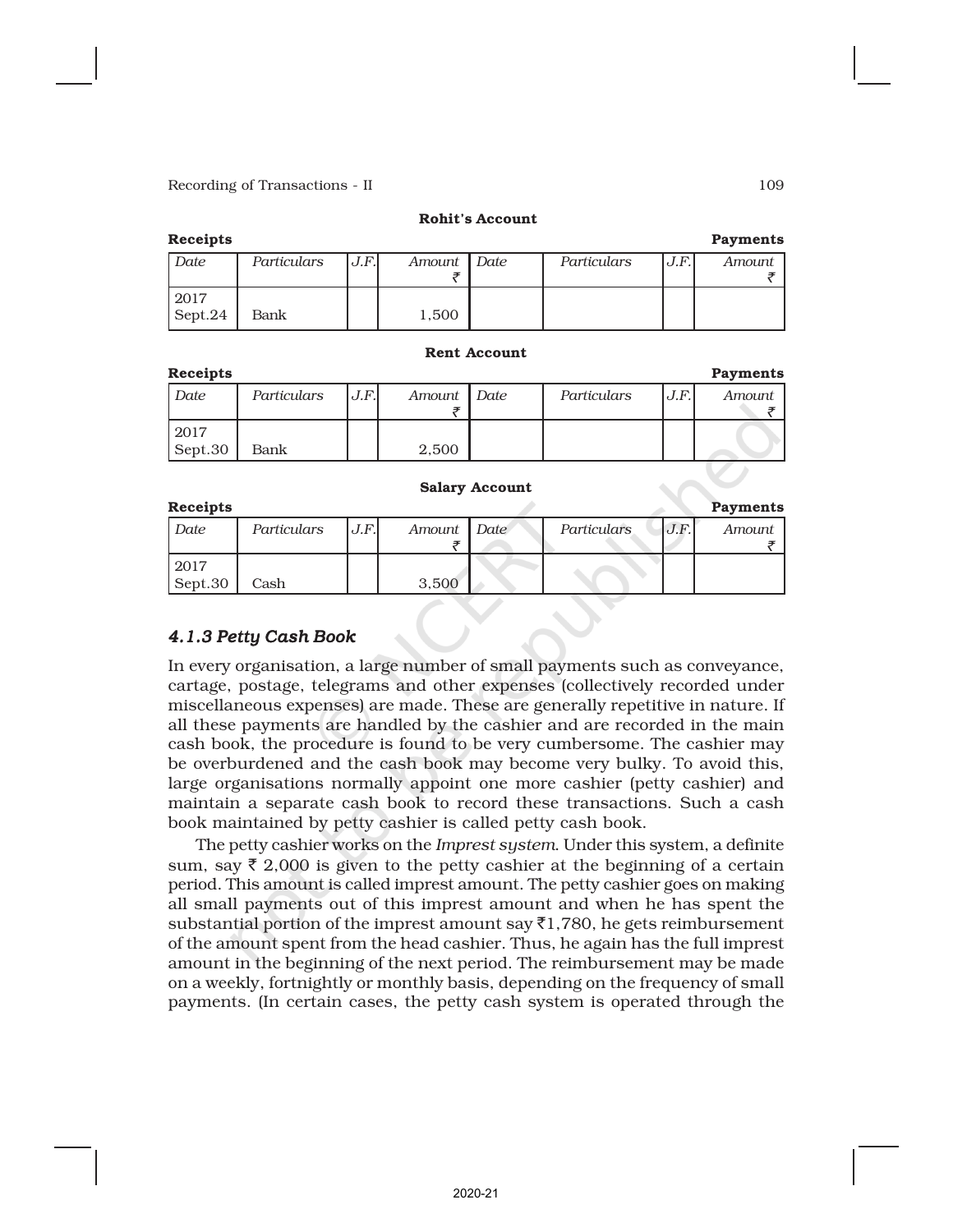main cash book itself. In such instances, the petty cash book is not maintained independently.)

The petty cash book generally has a number of columns for the amount on the payment side (credit) besides the first other amount column. Each of the amount columns is allotted for items of specific payments, which are most common. The last amount column is designated as 'Miscellaneous' followed by a 'Remarks' column. In the miscellaneous column those payments are recorded for which a separate column does not exist. In the 'Remarks' the nature of payment is recorded. At the end of the period, all amount columns are totaled. The total amount column l shows the total amount spent and to be reimbursed. On the receipt (debit) side, there is only one amount column. Columns for the date, voucher number and particulars are common for both receipts and payments.



For example, Mr. Mohit, the petty cahier of M/s Samaira Traders received Rupees 2,000 on May 01, 2017 from the Head Cashier. For the month, details of petty expenses are listed here under: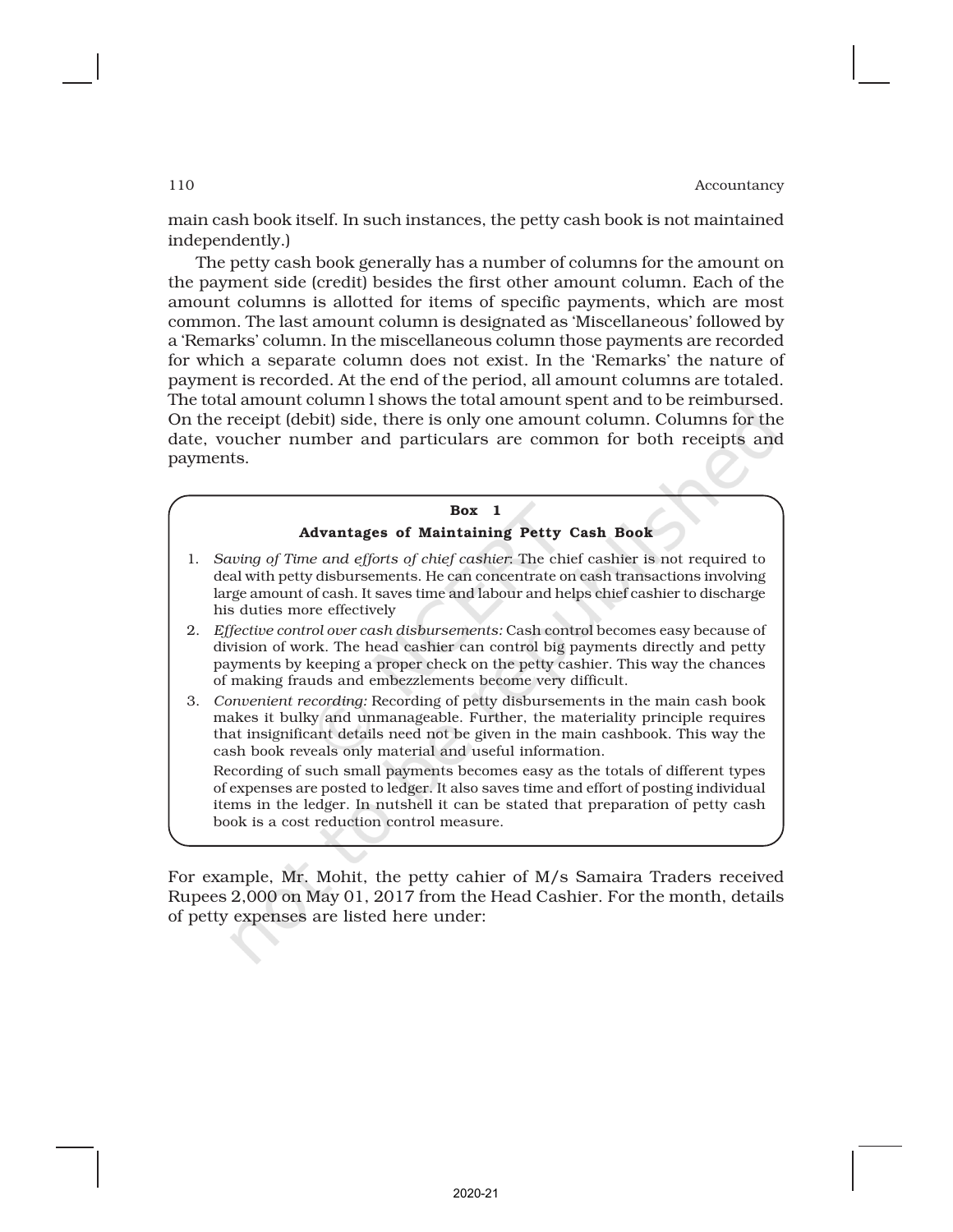| Date | Details                                                                 | <i>Amount</i><br>₹ |
|------|-------------------------------------------------------------------------|--------------------|
| 2017 |                                                                         |                    |
| May  |                                                                         |                    |
| 02   | Auto fare                                                               | 55                 |
| 03   | Courier services                                                        | 40                 |
| 04   | Postal stamps                                                           | 105                |
| 05   | Erasers/Sharpeners/Pencils/Pads                                         | 225                |
| 06   | Speed post charges                                                      | 98                 |
| 08   | Taxi fare (₹105 + ₹90)                                                  | 195                |
| 08   | Refreshments                                                            | 85                 |
| 10   | Auto fare                                                               | 60                 |
| 12   | Registered postal charges                                               | 42                 |
| 13   | Telegram                                                                | 34                 |
| 14   | Cartage                                                                 | 25                 |
| 16   | Computer stationery                                                     | 165                |
| 19   | Bus fare                                                                | 24                 |
| 19   | STD call charges                                                        | 87                 |
| 20   | Office sanitation including disinfectant ( $\bar{z}$ 36 + $\bar{z}$ 24) | 60                 |
| 22   | Refreshment                                                             | 45                 |
| 23   | Photo stating charges                                                   | 47                 |
| 28   | Courier services                                                        | 40                 |
| 29   | Unloading charges                                                       | 40                 |
| 30   | Bus fare                                                                | 15                 |

# *Posting from the Petty Cash Book*

The petty cash book is balanced periodically. The difference between the total receipts and total payments is the balance with the petty cashier. The balance is carried to the next period and the petty cashier is paid the amount actually spent. A petty cash account is opened in the ledger. It is debited with the amount given to petty cashier. Each expense account is individually debited with the periodic total as per the respective column by writing "petty cash account" and the petty cash account is credited with the total expenditure incurred during the period by writing sundries as per petty cash book. The petty cash account is balanced. It reflect the actual cash with the petty cashier.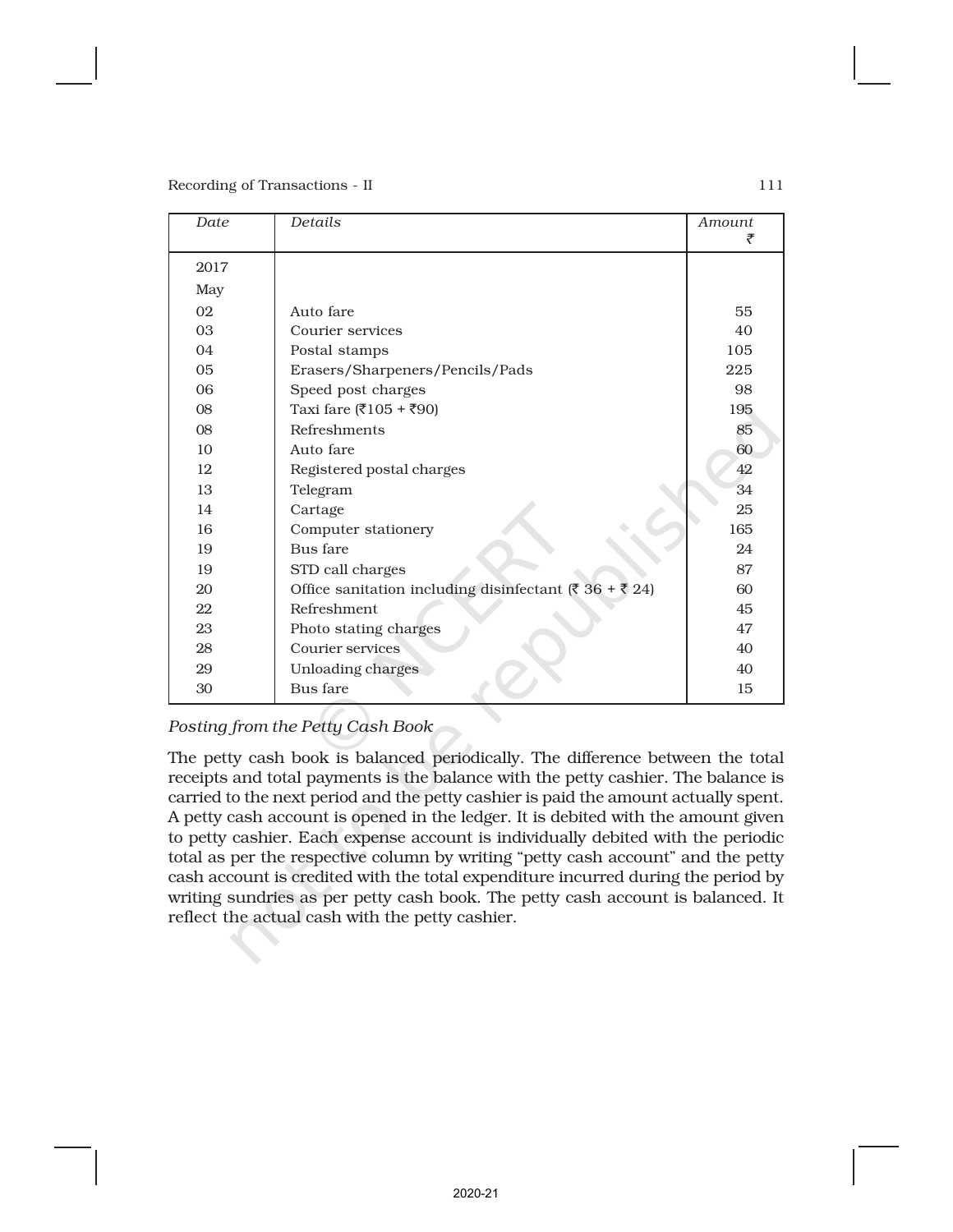|                   |                                                                                           | The petty cash book for the month will be prepared as follows :                                                         |  |                              | <b>Book of Samaira Traders</b><br><b>Petty Cash Book</b> |                         |            |            |          |  |
|-------------------|-------------------------------------------------------------------------------------------|-------------------------------------------------------------------------------------------------------------------------|--|------------------------------|----------------------------------------------------------|-------------------------|------------|------------|----------|--|
| Received          | Date<br>Particulars<br>Voucher<br>Amount<br>Analysis of Payments<br>Amount<br>No.<br>paid |                                                                                                                         |  |                              |                                                          |                         |            |            |          |  |
| ₹                 | 2017<br>May                                                                               |                                                                                                                         |  | ₹                            | Postage                                                  | Telephone<br>& Telegram | Conveyance | Stationery | Misc.    |  |
| 2,000             | 01<br>02<br>03<br>04<br>05<br>06                                                          | Cash received<br>Auto fare<br>Courier services<br>Postal stamps<br>Erasers/Sharpeners<br>/Pencils<br>Speed post charges |  | 55<br>40<br>105<br>225<br>98 | 40<br>105<br>98                                          |                         | 55         | 225        |          |  |
|                   | 08<br>08<br>10<br>12<br>13                                                                | Taxi fare $(105 + 90)$<br>Refreshments<br>Auto fare<br>Registered postal<br>charges                                     |  | 195<br>85<br>60<br>42<br>34  | 42                                                       | 34                      | 195<br>60  |            | 85       |  |
|                   | 14<br>16<br>19<br>19                                                                      | Telegram<br>Cartage<br>Computer stationery<br>Bus fare<br>STD call charges                                              |  | 25<br>165<br>24<br>87        |                                                          | 87                      | 24         | 165        | 25       |  |
|                   | 20                                                                                        | Office sanitation<br>including disinfectant<br>$(36+24)$                                                                |  | 60                           |                                                          |                         |            |            | 60       |  |
|                   | 22<br>23<br>28                                                                            | Refreshment<br>Photo stating charges                                                                                    |  | 45<br>47                     |                                                          |                         |            |            | 45<br>47 |  |
|                   | 29<br>30                                                                                  | Courier services<br>Unloading charges<br>Bus fare                                                                       |  | 40<br>40<br>15               | 40                                                       |                         | 15         |            | 40       |  |
|                   | 31                                                                                        |                                                                                                                         |  | 1,487                        | 325                                                      | 121                     | 349        | 390        | 302      |  |
| 2,000             | Jun.                                                                                      | Balance c/d                                                                                                             |  | 513<br>2,000                 |                                                          |                         |            |            |          |  |
| 513<br>$1,487$ 01 | 01                                                                                        | Balance b/d<br>Cash received                                                                                            |  |                              |                                                          |                         |            |            |          |  |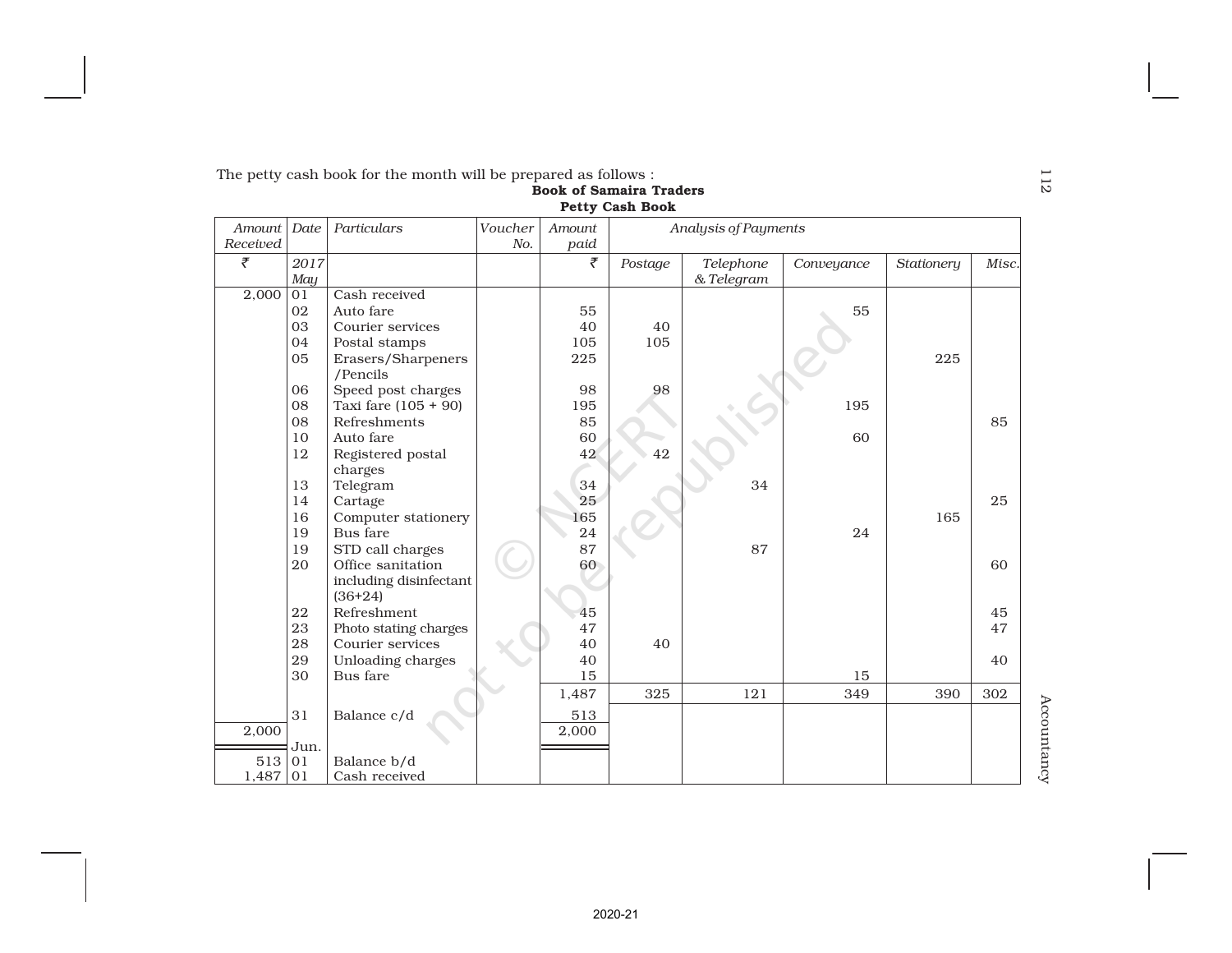| Date   | Particulars                     |     | L.F. | <i>Debit</i><br>Amount. | Credit<br>Amount |
|--------|---------------------------------|-----|------|-------------------------|------------------|
| 2017   |                                 |     |      |                         |                  |
| May 01 | Petty cash A/c<br>To Cash A/c   | Dr. |      | 2,000                   | 2.000            |
|        | (Cash paid to petty cashier)    |     |      |                         |                  |
| May 31 | Postage A/c                     | Dr. |      | 325                     |                  |
|        | Telephone & Telegram A/c        | Dr. |      | 121                     |                  |
|        | Conveyance A/c                  | Dr. |      | 349                     |                  |
|        | Stationary A/c                  | Dr. |      | 390                     |                  |
|        | Miscellaneous expenses A/c      | Dr. |      | 302                     |                  |
|        | To Petty cash A/c               |     |      |                         | 1,487            |
|        | (Petty expenses posted to petty |     |      |                         |                  |
|        | cash account)                   |     |      |                         |                  |
|        | Petty cash A/c                  | Dr. |      | 1,487                   |                  |
|        | To Cash A/c                     |     |      |                         | 1,487            |
|        | (Cash paid to petty cashier)    |     |      |                         |                  |

# Books of Samaira Traders Journal

# Petty Cash Account

| Dr.     |             |      |        |        |                |      | Cr.    |
|---------|-------------|------|--------|--------|----------------|------|--------|
| Date    | Particulars | J.F. | Amount | Date   | Particulars    | J.F. | Amount |
|         |             |      |        |        |                |      |        |
| 2017    |             |      |        | 2017   |                |      |        |
| May 01  | Cash        |      | 2,000  | May 31 | Sundries as    |      | 1,487  |
|         |             |      |        |        | per petty cash |      |        |
|         |             |      |        |        | book           |      |        |
|         |             |      |        | May 31 | Balance c/d    |      | 513    |
|         |             |      | 2,000  |        |                |      | 2,000  |
| Jun. 01 | Balance b/d |      | 513    |        |                |      |        |
| Jun. 01 | Cash        |      | 1,487  |        |                |      |        |

### Books of Samaria Traders Postage Account

| Dr.    |             |      |               |             |      | Cr.    |
|--------|-------------|------|---------------|-------------|------|--------|
| Date   | Particulars | J.F. | Amount   Date | Particulars | J.F. | Amount |
|        |             |      |               |             |      |        |
| 2017   |             |      |               |             |      |        |
| May 31 | Petty cash  |      | 325           |             |      |        |
|        |             |      |               |             |      |        |

# Telephone and Telegram Account

| Dr.    |             |       |             |             |      | Cr.    |
|--------|-------------|-------|-------------|-------------|------|--------|
| Date   | Particulars | J.F.I | Amount Date | Particulars | J.F. | Amount |
|        |             |       |             |             |      |        |
| 2017   |             |       |             |             |      |        |
| May 31 | Petty cash  |       | 121         |             |      |        |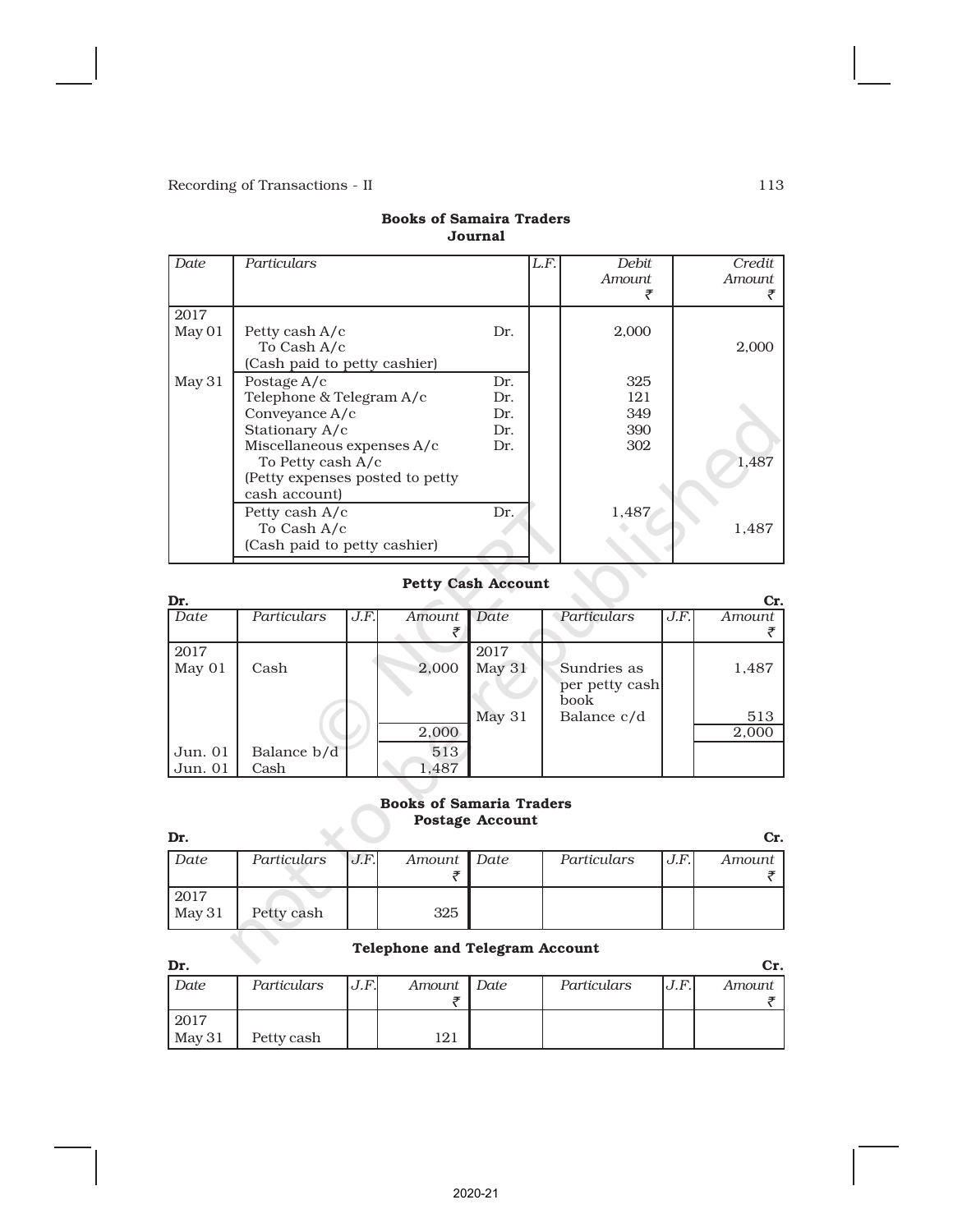| ш | ш | I |
|---|---|---|
|   |   |   |

#### Conveyance Account

| Dr.    |             |      |             |             |       | Cr.    |
|--------|-------------|------|-------------|-------------|-------|--------|
| Date   | Particulars | J.F. | Amount Date | Particulars | J.F.I | Amount |
|        |             |      |             |             |       |        |
| 2017   |             |      |             |             |       |        |
| May 31 | Petty cash  |      | 349         |             |       |        |

#### Stationery Account

| Dr.    |             |      |             |             |      | Cr.    |
|--------|-------------|------|-------------|-------------|------|--------|
| Date   | Particulars | J.F. | Amount Date | Particulars | J.F. | Amount |
|        |             |      |             |             |      |        |
| 2017   |             |      |             |             |      |        |
| May 31 | Petty cash  |      | 390         |             |      |        |

#### Miscellaneous Expenses Account

| Dr.            |             |      |             |             |      | Cr.    |
|----------------|-------------|------|-------------|-------------|------|--------|
| Date           | Particulars | J.F. | Amount Date | Particulars | J.F. | Amount |
| 2017<br>May 31 | Petty cash  |      | 302         |             |      |        |

# *4.1.4 Balancing of Cash Book*

On the left side, all cash transactions relating to cash receipts (debits) and on the right side all transactions relating to cash payments (credits) are entered date-wise. When a cash book is maintained, a separate cash book in the ledger is not opened. The cash book is balanced in the same way as an account in the ledger. But it may be noted that in the case of the cash book, there will always be debit balance because cash payments can never exceed cash receipts and cash in hand at the beginning of the period.

The source document for cash receipts is generally the duplicate copy of the receipt issued by the cashier. For payment, any document, invoice, bill, receipt, etc., on the basis of which payment has been made, will serve as a source document for recording transactions in the cash book. When payment has been made, all these documents, popularly known as vouchers, are given a serial number and filed in a separate file for future reference and verification.

#### *Illustration 1*

From the following transactions made by M/s Kuntia Traders, prepare the single column cashbook.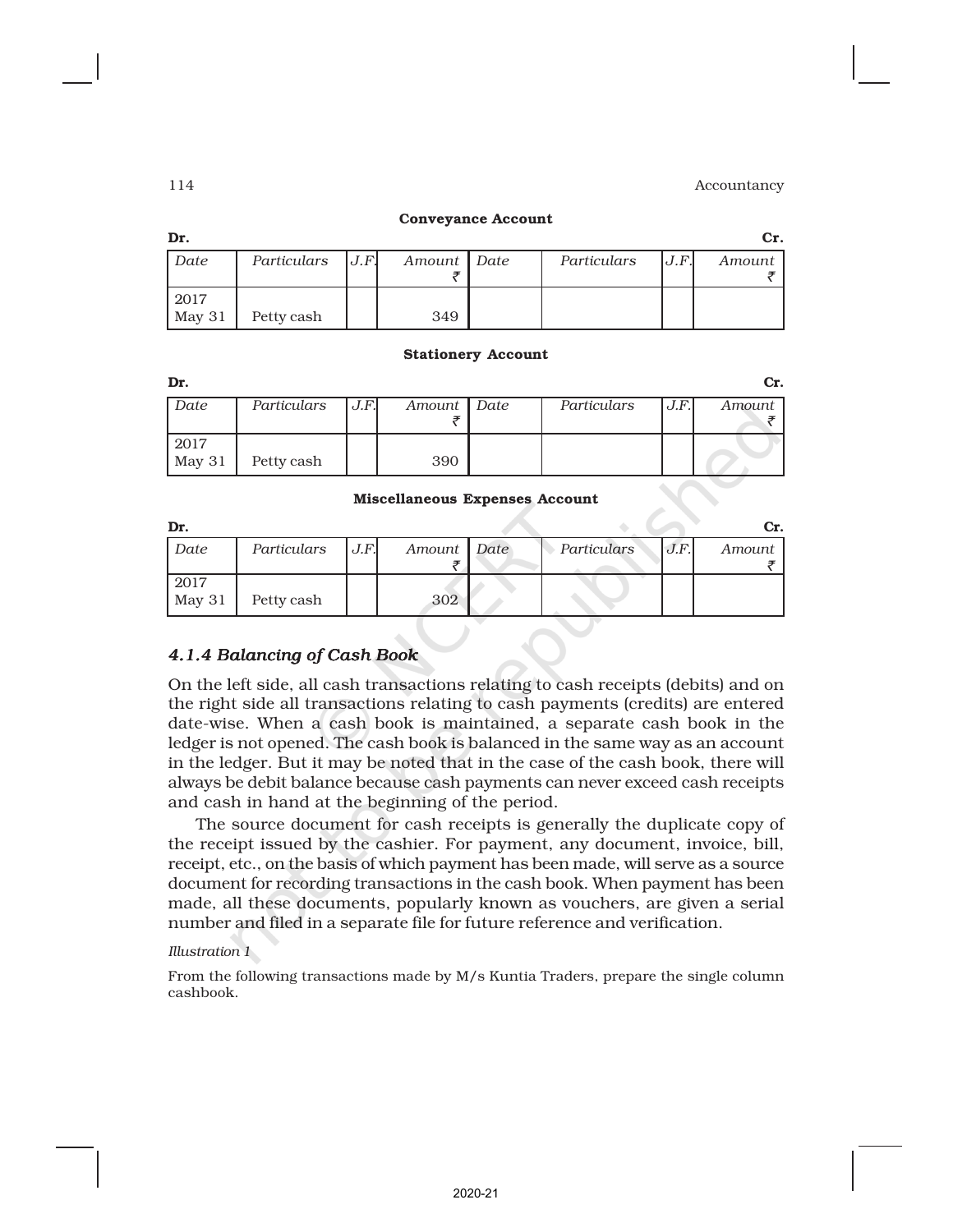| Date     | Details                                                          | Amount<br>₹ |
|----------|------------------------------------------------------------------|-------------|
| 2017     |                                                                  |             |
| Sept. 01 | Cash in hand                                                     | 40,000      |
| Sept. 02 | Deposited in bank                                                | 16,000      |
| Sept. 04 | Received from Puneet in full settlement of claim<br>of ₹ 12,000. | 11,700      |
| Sept. 05 | Cash paid to Rukmani in full settlement of claim of<br>₹7,000    | 6,850       |
| Sept. 06 | Sold goods to Sudhir for cash                                    | 14,800      |
| Sept. 06 | Paid quarterly insurance premium on policy for                   | 2,740       |
|          | proprietor's wife                                                |             |
| Sept. 07 | Purchased office furniture                                       | 8,000       |
| Sept. 07 | Purchased stationery                                             | 1.700       |
| Sept. 07 | Paid cartage                                                     | 120         |
| Sept. 10 | Paid Kamal, discount allowed by him ₹ 200                        | 6.800       |
| Sept. 11 | Received from Gurmeet, discount allowed to him ₹500              | 14,500      |
| Sept. 12 | Amount withdrawn for house hold use                              | 5,000       |
| Sept. 14 | Electricity bill paid                                            | 1,160       |
| Sept. 17 | Goods sold for cash                                              | 23,000      |
| Sept. 21 | Bought goods from Kamal on cash basis                            | 17,000      |
| Sept. 24 | Paid telephone charges                                           | 2,300       |
| Sept. 26 | Paid postal charges                                              | 520         |
| Sept. 28 | Paid monthly rent                                                | 4,200       |
| Sept. 29 | Paid monthly wages and salary                                    | 8,250       |
| Sept. 29 | Bought goods for cash                                            | 11,000      |
| Sept. 30 | Sold goods for cash                                              | 15,600      |
|          |                                                                  |             |

*Solution*

## Books of Kuntia Traders Cash Book

| Dr         |              |      |        |            |                  |      | $_{\rm Cr}$ |
|------------|--------------|------|--------|------------|------------------|------|-------------|
| Date       | Receipts     | L.F. | Amount | Date       | Payments         | L.F. | Amount      |
|            |              |      |        |            |                  |      |             |
| 2017       |              |      |        | 2017       |                  |      |             |
| Sept. 01   | Balance b/d  |      | 40,000 | Sept. 02   | Bank             |      | 16,000      |
| Sept. $04$ | Puneet       |      | 11,700 | Sept. 05   | Rukmani          |      | 6,850       |
| Sept. $06$ | Sales        |      | 14,800 | Sept. 06   | Drawings         |      | 2,740       |
| Sept. $11$ | Gurmeet      |      | 14,500 | Sept. 07   | Office furniture |      | 8,000       |
| Sept. 17   | Sales        |      | 23,000 | Sept. 07   | Stationery       |      | 1,700       |
| Sept. 30   | <b>Sales</b> |      | 15,600 | Sept. 07   | Cartage          |      | 120         |
|            |              |      |        | Sept. $10$ | Kamal            |      | 6,800       |
|            |              |      |        | Sept. 12   | Drawings         |      | 5000        |
|            |              |      |        | Sept. 14   | Electric charges |      | 1,160       |
|            |              |      |        | Sept. 21   | Purchases        |      | 17,000      |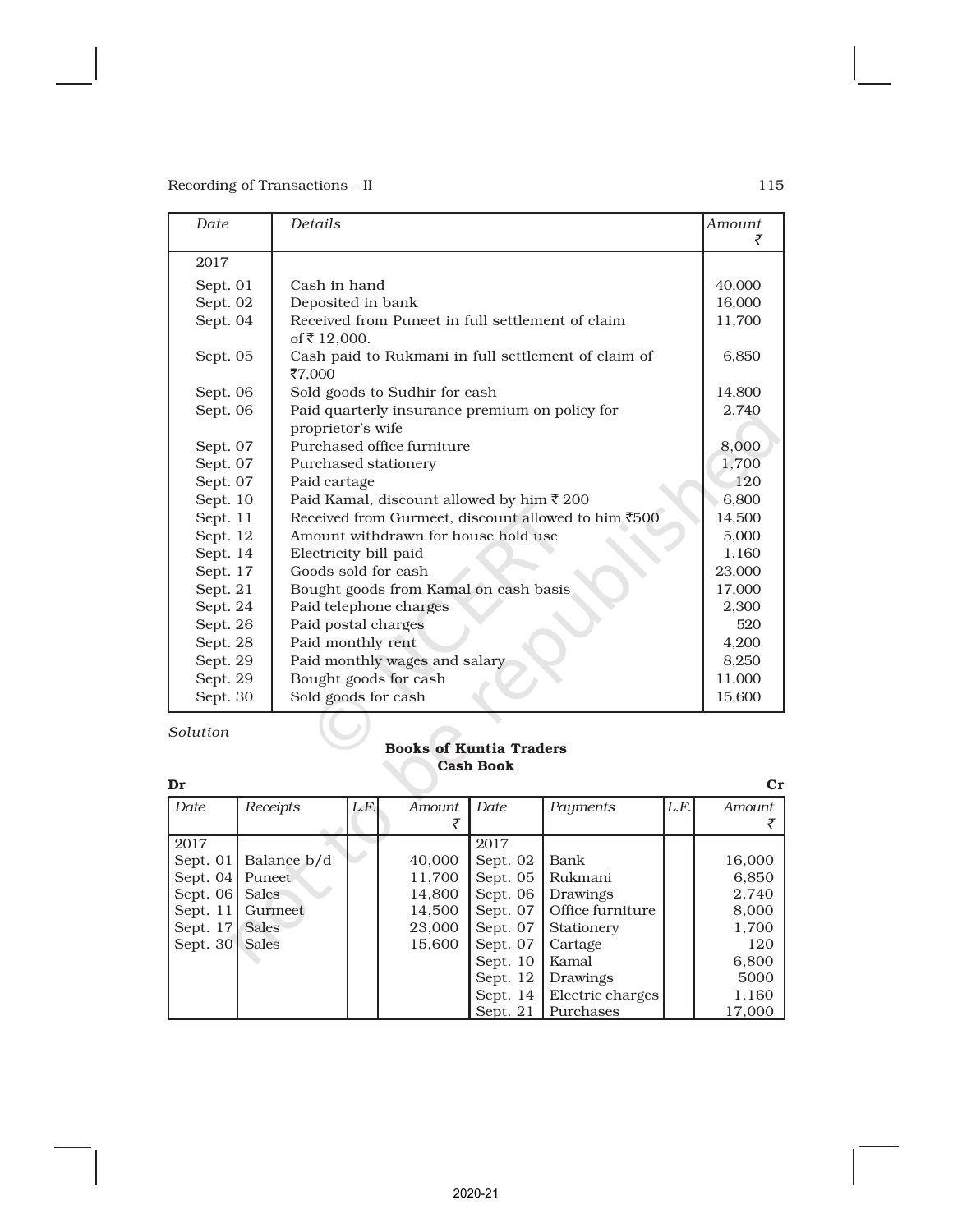7

|         |             |          | Sept. 24 | Telephone<br>charges | 2,300    |
|---------|-------------|----------|----------|----------------------|----------|
|         |             |          | Sept. 28 | Postal charges       | 520      |
|         |             |          | Sept. 29 | Rent                 | 4,200    |
|         |             |          | Sept. 29 | Wages & Salary       | 8,250    |
|         |             |          | Sept. 30 | Purchases            | 11,000   |
|         |             |          | Sept. 30 | Balance c/d          | 27,960   |
|         |             | 1,19,600 |          |                      | 1,19,600 |
| Oct. 01 | Balance b/d | 27,960   |          |                      |          |

# *Illustration 2*

Record the following transactions in double column cash book and balance it.

| Date    | Details                                                                                      | <b>Amount</b> |
|---------|----------------------------------------------------------------------------------------------|---------------|
|         |                                                                                              |               |
| 2017    |                                                                                              |               |
| Aug. 01 | Cash balance                                                                                 | 15.000        |
|         | Bank balance                                                                                 | 10,000        |
| Aug. 03 | Paid insurance premium by cheque                                                             | 4,200         |
| Aug. 08 | Cash sales                                                                                   | 22,000        |
|         | Cash discount                                                                                | 750           |
| Aug. 09 | Payment for cash purchases                                                                   | 21,000        |
|         | Cash discount                                                                                | 700           |
| Aug. 09 | Cash deposited in bank                                                                       | 15.000        |
| Aug. 10 | Telephone bill paid by cheque                                                                | 2,300         |
| Aug. 14 | Withdrawn from bank for personal use                                                         | 6.000         |
| Aug. 16 | Withdrawn from bank office use                                                               | 14,500        |
| Aug. 20 | Received cheque from John in full and final settlement<br>and deposited the same in the bank | 10,700        |
| Aug. 23 | Received cash from Michael                                                                   | 6.850         |
|         | Discount allowed                                                                             | 150           |
| Aug. 24 | Stationery purchased for cash                                                                | 1,800         |
| Aug. 25 | Cartage paid in cash                                                                         | 350           |
| Aug. 25 | Cheque received from Kumar                                                                   | 4.500         |
| Aug. 28 | Cheque received from Kumar deposited in Bank                                                 | 4,500         |
| Aug. 31 | Cheque deposited on Aug. 28 dishonoured and returned<br>by the bank                          |               |
| Aug. 31 | Rent paid by cheque                                                                          | 4,000         |
| Aug. 31 | Paid wages to the watchman in cash                                                           | 3,000         |
| Aug. 31 | Paid cash for postage                                                                        | 220           |
|         |                                                                                              |               |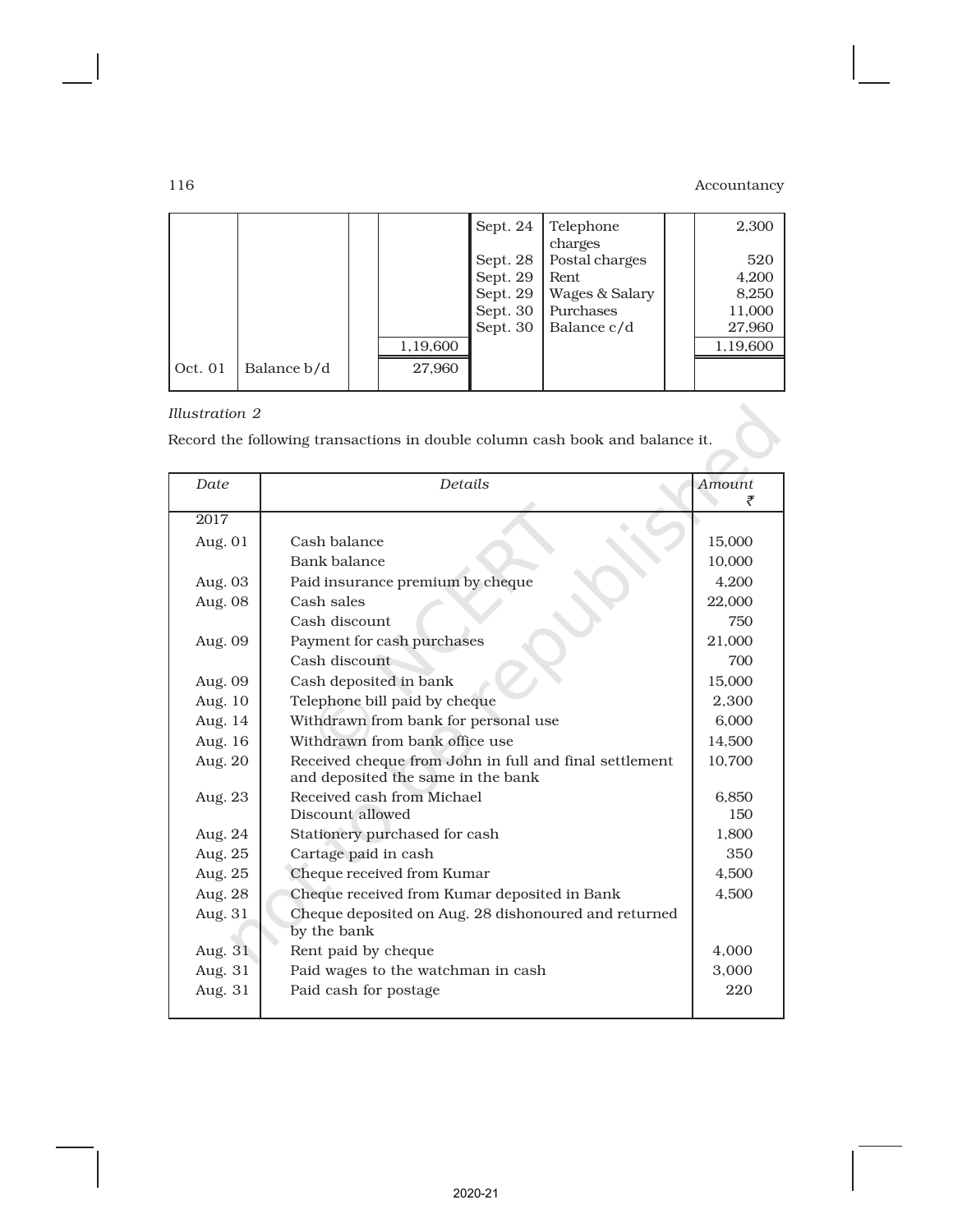# $\begin{minipage}{.4\linewidth} \textbf{Reording of Transactions - II} \end{minipage} \begin{minipage}{.4\linewidth} \begin{minipage}{.4\linewidth} \textbf{117} \end{minipage} \vspace{0.5cm} \begin{minipage}{.4\linewidth} \begin{minipage}{.4\linewidth} \textbf{127} \end{minipage} \vspace{0.5cm} \begin{minipage}{.4\linewidth} \begin{minipage}{.4\linewidth} \textbf{137} \end{minipage} \vspace{0.5cm} \begin{minipage}{.4\linewidth} \begin{minipage}{.4\linewidth} \textbf{147} \end{minipage} \vspace{0.5$

*Solution*

| Dr.   |              |             |        |        |      |                       |              |        | Cr.    |
|-------|--------------|-------------|--------|--------|------|-----------------------|--------------|--------|--------|
| Date  | Receipts     | L.F.        | Cash   | Bank   | Date | Payments              | L.F.         | Cash   | Bank   |
|       |              |             | ₹      | ₹      |      |                       |              | ₹      | ₹      |
| 2017  |              |             |        |        | 2017 |                       |              |        |        |
| Aug.  |              |             |        |        | Aug. |                       |              |        |        |
| 01    | Balance b/d  |             | 15,000 | 10,000 | 03   | Insurance             |              |        | 4,200  |
| 08    | <b>Sales</b> |             | 22,000 |        | 09   | Purchases             |              | 21,000 |        |
| 09    | Cash         | $\mathbf C$ |        | 15,000 | 09   | Bank                  | $\mathbf C$  | 15,000 |        |
| 16    | Bank         | $\mathbf C$ | 14,500 |        | 10   | Telephone<br>expenses |              |        | 2,300  |
| 20    | John         |             |        | 10,700 | 14   | Drawings              |              |        | 6,000  |
| 23    | Michael      |             | 6,850  |        | 16   | Cash                  | $\mathbf{C}$ |        | 14,500 |
| 25    | Kumar        |             | 4,500  |        | 24   | Printing and          |              | 1,800  |        |
|       |              |             |        |        |      | stationery            |              |        |        |
| 28    | Cash         | $\mathbf C$ |        | 4,500  | 25   | Cartage               |              | 350    |        |
| 31    | Balance c/d  |             |        | 6,000  | 28   | Bank                  | $\mathbf{C}$ | 4,500  |        |
|       |              |             |        |        | 31   | Kumar                 |              |        | 4,500  |
|       |              |             |        |        | 31   | Rent                  |              |        | 4,000  |
|       |              |             |        |        | 31   | <b>Wages</b>          |              | 3,000  |        |
|       |              |             |        |        | 31   | Postage               |              | 220    |        |
|       |              |             |        |        | 31   | Balance c/d           |              | 16,980 | 4,700  |
|       |              |             | 62,850 | 40,200 |      |                       |              | 62,850 | 40,200 |
| Sept. |              |             |        |        |      |                       |              |        |        |
| 01    | Balance b/d  |             | 16,980 | 4,700  |      |                       |              |        |        |

#### *Illustration 3*

Prepare bank column cash book from the following tansactions of M/s Laser Zone for the month of January 2014 and post them to the related ledger accounts :

| Date    | Details                            | <i>Amount</i> |
|---------|------------------------------------|---------------|
|         |                                    |               |
| 2017    |                                    |               |
| Jan. 01 | Cash in hand                       | 4,000         |
|         | Bank overdraft                     | 3.200         |
| Jan.04  | Wage paid                          | 400           |
| Jan.05  | Cash sales                         | 7,000         |
| Jan.07  | Purchased goods by cheque          | 2,000         |
| Jan. 09 | Purchased furniture for cash       | 2,200         |
| Jan. 11 | Cash paid to Rohit                 | 2,000         |
| Jan.13  | Cash sales                         | 4,500         |
| Jan.14  | Deposited into bank                | 7,000         |
| Jan. 16 | Bank charged interest on overdraft | 200           |
|         |                                    |               |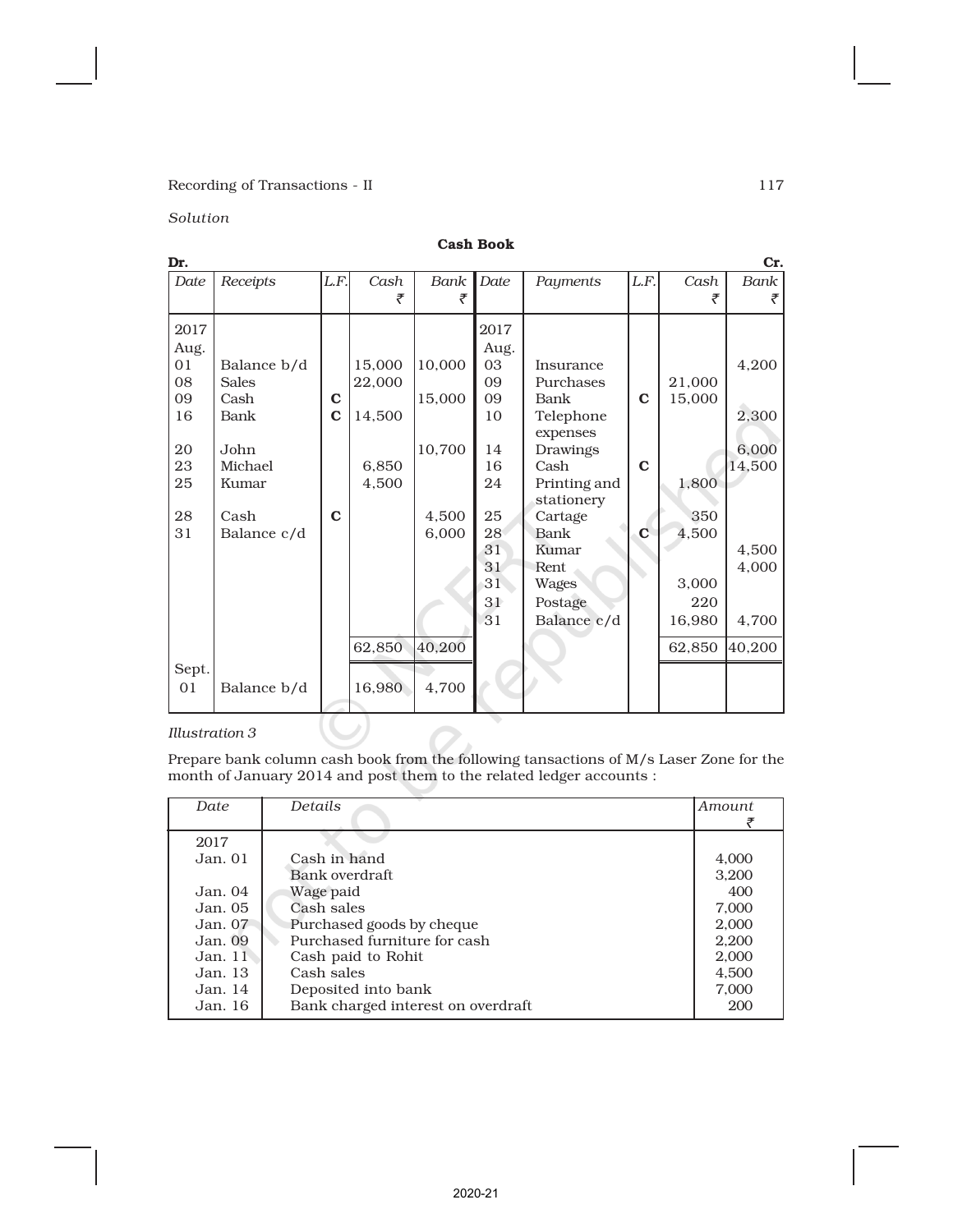| Jan. 20<br>Jan. 25 | Paid telephone bill by cheque<br>Sale of goods and received cheque | 600<br>3.000 |
|--------------------|--------------------------------------------------------------------|--------------|
|                    | (deposited same day)                                               |              |
| Jan. 27            | Paid rent                                                          | 800          |
| Jan. 29            | Drew cash for personal use                                         | 500          |
| Jan. 30            | Paid salary                                                        | 1.000        |
| Jan. 31            | Interest collected by bank                                         | 1.700        |
|                    |                                                                    |              |

## *Solution*

| Cash Book |              |             |        |        |      |              |             |        |        |  |
|-----------|--------------|-------------|--------|--------|------|--------------|-------------|--------|--------|--|
| Dr.       |              |             |        |        |      |              |             |        | Cr.    |  |
| Date      | Receipts     | L.F.        | Cash   | Bank   | Date | Payments     | L.F.        | Cash   | Bank   |  |
|           |              |             | ₹      | ₹      |      |              |             | ₹      |        |  |
| 2017      |              |             |        |        | 2017 |              |             |        |        |  |
| Jan.      |              |             |        |        | Jan. |              |             |        |        |  |
| 01        | Balance b/d  |             | 4,000  |        | 01   | Balance b/d  |             |        | 3,200  |  |
| 05        | <b>Sales</b> |             | 7,000  |        | 04   | <b>Wages</b> |             | 400    |        |  |
| 13        | <b>Sales</b> |             | 4,500  |        | 07   | Purchase     |             |        | 2,000  |  |
| 14        | Cash         | $\mathbf C$ |        | 7,000  | 09   | Furniture    |             | 2,200  |        |  |
| 25        | Sales        |             |        | 3,000  | 11   | Rohit        |             | 2,000  |        |  |
| 31        | Interest     |             |        | 1,700  | 14   | <b>Bank</b>  | $\mathbf C$ | 7,000  |        |  |
|           |              |             |        |        | 16   | Overdraft    |             |        | 200    |  |
|           |              |             |        |        |      | interest     |             |        |        |  |
|           |              |             |        |        | 20   | Telephone    |             |        | 600    |  |
|           |              |             |        |        | 27   | Rent         |             | 800    |        |  |
|           |              |             |        |        | 29   | Drawings     |             | 500    |        |  |
|           |              |             |        |        | 30   | Salary       |             | 1,000  |        |  |
|           |              |             |        |        | 01   | Balance c/d  |             | 1,600  | 5,700  |  |
|           |              |             | 15,500 | 11,700 |      |              |             | 15,500 | 11,700 |  |
| Oct.      |              |             |        |        |      |              |             |        |        |  |
| 01        | Balance b/d  |             | 1,600  | 5,700  |      |              |             |        |        |  |

#### Books of Laser Zone Cash Book

# Wages Account

| Dr.         |             |      |             |             |      | Cr.    |
|-------------|-------------|------|-------------|-------------|------|--------|
| <b>Date</b> | Particulars | J.F. | Amount Date | Particulars | J.F. | Amount |
|             |             |      |             |             |      |        |
| 2017        |             |      |             |             |      |        |
| Jan.04      | Cash        |      | 400         |             |      |        |
|             |             |      |             |             |      |        |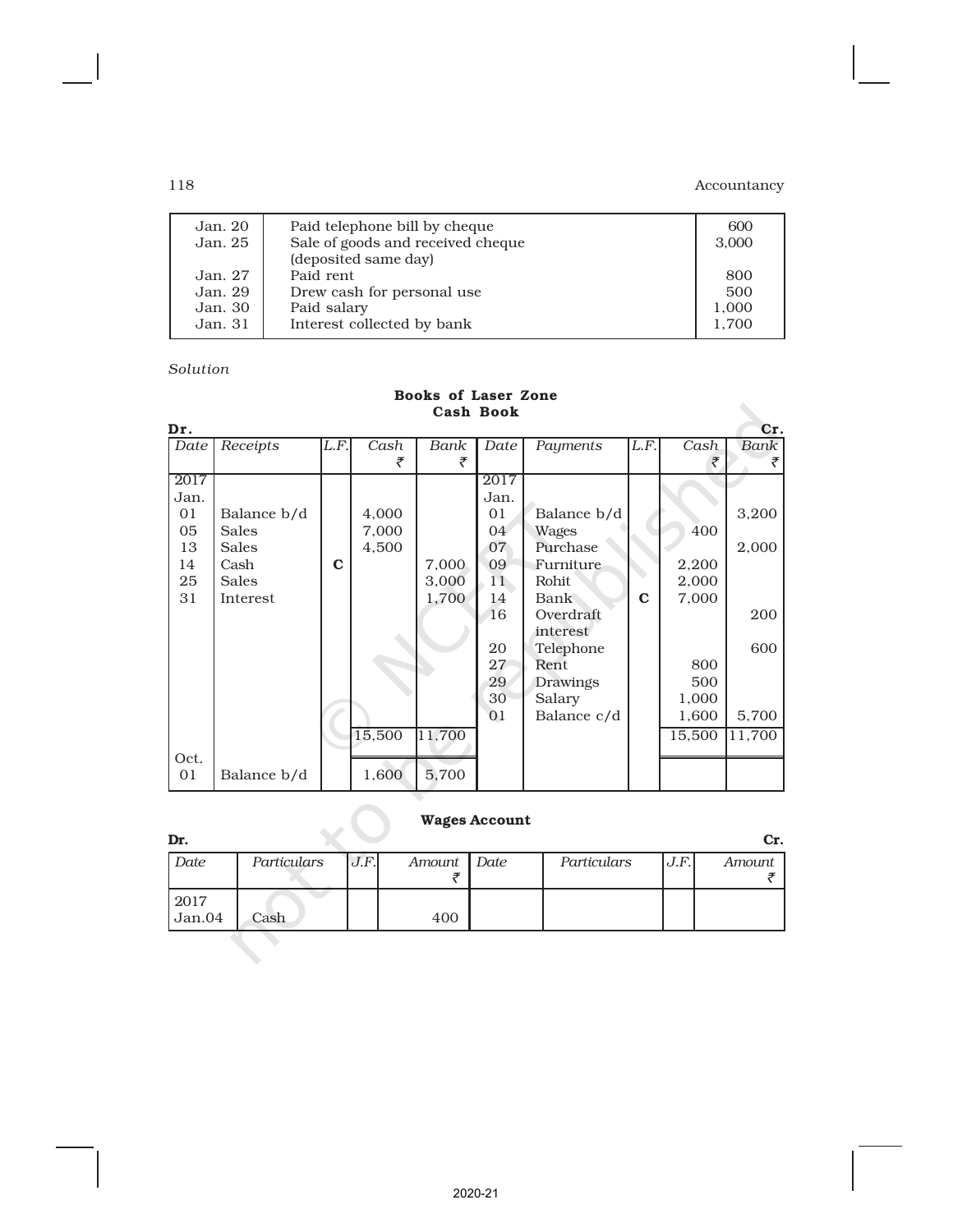### Sales Account

| Dr.  |             |      |             |                           |              |      | Cr.            |
|------|-------------|------|-------------|---------------------------|--------------|------|----------------|
| Date | Particulars | J.F. | Amount Date |                           | Particulars  | J.F. | Amount         |
|      |             |      |             | 2017<br>Jan. 05<br>Jan.13 | Cash<br>Cash |      | 7,000<br>4,500 |
|      |             |      |             | Jan.25                    | Bank         |      | 3,000          |
|      |             |      |             |                           |              |      |                |

### Purchases Account

| Dr.                                |             |      |             |             |      | Cr.    |
|------------------------------------|-------------|------|-------------|-------------|------|--------|
| Date                               | Particulars | J.F. | Amount Date | Particulars | J.F. | Amount |
|                                    |             |      |             |             |      |        |
| 2017<br>$\overline{\text{Jan}}.07$ | Bank        |      | 2,000       |             |      |        |

# Furniture Account

| Dr.             |             |      |             |             |      | Cr.    |
|-----------------|-------------|------|-------------|-------------|------|--------|
| Date            | Particulars | J.F. | Amount Date | Particulars | J.F. | Amount |
| 2017<br>Jan. 09 | Cash        |      | 2,200       |             |      |        |

# Rohit Account

| Dr.     |             |      |             |             |      | Cr.    |
|---------|-------------|------|-------------|-------------|------|--------|
| Date    | Particulars | J.F. | Amount Date | Particulars | J.F. | Amount |
|         |             |      |             |             |      |        |
| 2017    |             |      |             |             |      |        |
| Jan. 11 | Cash        |      | 2.000       |             |      |        |

### Ovedraft Interest (Paid) Account

| Dr.            |             |      |             |             |      | Cr.    |
|----------------|-------------|------|-------------|-------------|------|--------|
| Date           | Particulars | J.F. | Amount Date | Particulars | J.F. | Amount |
| 2017<br>Jan.16 | Bank        |      | 200         |             |      |        |

# Telephone Expenses Account

| Dr.            |             |      |             |             |      | Cr.    |
|----------------|-------------|------|-------------|-------------|------|--------|
| Date           | Particulars | J.F. | Amount Date | Particulars | J.F. | Amount |
| 2017<br>Jan.20 | Bank        |      | 600         |             |      |        |

2020-21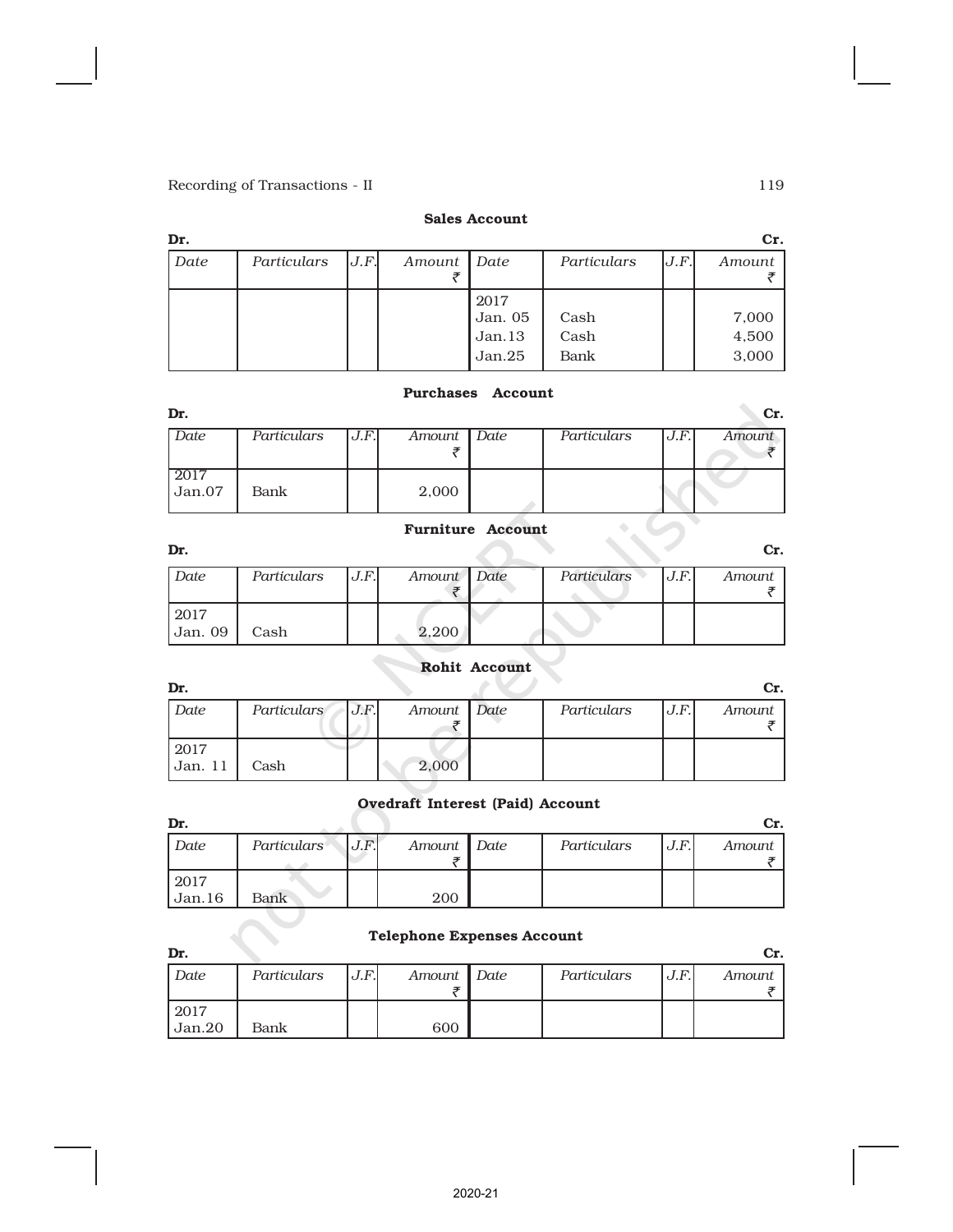#### Rent Account

| Dr.            |             |      |             |             |      | Cr.    |
|----------------|-------------|------|-------------|-------------|------|--------|
| Date           | Particulars | J.F. | Amount Date | Particulars | J.F. | Amount |
| 2017<br>Jan.27 | Cash        |      | 800         |             |      |        |

#### Drawings Account

| Dr.            |             |       |             |             |      | Cr.    |
|----------------|-------------|-------|-------------|-------------|------|--------|
| Date           | Particulars | J.F.I | Amount Date | Particulars | J.F. | Amount |
|                |             |       |             |             |      |        |
| 2017<br>Jan.29 | Cash        |       | 500         |             |      |        |

#### Salary Account

| Dr.                          |             |      |             |             |      | Cr.    |
|------------------------------|-------------|------|-------------|-------------|------|--------|
| Date                         | Particulars | J.F. | Amount Date | Particulars | J.F. | Amount |
|                              |             |      |             |             |      |        |
| $\frac{2017}{\text{Jan.30}}$ |             |      |             |             |      |        |
|                              | Cash        |      | 1,000       |             |      |        |
|                              |             |      |             |             |      |        |

# Interest (Received) Account

| Dr.  |             |      |             |        |             |      | Cr.    |
|------|-------------|------|-------------|--------|-------------|------|--------|
| Date | Particulars | J.F. | Amount Date |        | Particulars | J.F. | Amount |
|      |             |      |             |        |             |      |        |
|      |             |      |             | 2017   |             |      |        |
|      |             |      |             | Jan.31 | Bank        |      | 1,700  |

#### *Illustration 4*

Prepare double column cash book of M/s Advance Technology Pvt. Ltd. for the month of December 2014 from the following transactions :

| Date    | Details                            | <i>Amount</i> |
|---------|------------------------------------|---------------|
|         |                                    |               |
| 2017    |                                    |               |
| Dec. 01 | Cash in hand                       | 3,065         |
|         | Cash at bank                       | 6.780         |
| Dec. 02 | Cash paid to petty cashier         | 1,000         |
| Dec. 03 | Received cheque from Priya         | 3,000         |
| Dec. 04 | Cash sales                         | 2,000         |
| Dec. 05 | Deposited into bank                | 1,200         |
| Dec. 06 | Priya's cheque deposited into bank | 3,000         |
| Dec. 08 | Purchased furniture by cheque      | 6,500         |
| Dec. 10 | Paid trade expenses                | 400           |
| Dec. 12 | Cash sales                         | 9.000         |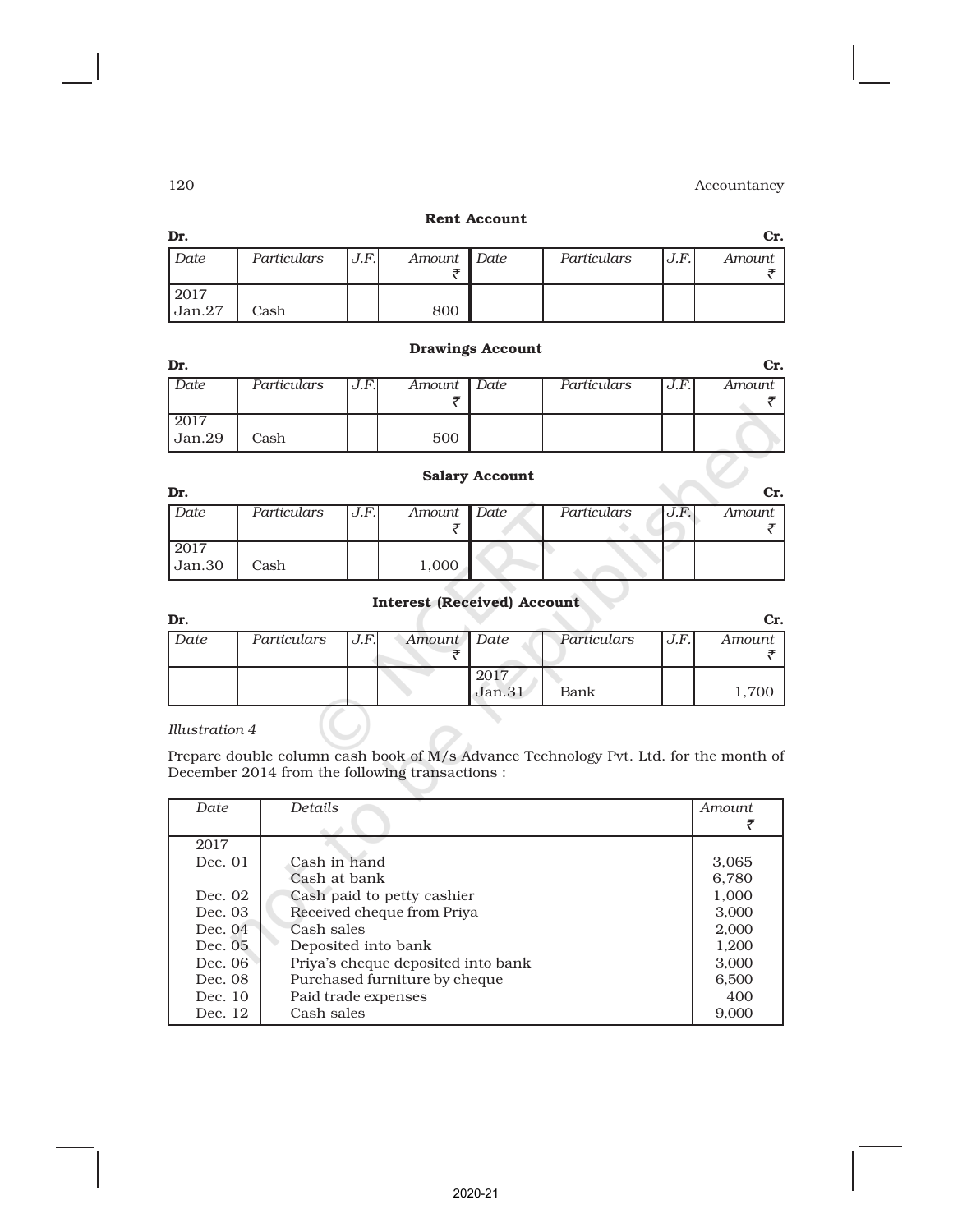| Dec. 13 | Bank charges                     | 300   |
|---------|----------------------------------|-------|
| Dec. 15 | Dividend collected by bank       | 1,200 |
| Dec. 16 | Paid electric bill by cheque     | 600   |
| Dec. 17 | Cash purchases                   | 2,000 |
| Dec. 19 | Paid for advertising             | 1,000 |
| Dec. 21 | Goods sold and received a cheque | 6,000 |
|         | (deposited same day)             |       |
| Dec. 22 | Paid legal charges               | 500   |
| Dec. 23 | Drew from bank for personal use  | 2,000 |
| Dec. 24 | Paid establishment expenses      | 340   |
| Dec. 25 | Paid for printing of bill book   | 850   |
| Dec. 26 | Paid insurance premium by cheque | 2,150 |
| Dec. 27 | Cash sales                       | 7,200 |
| Dec. 28 | Paid salary by cheque            | 4,000 |
| Dec. 29 | Rent paid                        | 3,000 |
| Dec. 30 | Commission received by cheque    | 2,500 |
|         | (deposited same day)             |       |
| Dec. 31 | Paid for charity by cheque       | 800   |
|         |                                  |       |

*Solution*

# Books of Advance Technology Cash Book

| Dr.  |              |             |       |       |      |                           |             |       | Cr.   |
|------|--------------|-------------|-------|-------|------|---------------------------|-------------|-------|-------|
| Date | Receipts     | L.F.        | Cash  | Bank  | Date | Payments                  | L.F.        | Cash  | Bank  |
|      |              |             | ₹     | ₹     |      |                           |             | ₹     | ₹     |
|      |              |             |       |       |      |                           |             |       |       |
| 2016 |              |             |       |       | 2016 |                           |             |       |       |
| Dec. |              |             |       |       | Dec. |                           |             |       |       |
| 01   | Balance b/d  |             | 3,065 | 6,780 | 02   | Petty Cashier             |             | 1,000 |       |
| 03   | Priya        |             | 3,000 |       | 05   | Bank                      | C           | 1,200 |       |
| 04   | <b>Sales</b> |             | 2,000 |       | 06   | Bank                      | $\mathbf C$ | 3,000 |       |
| 05   | Cash         | C           |       | 1,200 | 08   | Furniture                 |             |       | 6,500 |
| 06   | Cash         | $\mathbf C$ |       | 3,000 | 10   | Trade expenses            |             | 400   |       |
| 12   | Sales        |             | 9,000 |       | 13   | Bank charges              |             |       | 300   |
| 15   | Dividend     |             |       | 1,200 | 16   | Electric charges          |             |       | 600   |
| 21   | <b>Sales</b> |             |       | 6,000 | 17   | Purchases                 |             | 2,000 |       |
| 27   | <b>Sales</b> |             | 7,200 |       | 19   | Advertisement             |             | 1,000 |       |
| 30   | Commission   |             |       | 2,500 | 22   | Legal charges             |             | 500   |       |
|      |              |             |       |       | 23   | Drawings                  |             |       | 2,000 |
|      |              |             |       |       | 24   | Establishment<br>expenses |             | 340   |       |
|      |              |             |       |       | 25   | Printing                  |             | 850   |       |
|      |              |             |       |       | 26   | Insurance                 |             |       | 2,150 |
|      |              |             |       |       |      | premium                   |             |       |       |
|      |              |             |       |       | 28   | Salary                    |             |       | 4,000 |
|      |              |             |       |       | 29   | Rent                      |             | 3,000 |       |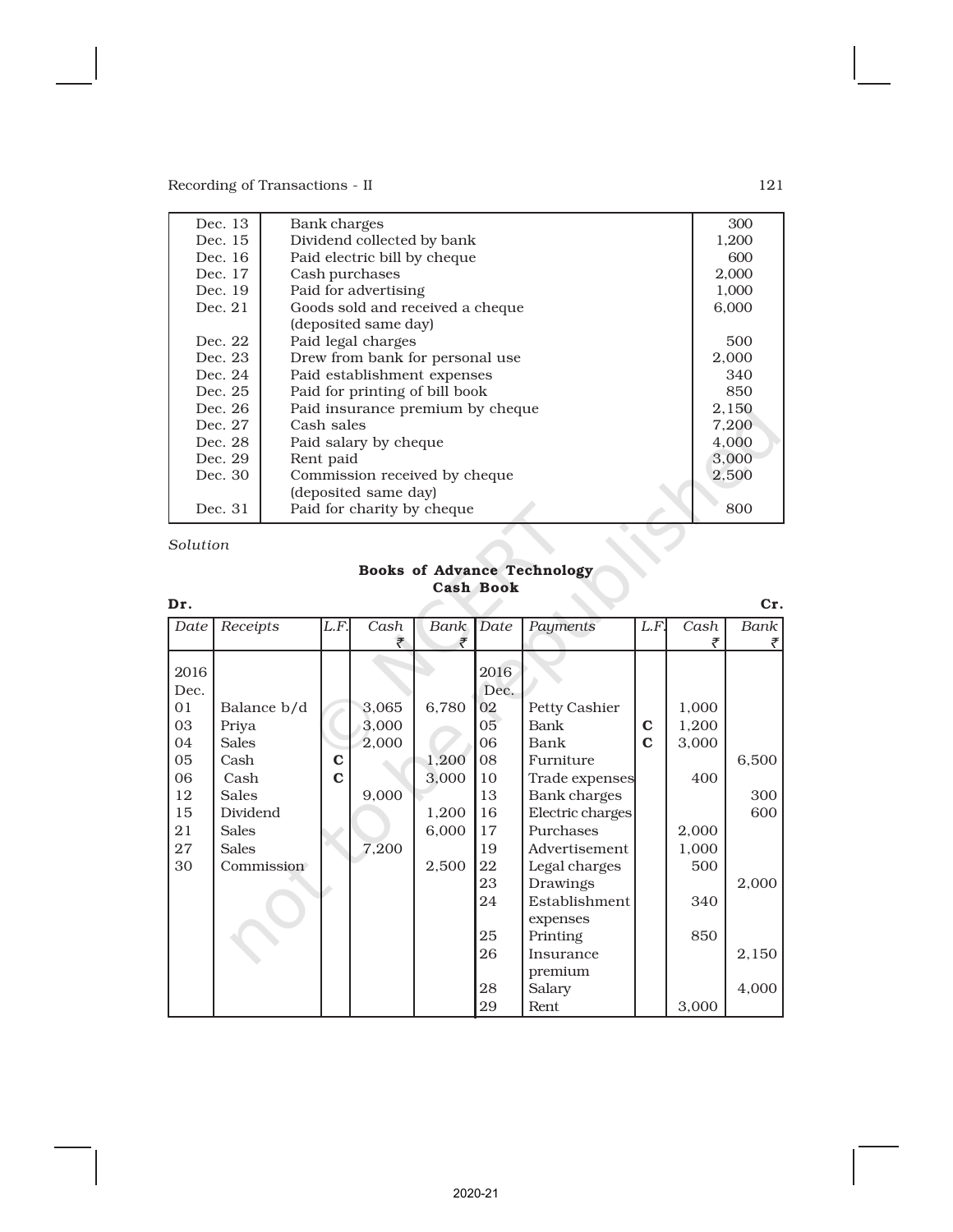|                      |             |        |        | 131<br>131 | Charity<br>Balance c/d | 10,975 | 800<br>4,330 |
|----------------------|-------------|--------|--------|------------|------------------------|--------|--------------|
|                      |             | 24,265 | 20,680 |            |                        | 24,265 | 20,680       |
| 2017<br>Jan.<br>l 01 | Balance b/d | 10,975 | 4,330  |            |                        |        |              |

*(ii) Ledger Posting*

# Petty Cashier's Account

| Dr.            |             |      | Petty Cashier's Account |             |      | Cr.    |
|----------------|-------------|------|-------------------------|-------------|------|--------|
| Date           | Particulars | J.F. | Amount   Date           | Particulars | J.F. | Amount |
| 2016<br>Dec.02 | Cash        |      | 1,000                   |             |      |        |

# Priya's Account

| Dr.  |             |      |             |                 |             |      | Cr.    |
|------|-------------|------|-------------|-----------------|-------------|------|--------|
| Date | Particulars | J.F. | Amount Date |                 | Particulars | J.F. | Amount |
|      |             |      |             |                 |             |      |        |
|      |             |      |             | 2016<br>Dec. 03 | Cash        |      | 3,000  |

# Sales Account

| Dr.  |             |      |        |        |             |      | Cr.    |
|------|-------------|------|--------|--------|-------------|------|--------|
| Date | Particulars | J.F. | Amount | Date   | Particulars | J.F. | Amount |
|      |             |      |        | 2016   |             |      |        |
|      |             |      |        | Dec.04 | Cash        |      | 2,000  |
|      |             |      |        | Dec.12 | Cash        |      | 9,000  |
|      |             |      |        | Dec.21 | Bank        |      | 6,000  |
|      |             |      |        | Dec.27 | Cash        |      | 7,200  |

# Furniture Account

| Dr.            |             |      |             |             |      | Cr.    |
|----------------|-------------|------|-------------|-------------|------|--------|
| Date           | Particulars | J.F. | Amount Date | Particulars | J.F. | Amount |
| 2016<br>Dec.08 | Bank        |      | 6,500       |             |      |        |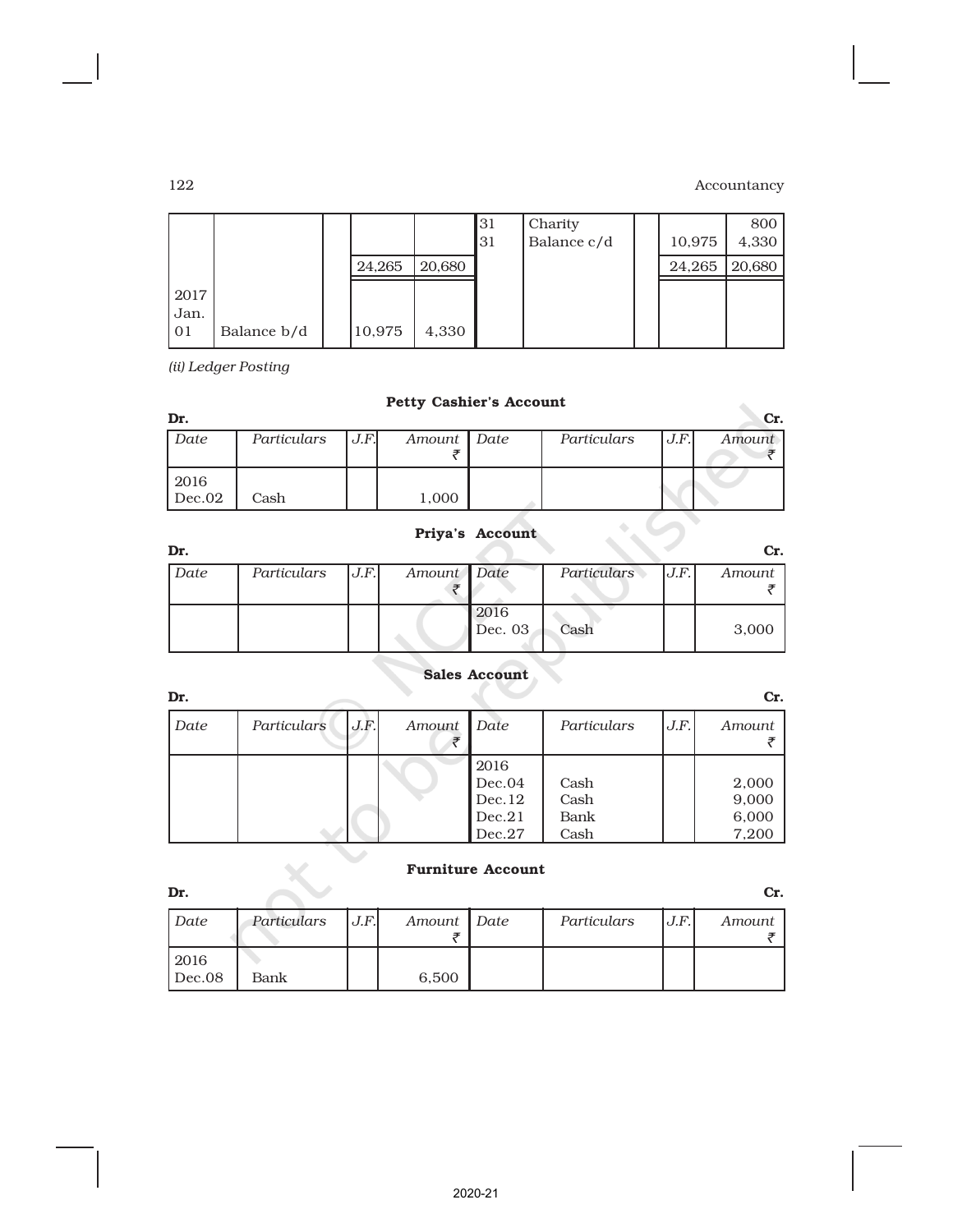## Trade Expenses Account

| Dr.            |                      |             |             |      | Cr.    |
|----------------|----------------------|-------------|-------------|------|--------|
| Date           | Particulars $ J.F. $ | Amount Date | Particulars | J.F. | Amount |
| $2016$ Dec. 10 | Cash                 | 400         |             |      |        |

### Bank Charges Account

| Dr.            |             |      |             |             |      | Cr.    |
|----------------|-------------|------|-------------|-------------|------|--------|
| Date           | Particulars | J.F. | Amount Date | Particulars | J.F. | Amount |
| 2016<br>Dec.13 | Bank        |      | 300         |             |      |        |

### Dividend Account

| Dr.  |             |      |             |                |             |      | Cr.    |
|------|-------------|------|-------------|----------------|-------------|------|--------|
| Date | Particulars | J.F. | Amount Date |                | Particulars | J.F. | Amount |
|      |             |      |             | 2016<br>Dec.15 | Bank        |      | 1,200  |

# Electric Charges Account

| Dr.    |             |      |             |             |      | Cr.    |
|--------|-------------|------|-------------|-------------|------|--------|
| Date   | Particulars | J.F. | Amount Date | Particulars | J.F. | Amount |
|        |             |      |             |             |      |        |
| 2016   |             |      |             |             |      |        |
| Dec.16 | Bank        |      | 600         |             |      |        |
|        |             |      |             |             |      |        |

### Purchases Account

| Dr.             |             |      |             |             |      | Cr.    |
|-----------------|-------------|------|-------------|-------------|------|--------|
| Date            | Particulars | J.F. | Amount Date | Particulars | J.F. | Amount |
| 2016<br>Dec. 17 | Cash        |      | 2,000       |             |      |        |

# Advertisement Account

| Dr.     |             |      |             |             |      | Cr.    |
|---------|-------------|------|-------------|-------------|------|--------|
| Date    | Particulars | J.F. | Amount Date | Particulars | J.F. | Amount |
|         |             |      |             |             |      |        |
| 2016    |             |      |             |             |      |        |
| Dec. 19 | Cash        |      | 1,000       |             |      |        |
|         |             |      |             |             |      |        |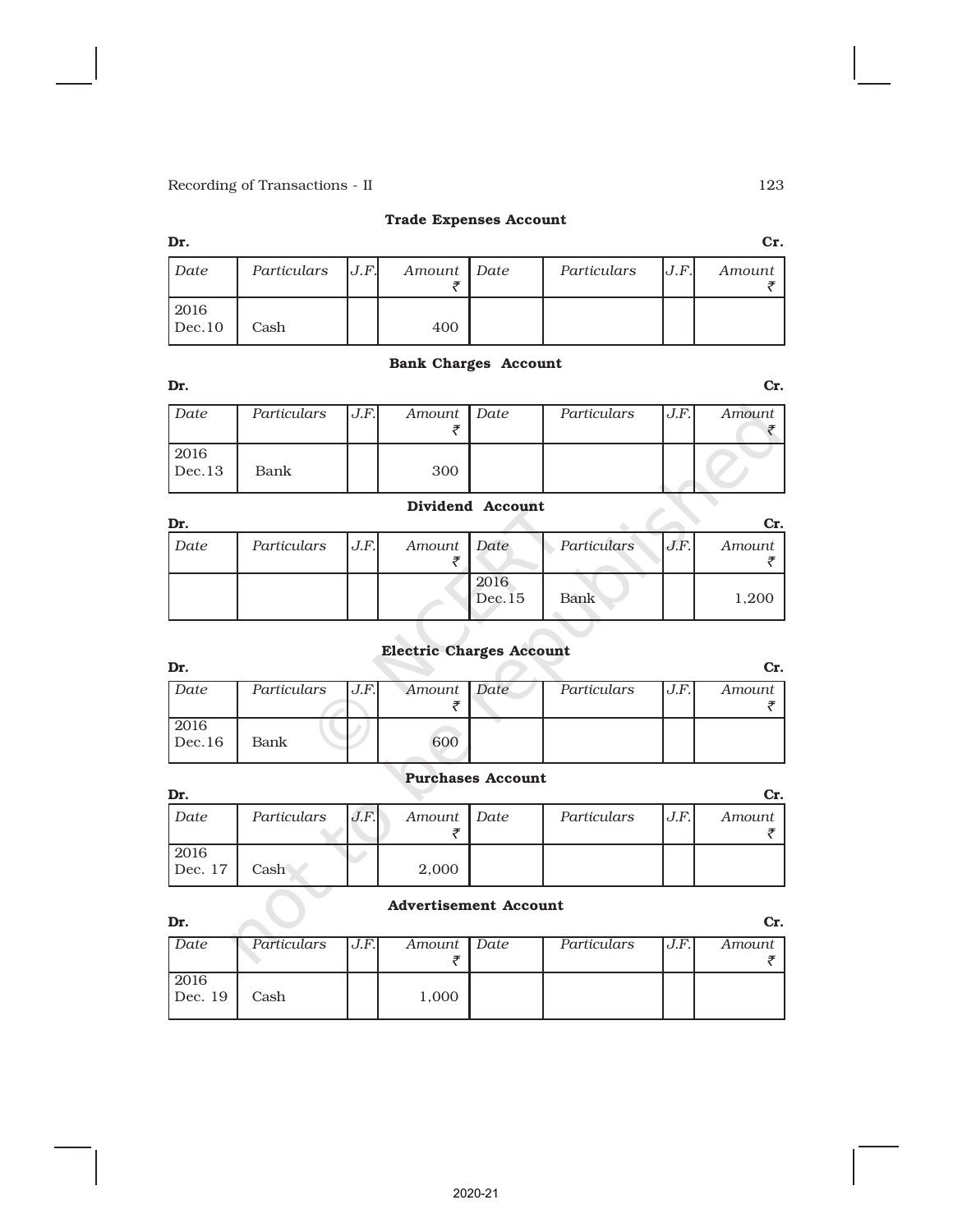$\vec{z}$  and  $\vec{z}$  and  $\vec{z}$ 

| Dr.              |             |      |             | ________________________________ |             |      | Cr.    |
|------------------|-------------|------|-------------|----------------------------------|-------------|------|--------|
| Date             | Particulars | J.F. | Amount Date |                                  | Particulars | J.F. | Amount |
| 2016<br>$Dec$ 26 | Bank        |      | 2.150       |                                  |             |      |        |

# *Date Particulars J.F. Amount Date Particulars J.F. Amount*  $\bar{\zeta}$  is a set of  $\bar{\zeta}$

Legal Charges Account  $\Gamma$ . Cr.

# Drawings Account

| Dr.     |             |      |             |             |      | Сr.    |
|---------|-------------|------|-------------|-------------|------|--------|
| Date    | Particulars | J.F. | Amount Date | Particulars | J.F. | Amount |
|         |             |      |             |             |      |        |
| 2016    |             |      |             |             |      |        |
| Dec. 23 | Bank        |      | 2,000       |             |      |        |

# Establishment Expenses Account

|                 |             |       | Establishment Expenses Account |             |      |        |
|-----------------|-------------|-------|--------------------------------|-------------|------|--------|
| Dr.             |             |       |                                |             |      | Cr.    |
| Date            | Particulars | J.F.I | Amount Date                    | Particulars | J.F. | Amount |
| 2016<br>Dec. 24 | Cash        |       | 340                            |             |      |        |

Printing Account

|      |             |      |             | <b>Printing Account</b> |             |      |        |
|------|-------------|------|-------------|-------------------------|-------------|------|--------|
| Dr.  |             |      |             |                         |             |      |        |
| Date | Particulars | J.F. | Amount Date |                         | Particulars | J.F. | Amount |

| Dec. 25 |  |  |  |  |
|---------|--|--|--|--|
|         |  |  |  |  |

# Insurance Premium Account

| ---             |             |      |             |             |      | ---    |
|-----------------|-------------|------|-------------|-------------|------|--------|
| Date            | Particulars | J.F. | Amount Date | Particulars | J.F. | Amount |
| 2016<br>Dec. 26 | Bank        |      | 2,150       |             |      |        |

### Salary Account

| Dr.     |             |      |             |             |      | Cr.    |
|---------|-------------|------|-------------|-------------|------|--------|
| Date    | Particulars | J.F. | Amount Date | Particulars | J.F. | Amount |
|         |             |      |             |             |      |        |
| 2016    |             |      |             |             |      |        |
| Dec. 28 | Bank        |      | 4,000       |             |      |        |

2016

2016

Dec. 22 | Cash | | 500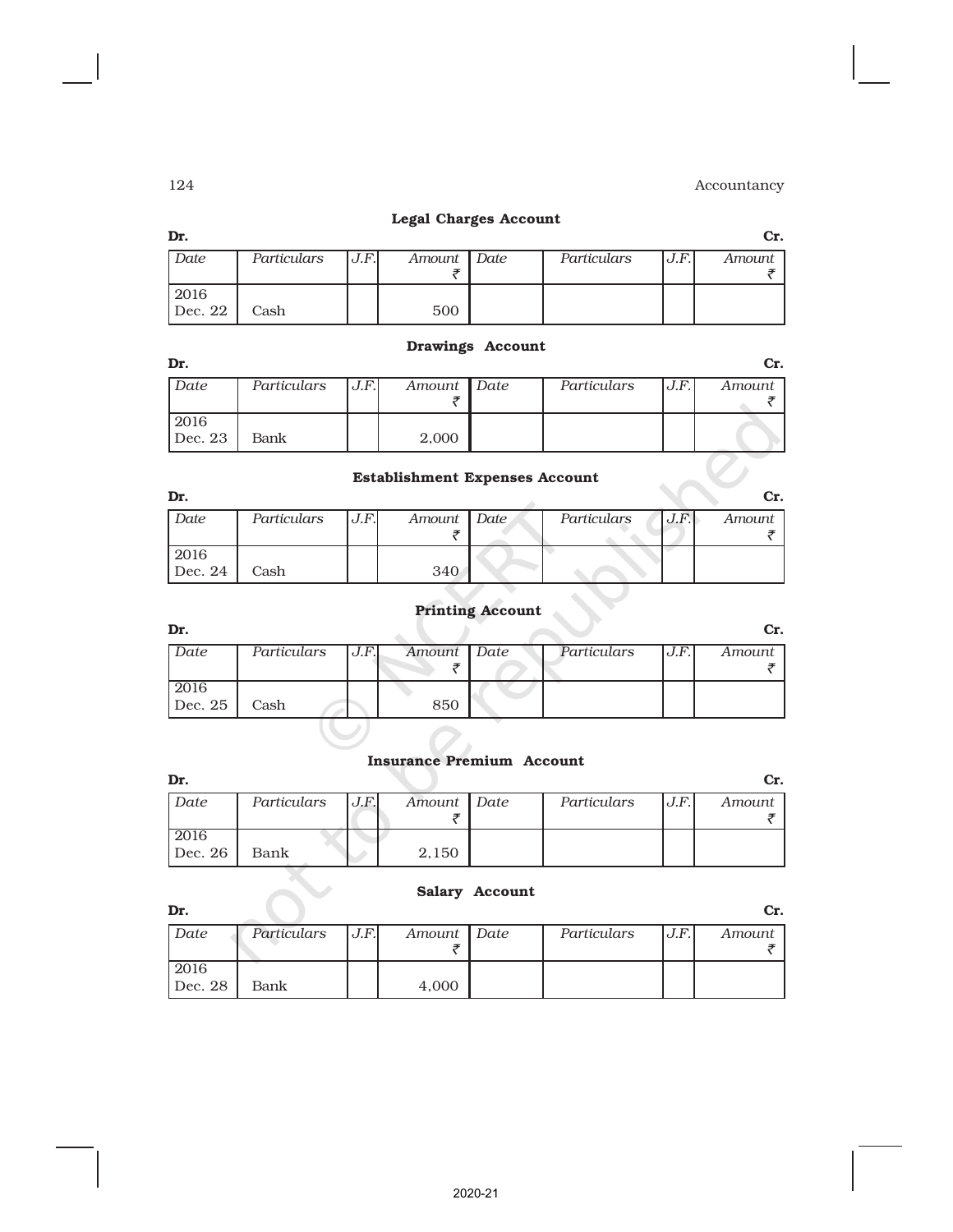#### Rent Account

| Dr.     |                      |             |             |     | Cr.    |
|---------|----------------------|-------------|-------------|-----|--------|
| Date    | Particulars $ J.F. $ | Amount Date | Particulars | J.F | Amount |
|         |                      |             |             |     |        |
| 2016    |                      |             |             |     |        |
| Dec. 29 | Cash                 | 3,000       |             |     |        |

#### Commission Received Account

| Dr.  |             |      |             |         |             |      | Cr.    |
|------|-------------|------|-------------|---------|-------------|------|--------|
| Date | Particulars | J.F. | Amount Date |         | Particulars | J.F. | Amount |
|      |             |      |             |         |             |      |        |
|      |             |      |             | 2016    |             |      |        |
|      |             |      |             | Dec. 30 | Bank        |      | 2.500  |

#### Charity Account

| Dr.     |             |      |             |             |      | Cr.    |
|---------|-------------|------|-------------|-------------|------|--------|
| Date    | Particulars | J.F. | Amount Date | Particulars | J.F. | Amount |
|         |             |      |             |             |      |        |
| 2016    |             |      |             |             |      |        |
| Dec. 31 | Bank        |      | 800         |             |      |        |

# 4.2 Purchases (Journal) Book

All credit purchases of goods are recorded in the purchases journal whereas cash purchases are recorded in the cash book. Other purchases such as purchases of office equipment, furniture, building, are recoded in the *journal* proper if purchased on credit or in the cash book if purchased for cash. The source documents for recording entries in the book are invoices or bills received by the firm from the supplies of the goods. Entries are made with the net amount of the invoice. Trade discount and other details of the invoice need not be recorded in this book. The format of the purchases journal is shown in figure 4.6.

#### Purchases (Journal) Book

| Date | Invoice<br>No. | Name of Supplier<br>(Account to be credited) | L.F | Amount |
|------|----------------|----------------------------------------------|-----|--------|
|      |                |                                              |     |        |

Fig. 4.6 : *Format of purchases (journal) book*

The monthly total of the purchases book is posted to the debit of purchases account in the ledger. Individual suppliers accounts may be posted daily. Consider the following details obtained from M/s Kanika Traders and observe how the entries are recorded in the purchase journal.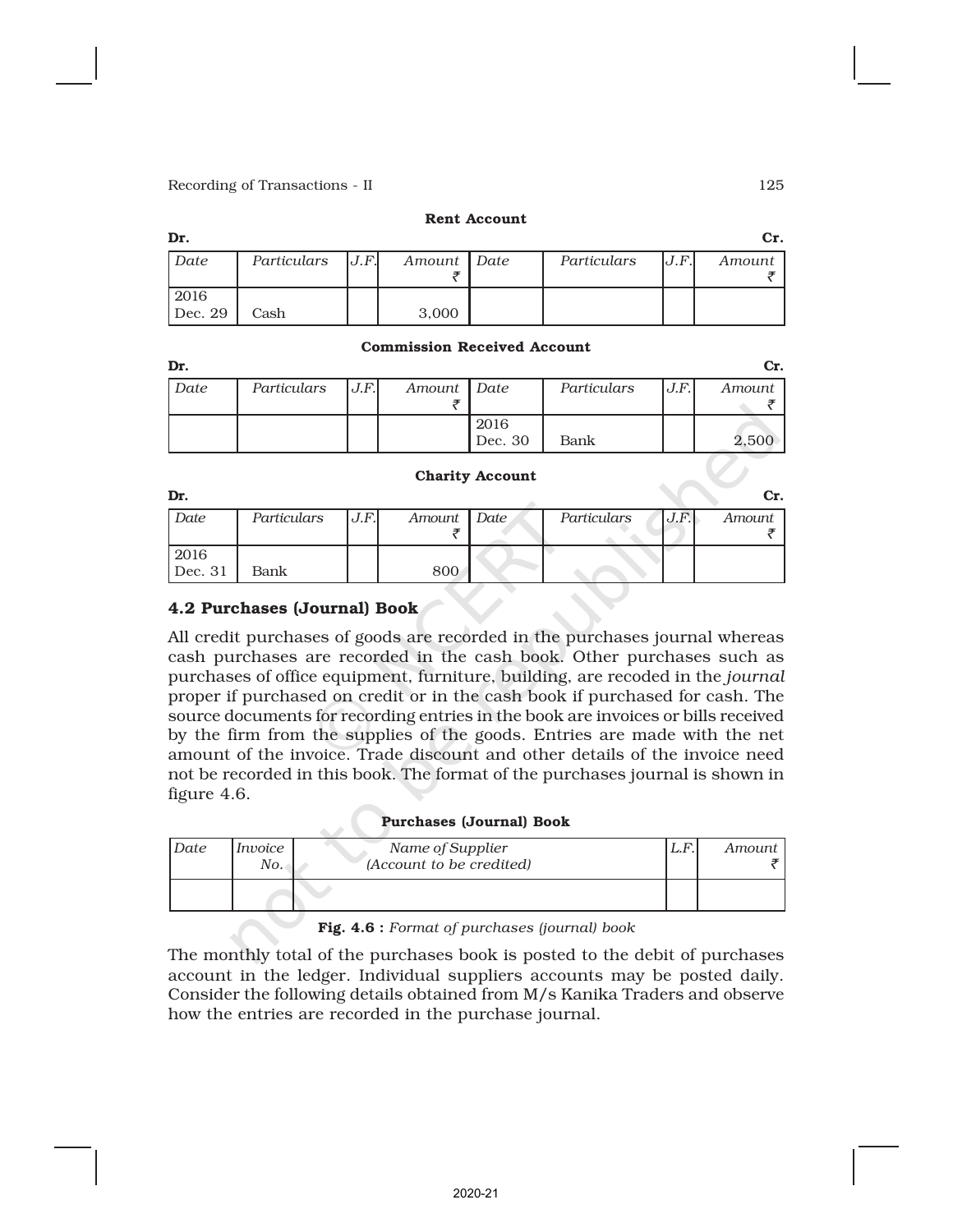| Date      | Details                                                                      |
|-----------|------------------------------------------------------------------------------|
| 2017      |                                                                              |
| Aug. 04   | Purchased from M/s Neema Electronics (invoice no. 3250): 20 Mini-size T.V.   |
|           | @ ₹2,000 per piece, 15 Tape recorders @ ₹ 12,500 per piece. Trade discount   |
|           | on all items $@20\%$ .                                                       |
| Aug. 10   | Bought from M/s Pawan Electronics (invoice no. 8260): 10 Video cassettes @   |
|           | ₹ 150 per piece, 20 Tape recorders @ ₹ 1,650 per piece. Trade discout        |
|           | @ 10% on purchases.                                                          |
| Aug. 18   | Purchased from M/s. Northern Electronics (invoice no. 4256): 15 Northern     |
|           | stereos @ ₹ 4,000 per piece, 20 Northern colour T.V. @ ₹ 14,500 per piece.   |
|           | Trade discount @ 12.5%.                                                      |
| Aug. $26$ | Purchased from M/s Neema Electronics (Invoice No. 3294): 10 Mini-size T.V. @ |
|           | ₹ 1,000 per piece, 5 Colour T.V. @ ₹ 12,500 per piece. Trade discount        |
|           | @ 20%.                                                                       |
| Aug. 29   | Bought from M/s Pawan Electronics: (Invoice No. 8281) 20 Video cassettes @   |
|           | 150 per piece 25 Tape recorders @ ₹ 1,600 per piece. Trade discount @ 10%    |
|           | on purchases.                                                                |

#### Books of Kanika Traders Purchases (Journal) Book

| Date      | Invoice | Name of Supplier         | L.F. | Amount   |
|-----------|---------|--------------------------|------|----------|
|           | No.     | (Account to be credited) |      |          |
| 2017      |         |                          |      |          |
| Aug.04    | 3250    | Neema Electronics        |      | 1,82,000 |
| Aug. $10$ | 8260    | Pawan Electronics        |      | 31,050   |
| Aug. $18$ | 4256    | Northern Electronics     |      | 3,06,250 |
| Aug. $26$ | 3294    | Neema Electronics        |      | 54.000   |
| Aug.29    | 8281    | Pawan Electronics        |      | 38,700   |
| Aug.31    |         |                          |      | 6,12,000 |
|           |         |                          |      |          |

*Posting from the purchases journal* is done daily to their respective accounts with the relevant amounts on the credit side. The total of the purchases journal is periodically posted to the debit of the purchases account normally on the monthly basis. However, if the number of transactions is very large, this total may be done and posted at some other convenient time interval such as daily, weekly or fortnightly. The posting from the purchases journal to the ledger from is illustrated as follows:

#### Books of Kanika Electronics Neema Electronics

| Dr.  |             |       |        |         |             |      | Cr.      |
|------|-------------|-------|--------|---------|-------------|------|----------|
| Date | Particulars | J.F.I | Amount | Date    | Particulars | J.F. | Amount   |
|      |             |       |        |         |             |      |          |
|      |             |       |        | 2017    |             |      |          |
|      |             |       |        | Aug.04  | Purchases   |      | 1,82,000 |
|      |             |       |        | Aug. 26 | Purchases   |      | 54,000   |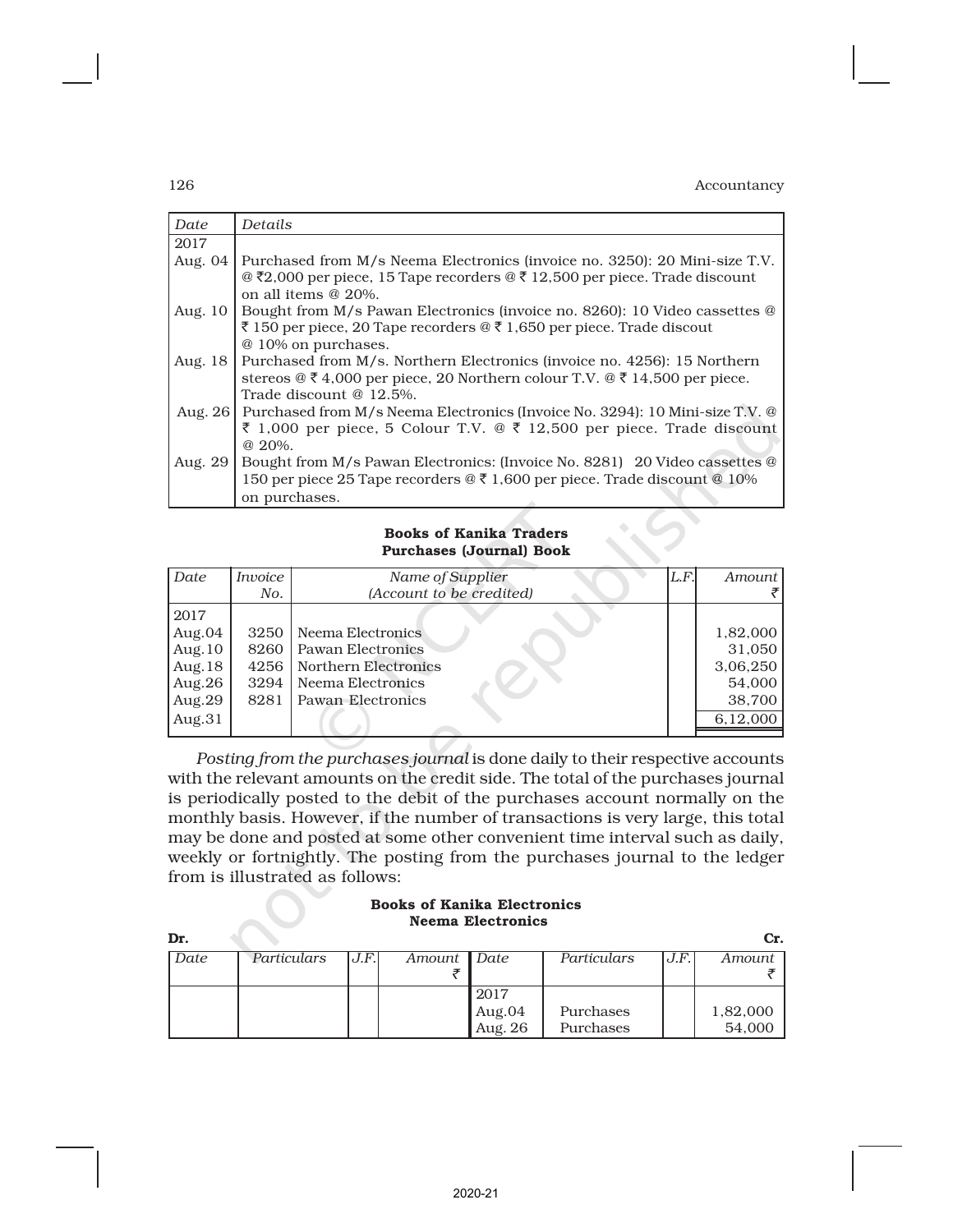#### Pawan Electronics

| Dr.  |             |      |               |                    |             |      | Cr.    |
|------|-------------|------|---------------|--------------------|-------------|------|--------|
| Date | Particulars | J.F. | Amount   Date |                    | Particulars | J.F. | Amount |
|      |             |      |               |                    |             |      |        |
|      |             |      |               | 2017               |             |      |        |
|      |             |      |               |                    | Purchases   |      | 31,050 |
|      |             |      |               | Aug. 10<br>Aug. 29 | Purchases   |      | 38,700 |

#### Northern Electronics

| Dr.  |             |      |             |                   |             |      | Cr.      |
|------|-------------|------|-------------|-------------------|-------------|------|----------|
| Date | Particulars | J.F. | Amount Date |                   | Particulars | J.F. | Amount   |
|      |             |      |             |                   |             |      |          |
|      |             |      |             | 2017<br>Aug. $18$ | Purchases   |      | 3,06,250 |
|      |             |      |             |                   |             |      |          |

#### Purchases Account

| Dr.             |                                         |      |          |      |                    |      | Cr.    |
|-----------------|-----------------------------------------|------|----------|------|--------------------|------|--------|
| Date            | Particulars                             | J.F. | Amount   | Date | <b>Particulars</b> | J.F. | Amount |
| 2017<br>Aug. 31 | Sundries as<br>per Purchases<br>Journal |      | 6,12,000 |      |                    |      |        |

# 4.3 Purchases Return (Journal) Book

In this book, purchases return of goods are recorded. Sometimes goods purchased are returned to the supplier for various reasons such as the goods are not of the required quality, or are defective, etc. For every return, a debit note (in duplicate) is prepared and the original one is sent to the supplier for making necessary entries in his book. The supplier may also prepare a note, which is called the credit note. The source document for recording entries in the purchases return journal is generally a debit note. A debit note will contain the name of the party (to whom the goods have been returned) details of the goods returned and the reason for returning the goods. Each debit note is serially numbered and dated. The format of the purchases return journal is shown in figure 4.7(a).

#### Purchases Return (Journal) Book

| Date | Debit  <br>Note No. | Name of the Supplier<br>(Account to be debited) | .L.F' | Amount I |
|------|---------------------|-------------------------------------------------|-------|----------|
|      |                     |                                                 |       |          |

Fig 4.7(a) : *Format of Purchases return (journal) book*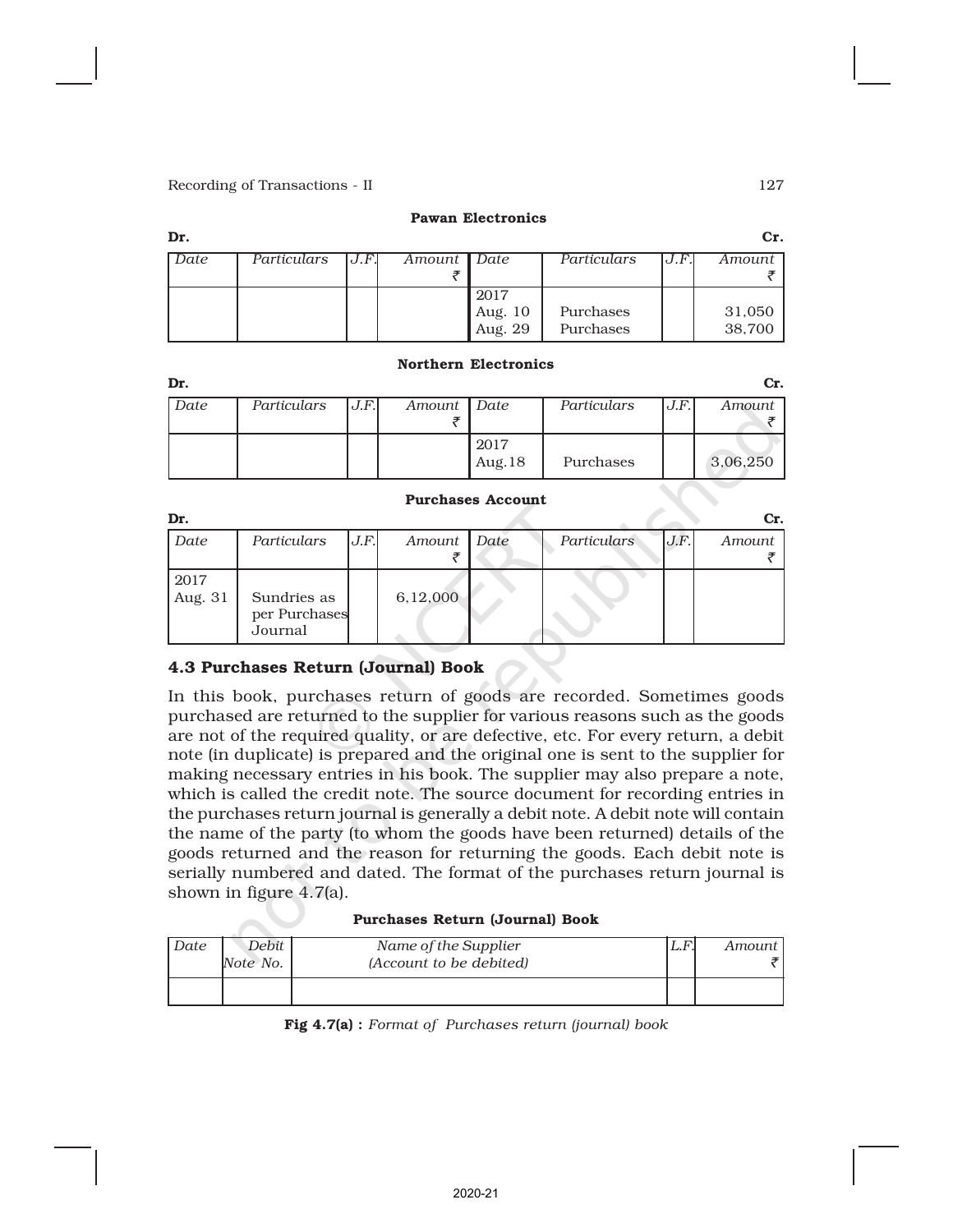#### Box 2

#### Debit and Credit Notes

A *Debit note* is a document evidencing a debit to be raised against a party for reasons other than sale on credit. On finding that goods supplied are not as per the terms of the order placed, the defective goods are returned to the supplier of the goods and a note is prepared to debit the supplier; or when an additional sum is recoverable from a customer such a note is prepared to debit the customer with the additional dues. In these two situations the note is called a debit note (refer figure 4.7(b)).

A *Credit note* is prepared, when a party is to be given a credit for reasons other than credit purchase. It is a common practice to make it in red ink. When goods are received back from a customer, a credit note should be sent to him. The suggested proforma of credit note is shown in figure 4.7(c).

| Name of the Firm Issuing the Note |                                      |
|-----------------------------------|--------------------------------------|
| No.                               | Address of the Firm<br>Date of Issue |
| <b>DEBIT NOTE</b>                 |                                      |
| Against: Supplier's Name          |                                      |
| Goods returned as per delivery    | Amount ( <i>रै</i> )                 |
| Challan No.                       |                                      |
| (Details of goods returned)       |                                      |
| (Rupees only)                     |                                      |
|                                   | Signature of the Manager with date   |

Fig. 4.7(b) : *Showing a specimen of debit note*

| Name of the Firm Issuing the Note |                                    |  |  |  |  |  |  |  |  |
|-----------------------------------|------------------------------------|--|--|--|--|--|--|--|--|
|                                   |                                    |  |  |  |  |  |  |  |  |
|                                   | Address of the Firm                |  |  |  |  |  |  |  |  |
| No.                               | Date of Issue                      |  |  |  |  |  |  |  |  |
| <b>CREDIT NOTE</b>                |                                    |  |  |  |  |  |  |  |  |
| Against: Customer's Name          |                                    |  |  |  |  |  |  |  |  |
| Goods returned by the customer    | Amount ( <i>रै</i> )               |  |  |  |  |  |  |  |  |
| Challan No.                       |                                    |  |  |  |  |  |  |  |  |
| (Details of goods returned)       |                                    |  |  |  |  |  |  |  |  |
| (Rupees only)                     |                                    |  |  |  |  |  |  |  |  |
|                                   | Signature of the Manager with date |  |  |  |  |  |  |  |  |

Fig. 4.7(c) : *Showing a specimen credit note*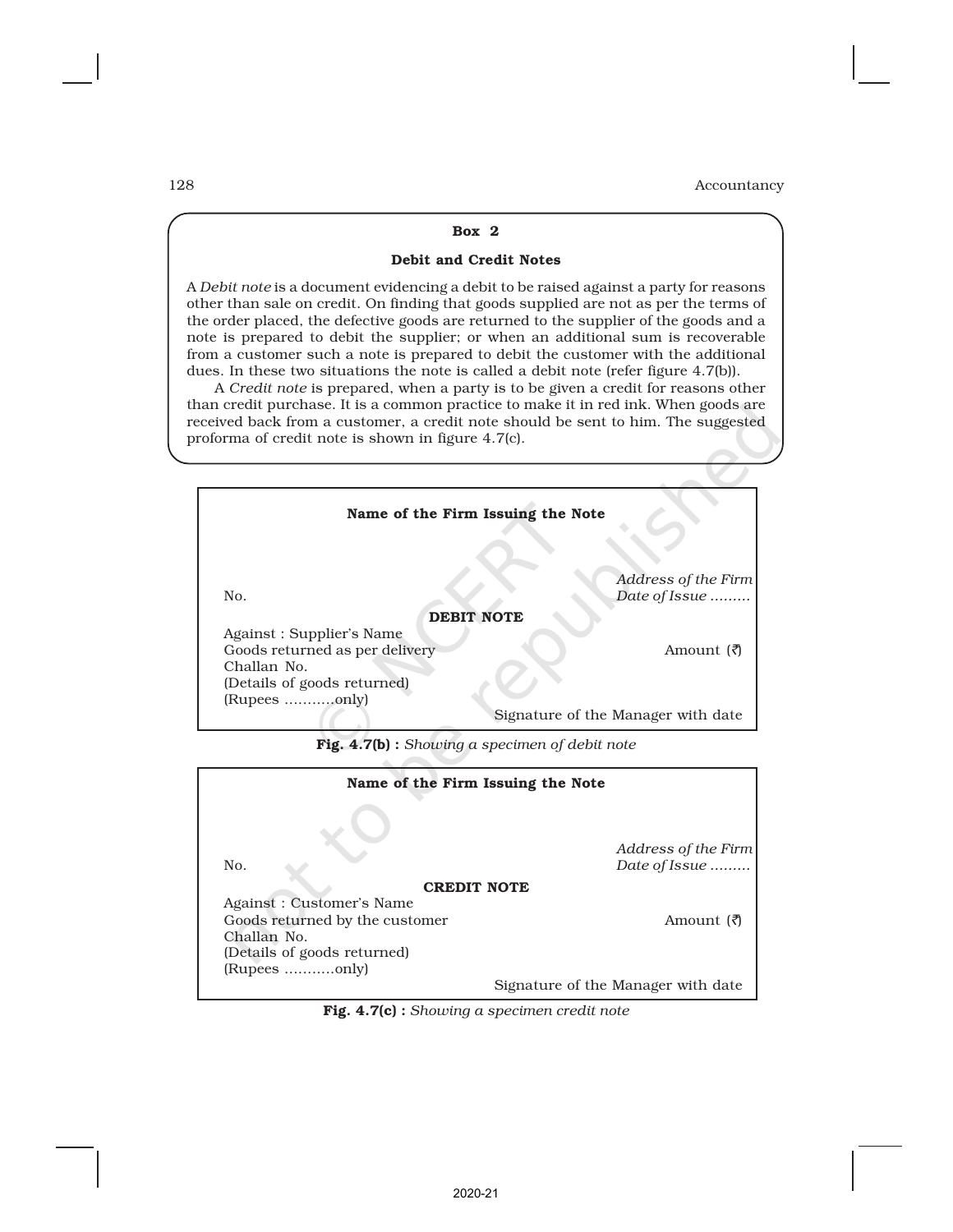Refer to the purchases (journal) book of Kanika Traders you will notice that 20 mini size T.V.'s and 15 tape- recorders were bought from Neema Electronics for  $\bar{\tau}$  1,82,000 However, on delivery 2 mini T.V.'s and tape recorders were found defective and were returned back vide debit note no. 03/2017. In this case, the purchases return books will be prepared as follows :

### Purchases Return (Journal) Book

| Date | Debit   | Name of the Supplier    | L.F | Amount I |
|------|---------|-------------------------|-----|----------|
|      | Note    | (Account to be debited) |     |          |
|      | No.     |                         |     |          |
|      | 03/2017 | Neema Electronics       |     | 13,200   |
|      |         |                         |     |          |
|      |         |                         |     |          |

*Posting from the purchases returns journal* requires that the supplier's individual accounts are debited with the amount of returns and the purchases returns account is credited with the periodical total.

#### Neema Electronics Account

| Dr.  |                     |      |             |             |      | Cr.    |
|------|---------------------|------|-------------|-------------|------|--------|
| Date | Particulars         | J.F. | Amount Date | Particulars | J.F. | Amount |
|      | Purchases<br>Return |      | 13,200      |             |      |        |

#### Purchases Return Account

| Dr.  |             |      |             |                                             |      | Cr.    |
|------|-------------|------|-------------|---------------------------------------------|------|--------|
| Date | Particulars | J.F. | Amount Date | Particulars                                 | J.F. | Amount |
|      |             |      |             | Sundries as<br>per purchase<br>returns book |      | 13,200 |

# 4.4 Sales (Journal) Book

All credit sales of merchandise are recorded in the sales journal. Cash sales are recorded in the cash book. The format of the sales journal is similar to that of the purchases journal explained earlier. The source document for recording entries in the sales journal are sales invoice or bill issued by the firm to the customers. The date of sale, invoice number, name of the customer and amount of the invoice are recorded in the sales journal. Other details about the sales transaction including terms of payment are available in the invoice. In fact, two or more than two copies of a sales invoice are prepared for each sale. The book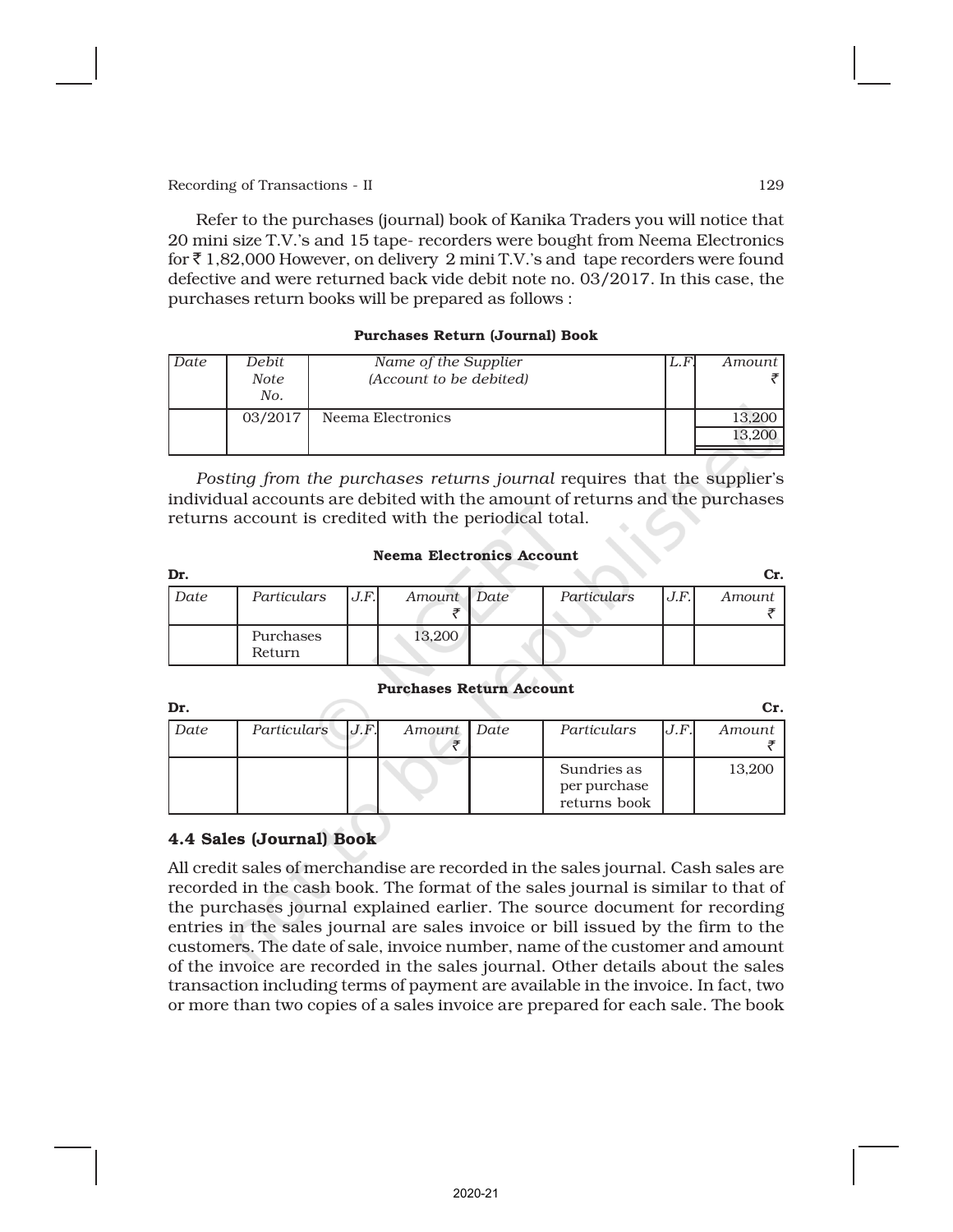keeper makes entries in the sales journal from one copy of the sales invoice. The format of the sales joournal is shown in figure 4.8. In the sales journal, one additional column may be added to record sales tax recovered from the customer and to be paid to the government within the stipulated time. Periodically, at the end of each month the amount column is total led and posted to the credit of sales account in the ledger. Posting to the debit side of individual customer's accounts may be made daily.

#### Sales (Journal) Book

| Date | <i>Invoice</i><br>No. | Name of the Customer<br>(Account to be debited) | $\mu$ . $F$ | Amount |
|------|-----------------------|-------------------------------------------------|-------------|--------|
|      |                       |                                                 |             |        |

Fig. 4.8 : *Format of sales (journal) cash book*

For example M/s Koina Supplies sold on credit:

- (i) Two water purifiers  $\mathcal{Q} \bar{\xi} 2,100$  each and five buckets  $\mathcal{Q} \bar{\xi} 130$  each to M/s Raman Traders (Invoice no. 178 dated April 06, 2017).
- (ii) Five road side containers  $@ \xi 4,200$  each to M/s Nutan enterprises (Invoice no 180 dated April 09, 2017) .
- (iii) 100 big buckets  $\mathcal{Q} \bar{\mathcal{R}}$  850 each to M/s Raman traders (Invoice no. 209, dated April 28, 2017).

The above stated transactions will be entered in a sales journal as follows:

#### Books of Koina Suppliers Sales (Journal) Book

| Date                                     | Invoice<br>No.    | Name of the customer<br>(Account to be debited)     | L.F. | Amount                    |
|------------------------------------------|-------------------|-----------------------------------------------------|------|---------------------------|
| 2017<br>April 06<br>April 09<br>April 28 | 178<br>180<br>209 | Raman Traders<br>Nutan Enterprises<br>Raman Traders |      | 4,850<br>21,000<br>85,000 |
| April 30                                 |                   |                                                     |      | 1,10,850                  |

*Posting from the sales journal* are done to the debit of customer's accounts kept in the ledger. Like the purchases journal, individual customer's accounts are generally posted daily, with the amount involved. The sales journal is also totaled periodically (generally monthly), and this total is credited to sales account in the ledger. The sales (journal) book illustrated above will be posted in the related ledger account in the following manner: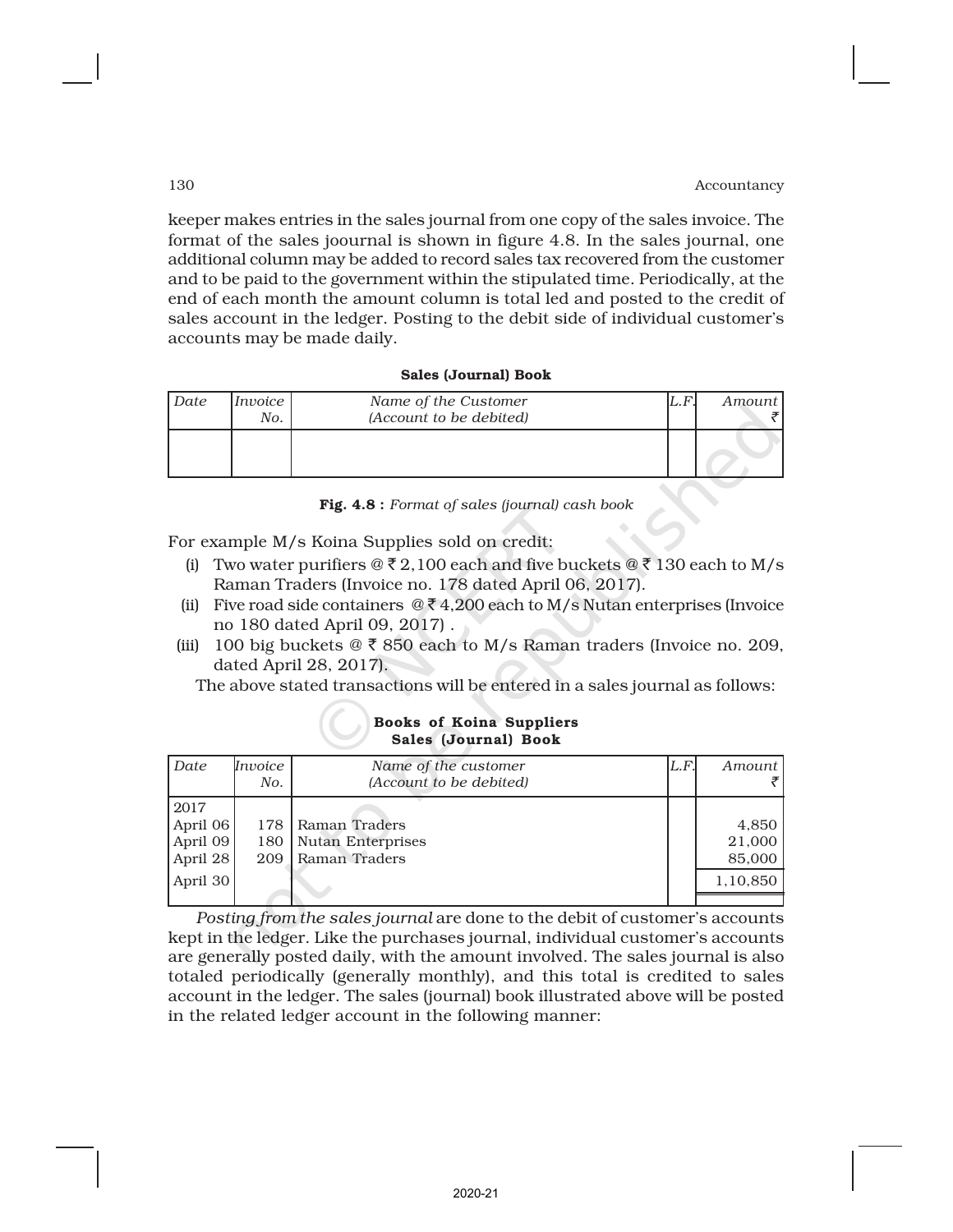| Dr.     |              |      |               |             |      | Cr.    |
|---------|--------------|------|---------------|-------------|------|--------|
| Date    | Particulars  | J.F. | Amount   Date | Particulars | J.F. | Amount |
| 2017    |              |      |               |             |      |        |
| Apr. 06 | <b>Sales</b> |      | 4,850         |             |      |        |
| Apr. 28 | <b>Sales</b> |      | 85,000        |             |      |        |

#### Raman Traders Account

#### Nutan Enterprises Account

| Dr.    |             |      |             |             |      | Cr.    |
|--------|-------------|------|-------------|-------------|------|--------|
| Date   | Particulars | J.F. | Amount Date | Particulars | J.F. | Amount |
| 2017   |             |      |             |             |      |        |
| Apr.01 | Sales       |      | 21,000      |             |      |        |

#### Sales Account

| Dr.  |             |      |             |                 |                               |      | Cr.      |
|------|-------------|------|-------------|-----------------|-------------------------------|------|----------|
| Date | Particulars | J.F. | Amount Date |                 | Particulars                   | J.F. | Amount   |
|      |             |      |             | 2017<br>Apr. 30 | Sundries as<br>per sales book |      | 1,10,850 |

# 4.5 Sales Return (Journal) Book

This journal is used to record return of goods by customers to them on credit. On receipt of goods from the customer, a credit note is prepared, like the debit note referred to earlier. The difference between the credit not and the debit note is that the former is prepared by the seller and the latter is prepared by the buyer. Like the debit note, the credit note is also prepared in duplicate and contains detail relating to the name of the customer, details of the merchandise received back and the amount. Each credit note is serially numbered and dated. The source document for recording entries in the sales return book is generally the credit note. The format of the sales return book is shown in figure 4.9

#### Sales Return (Journal) Book

| Date | Credit '<br>No. | Name of the customer<br>(Account to be credited) | .L.F | Amount |
|------|-----------------|--------------------------------------------------|------|--------|
|      |                 |                                                  |      |        |

Fig. 4.9 : *Format of sales return (journal) book*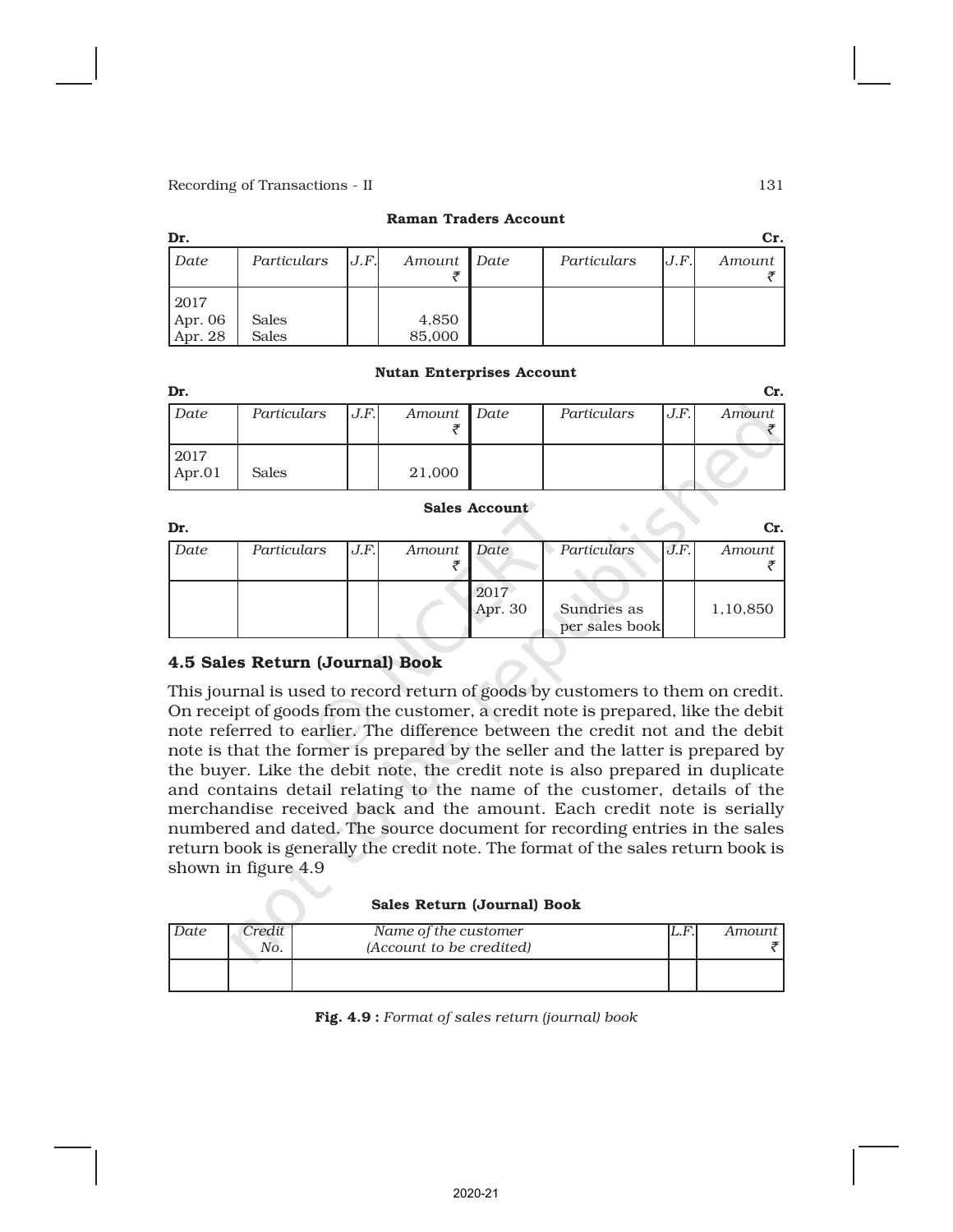Refer to the sales (journal) book of Koina Supplier of you will find that two water purifiers were sold to Raman Traders for  $\bar{\tau}$  2,100 each, out of which one purifier was returned back due to the manufacturing defect (credit note no. 10/2017). In this case, the sales return (Journal) book will be prepared as follows :

### Sales Return (Journal) Book

| Date | Credit | Name of the customer     | L.F | Amount |
|------|--------|--------------------------|-----|--------|
|      | No.    | (Account to be credited) |     |        |
|      |        | 10/2017   Raman Traders  |     |        |
|      |        |                          |     |        |
|      |        |                          |     |        |

*Posting to the sales return journal* requires that the customer's account be credited with the amount of returns and the sales return account be debited with the periodical total in the same way as is done in case of posting from the purchases journal.

#### Raman Traders Account

| Dr.  |             |      |             |              |      | UT.    |
|------|-------------|------|-------------|--------------|------|--------|
| Date | Particulars | J.F. | Amount Date | Particulars  | J.F. | Amount |
|      |             |      |             | Sales Return |      | 2,100  |

#### Sales Return Account

| Dr.  |                                         |      |             |             |      | Cr.    |
|------|-----------------------------------------|------|-------------|-------------|------|--------|
| Date | <b>Particulars</b>                      | J.F. | Amount Date | Particulars | J.F. | Amount |
|      | Sundries<br>as per sales<br>return book |      | 2,100       |             |      |        |

*Illustration 5*

Enter the following transactions of M/s Hi-Life Fashions in purchases and purchases return book and post them to the ledger accounts for the month of September 2014:

| Date     | <i>Details</i>                                                                  |  |  |  |  |  |  |  |  |  |
|----------|---------------------------------------------------------------------------------|--|--|--|--|--|--|--|--|--|
| 2017     | Purchase of following goods on credit from M/s Ratna Traders,                   |  |  |  |  |  |  |  |  |  |
| Sept. 01 | as per Invoice No.714:                                                          |  |  |  |  |  |  |  |  |  |
|          | 25 Shirts @ ₹300 per shirt                                                      |  |  |  |  |  |  |  |  |  |
|          | 20 Pants @ ₹700 per pant                                                        |  |  |  |  |  |  |  |  |  |
|          | Less 10% trade discount                                                         |  |  |  |  |  |  |  |  |  |
|          | Sept. 08   Purchase of following goods on credit from M/s Bombay Fashion House, |  |  |  |  |  |  |  |  |  |
|          | as per Invoice No.327;                                                          |  |  |  |  |  |  |  |  |  |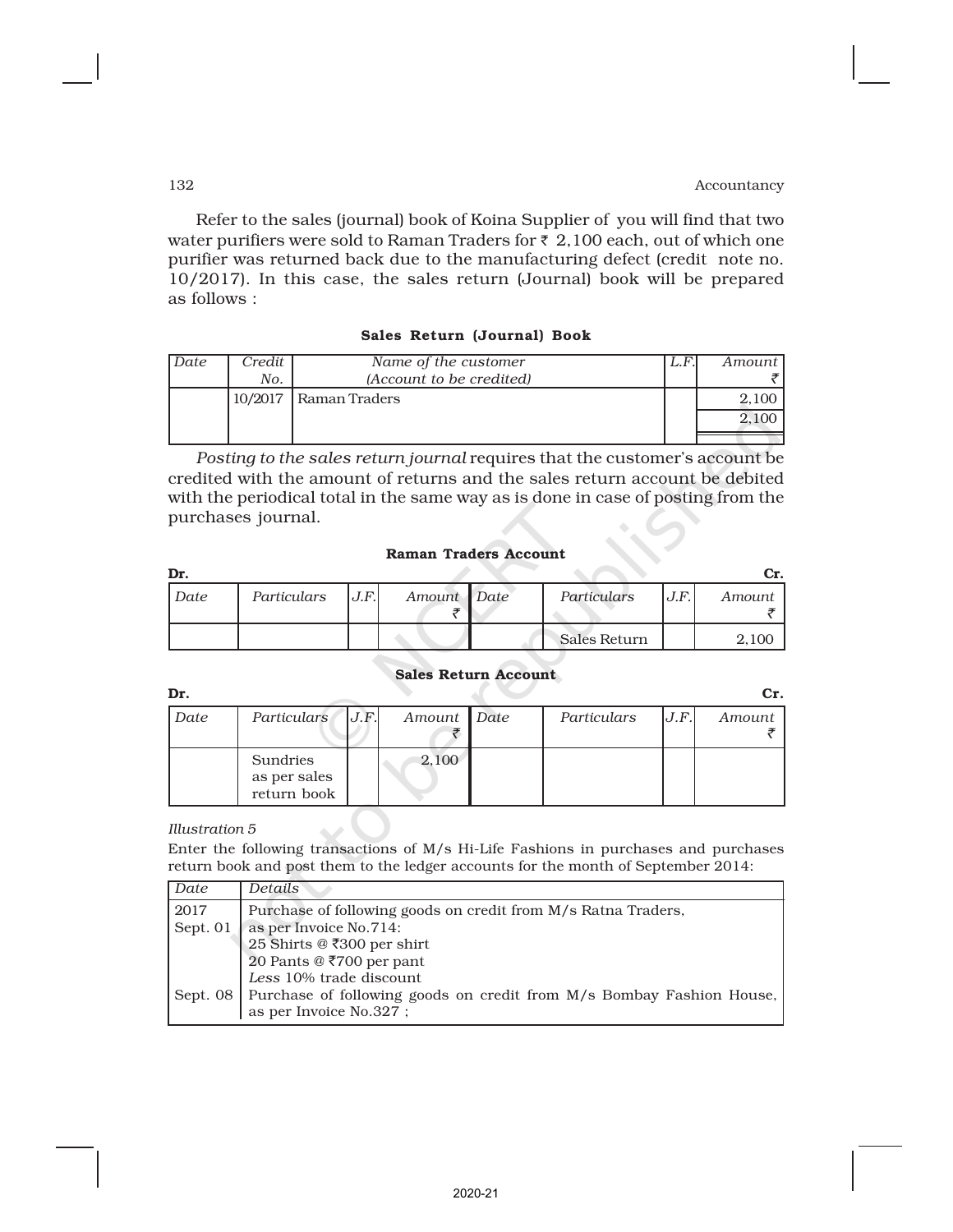| 10 Fancy Trousers @ ₹500 per trouser                                                |
|-------------------------------------------------------------------------------------|
| 20 Fancy Hat $@ \t{3} 100$ per hat                                                  |
| Less 5% trade discount                                                              |
| Sept. 10 $\mid$ Goods returned to M/s Ratana Traders, as per debit note No.102 :    |
| 3 shirts @ ₹300 per shirt                                                           |
| 1 Pant @ ₹700 per pant                                                              |
| Less 10% trade discount                                                             |
| Sept. 15   Purchase of following goods on credit from M/s Zolta Fashions,           |
| as per Invoice No.6781 :                                                            |
| 10 Jackets @ ₹1000 per jacket                                                       |
| 5 Plain shirts ₹200 per shirts                                                      |
| Less 15% trade discount.                                                            |
| Sept. 20   Purchase of following goods on credit from M/s Bride Palace,             |
| as per Invoice No.1076 :                                                            |
| 10 Fancy Lengha @ ₹2,000 per lengha                                                 |
| Less 5% trade discount.                                                             |
| Sept. $24$<br>Goods returned to M/s Bombay Fashion House as per debit note No.103 : |
| 2 Fancy Trousers @ ₹500 per trouser                                                 |
| 4 Fancy Hat $@$ ₹100 per hat                                                        |
| Less 5% trade discount.                                                             |
| Sept. 28 Goods returned to $M/s$ Bride Palace as per debit note No.105 :            |
| 1 Fancy Lengha $@$ ₹2,000 per lengha                                                |
| Less 5% trade discount.                                                             |
|                                                                                     |

*Solution*

# Books of Hi-life Fashions Purchases (Journal) Book

| Date       | Invoice | Name of the Supplier        | IL.F. | Amount I |
|------------|---------|-----------------------------|-------|----------|
|            | No.     | (Account to be credited)    |       |          |
| 2017       |         |                             |       |          |
| Sept.01    | 714 I   | Ratana Traders              |       | 19,350   |
| Sept.08    | 327     | <b>Bombay Fashion House</b> |       | 6,650    |
| Sept. $15$ | 6781 l  | Zolta Fashions              |       | 9,350    |
| Sept.20    |         | 1076   Bride Palace         |       | 19,000   |
| Sept.30    |         |                             |       | 54,350   |
|            |         |                             |       |          |

# Purchases Return (Journal) Book

|          | Purchases Return (Journal) Book |                             |      |        |  |  |  |  |  |  |  |  |  |
|----------|---------------------------------|-----------------------------|------|--------|--|--|--|--|--|--|--|--|--|
| Date     | Invoice                         | Name of the Supplier        | L.F. | Amount |  |  |  |  |  |  |  |  |  |
|          | No.                             | (Account to be debited)     |      |        |  |  |  |  |  |  |  |  |  |
| 2017     |                                 |                             |      |        |  |  |  |  |  |  |  |  |  |
| Sept. 10 | 102                             | Ratana Traders              |      | 1,440  |  |  |  |  |  |  |  |  |  |
| Sept. 24 | 103                             | <b>Bombay Fashion House</b> |      | 1,330  |  |  |  |  |  |  |  |  |  |
| Sept. 28 | 106                             | Bride Palace                |      | 1,900  |  |  |  |  |  |  |  |  |  |
| Sept. 30 |                                 |                             |      | 4.670  |  |  |  |  |  |  |  |  |  |
|          |                                 |                             |      |        |  |  |  |  |  |  |  |  |  |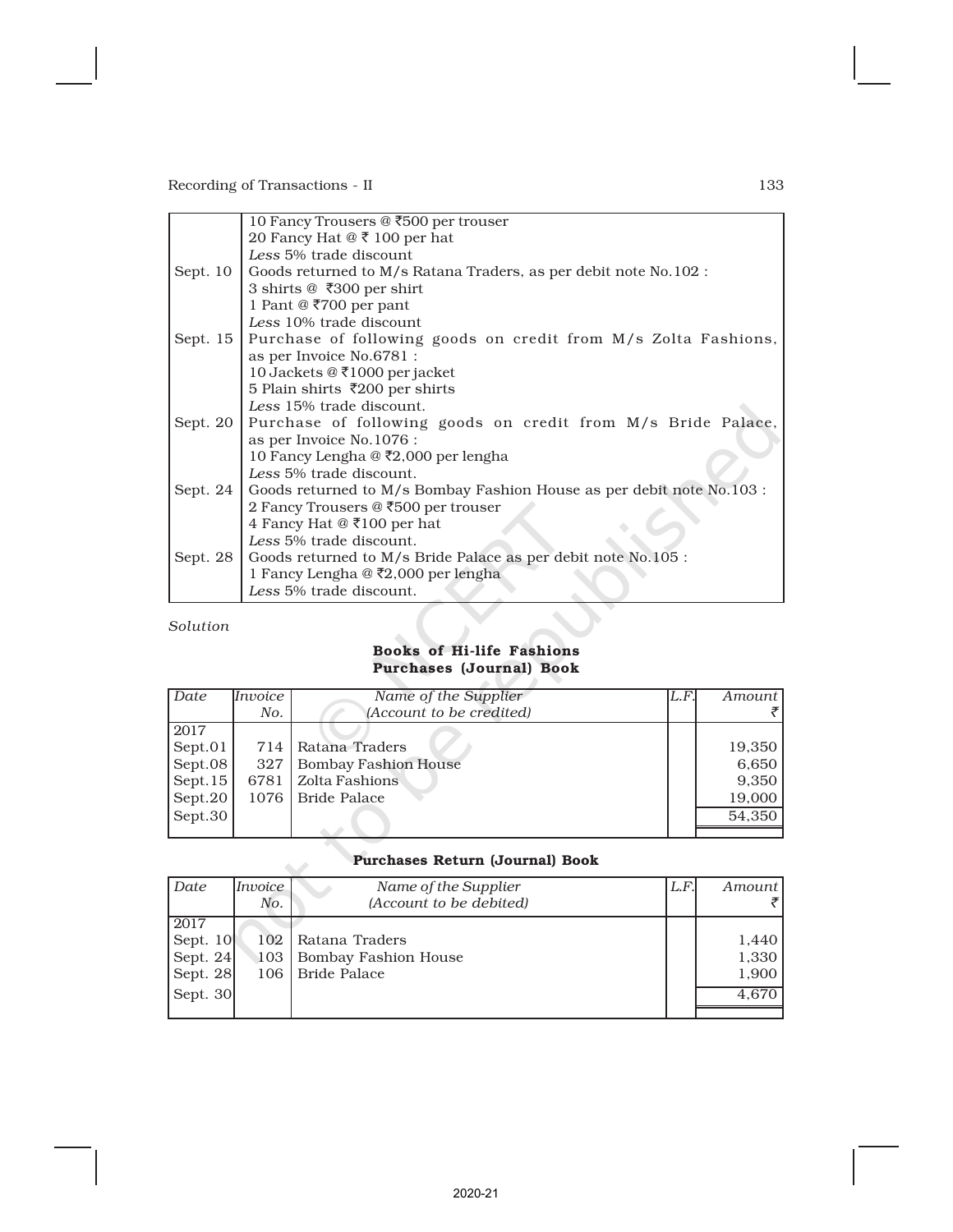*(ii) Ledger Posting*

# Books of M/s Hi-Life Fashions Ratana Traders Account

| Dr.                |                     |      |             |                                          |             |      |        |  |  |  |  |  |
|--------------------|---------------------|------|-------------|------------------------------------------|-------------|------|--------|--|--|--|--|--|
| Date               | Particulars         | J.F. | Amount Date |                                          | Particulars | J.F. | Amount |  |  |  |  |  |
| 2017<br>Sept. $10$ | Purchases<br>return |      | 1,440       | 2017<br>$\sqrt{\operatorname{Sept. 01}}$ | Purchases   |      | 19,350 |  |  |  |  |  |

# Bombay Fashion House Account

| Dr.              |                     |      |               |                        |             |      |        |  |  |  |  |  |
|------------------|---------------------|------|---------------|------------------------|-------------|------|--------|--|--|--|--|--|
| Date             | Particulars         | J.F. | Amount   Date |                        | Particulars | J.F. | Amount |  |  |  |  |  |
| 2017<br>Sept. 24 | Purchases<br>return |      |               | 2017<br>1,330 Sept. 08 | Purchases   |      | 6,650  |  |  |  |  |  |

# Zolta Fashions Account

| Dr.  |             |      |             |                    |             |      | Cr.    |
|------|-------------|------|-------------|--------------------|-------------|------|--------|
| Date | Particulars | J.F. | Amount Date |                    | Particulars | J.F. | Amount |
|      |             |      |             |                    |             |      |        |
|      |             |      |             | 2017<br>Sept. $15$ | Purchases   |      | 9,350  |
|      |             |      |             |                    |             |      |        |

# Bride Palace Account

| Dr.                |                     |       |             |                |             |      | Cr.    |
|--------------------|---------------------|-------|-------------|----------------|-------------|------|--------|
| Date               | Particulars         | J.F.I | Amount Date |                | Particulars | J.F. | Amount |
| 2017<br>Sept. $28$ | Purchases<br>return |       |             | 1,900 Sept. 20 | Purchases   |      | 19,000 |

# Purchases Account

| Dr.                |                                         |      |               |             |      | Cr.    |
|--------------------|-----------------------------------------|------|---------------|-------------|------|--------|
| Date               | Particulars                             | J.F. | Amount   Date | Particulars | J.F. | Amount |
| 2017<br>Sept. $30$ | Sundries as<br>per purchases<br>journal |      | 54,350        |             |      |        |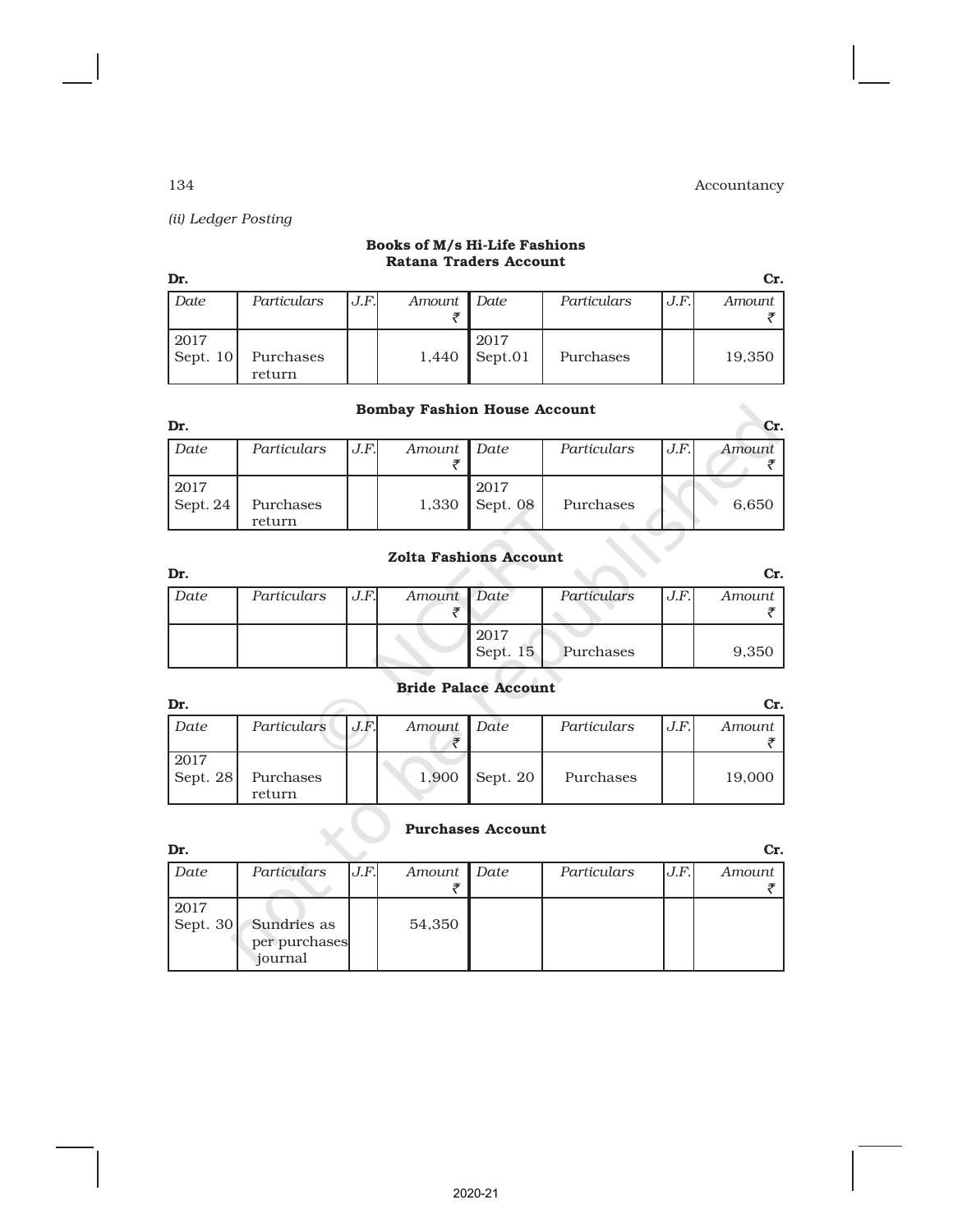### Purchases Return Account

| Dr.  |             |     |               |                  |                                             |      | Cr.    |
|------|-------------|-----|---------------|------------------|---------------------------------------------|------|--------|
| Date | Particulars | J.F | Amount   Date |                  | Particulars                                 | J.F. | Amount |
|      |             |     |               | 2017<br>Sept. 30 | Sundries as<br>per purchases<br>return book |      | 4,670  |

### *Illustration 6*

Enter the following transactions in the Sales and Sales Return book of M/s Vineet Stores:

| Date    | Details                                                             |
|---------|---------------------------------------------------------------------|
| 2017    | Sold goods on credit to M/s Rohit Stores as per invoice no.325 :    |
| Dec.01. | 30 Kids Books @ ₹60 each.                                           |
|         | 20 Animal Books @ ₹ 50 each                                         |
| Dec. 05 | Sold goods on credit to M/s Mera Stores as per invoice no.328       |
|         | 100 Greeting Cards @ ₹12 each.                                      |
|         | 50 Musical Cards $@50$ each                                         |
|         | Less 5% trade discount.                                             |
| Dec. 10 | Sold Goods on credit to M/s Mega Stationers as per invoice no.329 : |
|         | 50 Writing Pads @ ₹ 20 each.                                        |
|         | 50 Colour Books @ ₹ 30 each                                         |
|         | 20 Ink Pads @ 16 each                                               |
| Dec. 15 | Goods Returned from M/s Rohit Stores as per credit note no.201:     |
|         | 2 Kids Books $@ \xi 60$ each                                        |
|         | 1 Animal Book $@ \xi 50$ each                                       |
| Dec. 19 | Sold goods on credit to M/s Abha Traders as per invoice no.355 :    |
|         | 100 Cards Books $@ \xi 10$ each.                                    |
|         | 50 Note Books $@ \xi 35$ each                                       |
|         | Less 5% trade discount.                                             |
| Dec. 22 | Goods returned from M/s Mega Stationers as per credit note no.204:  |
|         | 2 Colour Books @ ₹ 30 each                                          |
| Dec. 26 | Sold goods on credit to M/s Bharti Stores as per invoice no.325 :   |
|         | 100 Greeting Cards @ ₹ 20 each.                                     |
|         | 100 Fancy Envelopes @ ₹ 5 each                                      |
| Dec. 30 | Goods returned from M/s Abha Traders as per credit note no.207 :    |
|         | 20 Cards Books $@ \xi 10$ each                                      |
|         | 5 Note Book@ ₹ 35 each                                              |
|         | Less 5% trade discount                                              |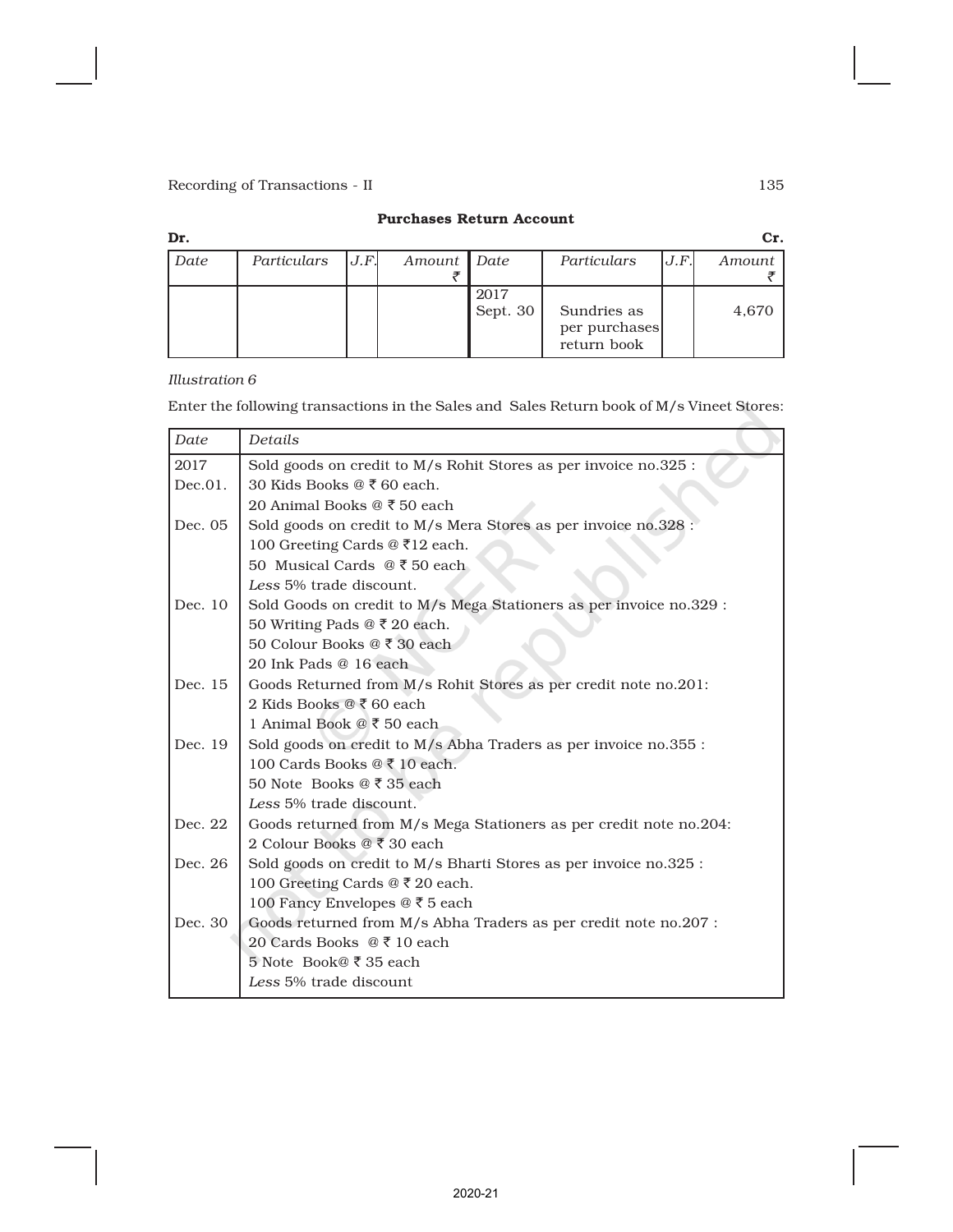# *Solution*

# Books of Veneet Stores Sales (Journal) Book

| Date                        | Invoice | Name of the Customer    | J.F. | Amount |  |  |  |
|-----------------------------|---------|-------------------------|------|--------|--|--|--|
|                             | No.     | (Account to be debited) |      |        |  |  |  |
| 2017                        |         |                         |      |        |  |  |  |
| Dec.01                      | 325     | Rohit Stores            |      | 2,800  |  |  |  |
| Dec.05                      | 328     | Mera Stores             |      | 3,515  |  |  |  |
| Dec.10                      | 329     | Mega Stationers         |      | 2,820  |  |  |  |
| Dec.19                      | 335     | Abha Traders            |      | 2,375  |  |  |  |
| Dec.26                      | 340     | <b>Bharti Stores</b>    |      | 2,500  |  |  |  |
| Dec. 31                     |         |                         |      | 14,010 |  |  |  |
| Sales Return (Journal) Book |         |                         |      |        |  |  |  |

# Sales Return (Journal) Book

| Date      | Credit   | Name of the Customer     | L.F. | Amount |
|-----------|----------|--------------------------|------|--------|
|           | Note No. | (Account to be credited) |      |        |
| 2017      |          |                          |      |        |
| Dec. $15$ | 201      | Rohit Stores             |      | 170    |
| Dec. $22$ | 204      | Mega Stationers          |      | 150    |
| Dec. $30$ | 206      | Abha Traders             |      | 333    |
| Dec. $31$ |          |                          |      | 653    |
|           |          |                          |      |        |

# *(ii) Ledger Posting*

# Rohit Stores Account

| Dr.       |             |      |             |             |              |      | Cr.    |
|-----------|-------------|------|-------------|-------------|--------------|------|--------|
| Date      | Particulars | J.F. | Amount Date |             | Particulars  | J.F. | Amount |
|           |             |      |             |             |              |      |        |
| 2017      |             |      |             | .2017       |              |      |        |
| l Dec. 01 | Sales       |      |             | 2800 Dec.15 | Sales return |      | 70     |

## Mera Stores Account

| Dr.    |                    |               |             |      | Cr.    |
|--------|--------------------|---------------|-------------|------|--------|
| Date   | Particulars $J.F.$ | Amount   Date | Particulars | J.F. | Amount |
|        |                    |               |             |      |        |
| 2017   |                    |               |             |      |        |
| Dec.05 | Sales <sup>®</sup> | 3.515         |             |      |        |

# Mega Stationers Account

| Dr.    |              |      |             |        |              |      | Cr.      |
|--------|--------------|------|-------------|--------|--------------|------|----------|
| Date   | Particulars  | J.F. | Amount Date |        | Particulars  | J.F. | Amount 1 |
|        |              |      |             |        |              |      |          |
| 2017   |              |      |             | 2017   |              |      |          |
| Dec.10 | <b>Sales</b> |      | 2,820       | Dec.22 | Sales return |      | 150      |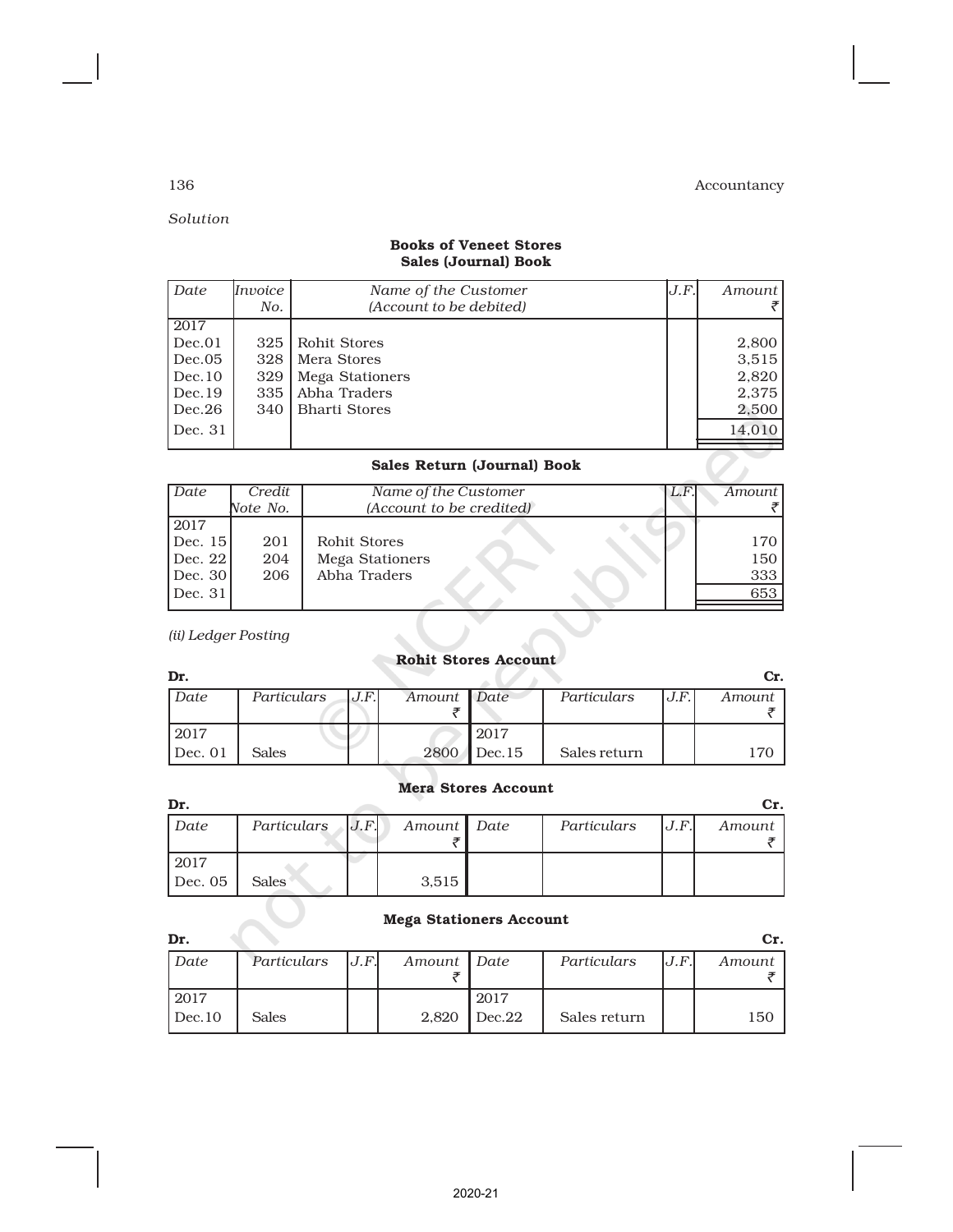## Abha Traders Account

| Dr.            |              |      |             |                |              |      | Cr.    |
|----------------|--------------|------|-------------|----------------|--------------|------|--------|
| Date           | Particulars  | J.F. | Amount Date |                | Particulars  | J.F. | Amount |
| 2017<br>Dec.19 | <b>Sales</b> |      |             | $2,375$ Dec.30 | Sales return |      | 333    |

# Bharti Stores Account

| Dr.    |              |      |             |                      |             |      | Cr.    |
|--------|--------------|------|-------------|----------------------|-------------|------|--------|
| Date   | Particulars  | J.F. | Amount Date |                      | Particulars | J.F. | Amount |
|        |              |      |             |                      |             |      |        |
| 2017   |              |      |             |                      |             |      |        |
| Dec.26 | <b>Sales</b> |      | 2,500       |                      |             |      |        |
|        |              |      |             | <b>Sales Account</b> |             |      |        |

#### Sales Account

| Dr.  |             |      |             |         |                               |      | Сr.    |
|------|-------------|------|-------------|---------|-------------------------------|------|--------|
| Date | Particulars | J.F. | Amount Date |         | Particulars                   | J.F. | Amount |
| 2017 |             |      |             | Dec. 31 | Sundries as<br>per sales book |      | 14,010 |

#### Sales Return Account

| .,<br>٥<br>×<br>۰.<br>w |
|-------------------------|
|-------------------------|

|        |                          |     |      |             |      | Cr.    |
|--------|--------------------------|-----|------|-------------|------|--------|
| Date   | Particulars              |     |      | Particulars | J.F. | Amount |
|        |                          |     |      |             |      |        |
| 2017   | Sundries as              | 653 |      |             |      |        |
| Dec.31 | per sales<br>return book |     |      |             |      |        |
|        |                          |     | J.F. | Amount Date |      |        |

# *Illustration: 7*

Prepare Purchases book and Purchases Return Book firm the following transactions:

| 2017      |                                                                                          |
|-----------|------------------------------------------------------------------------------------------|
| Aug. 05   | Purchased from M/s Ramakant, Delhi (Invoice No. 6780) 20 Television @                    |
|           | $\text{\textsterling}15,000$ each, 05 DVD Players @ ₹ 10,000 each, trade discount @ 10%. |
| Aug. $07$ | 02 Television returned to M/s Ramakant, Delhi (found defective) Debit Note               |
|           | No. 211                                                                                  |
| Aug. 20   | Bought from M/s Samay Electronics, Haryana (Invoice No. 1011) 10 Washing                 |
|           | Machines @ 5,000 each and 5 Television @ 25,000 each trade discount @ 5%                 |
|           | Rate of GST applicable on above purchase are:                                            |
|           | CGST @ 9%                                                                                |
|           | $SGST@9\%$                                                                               |
|           | IGST $@18\%$                                                                             |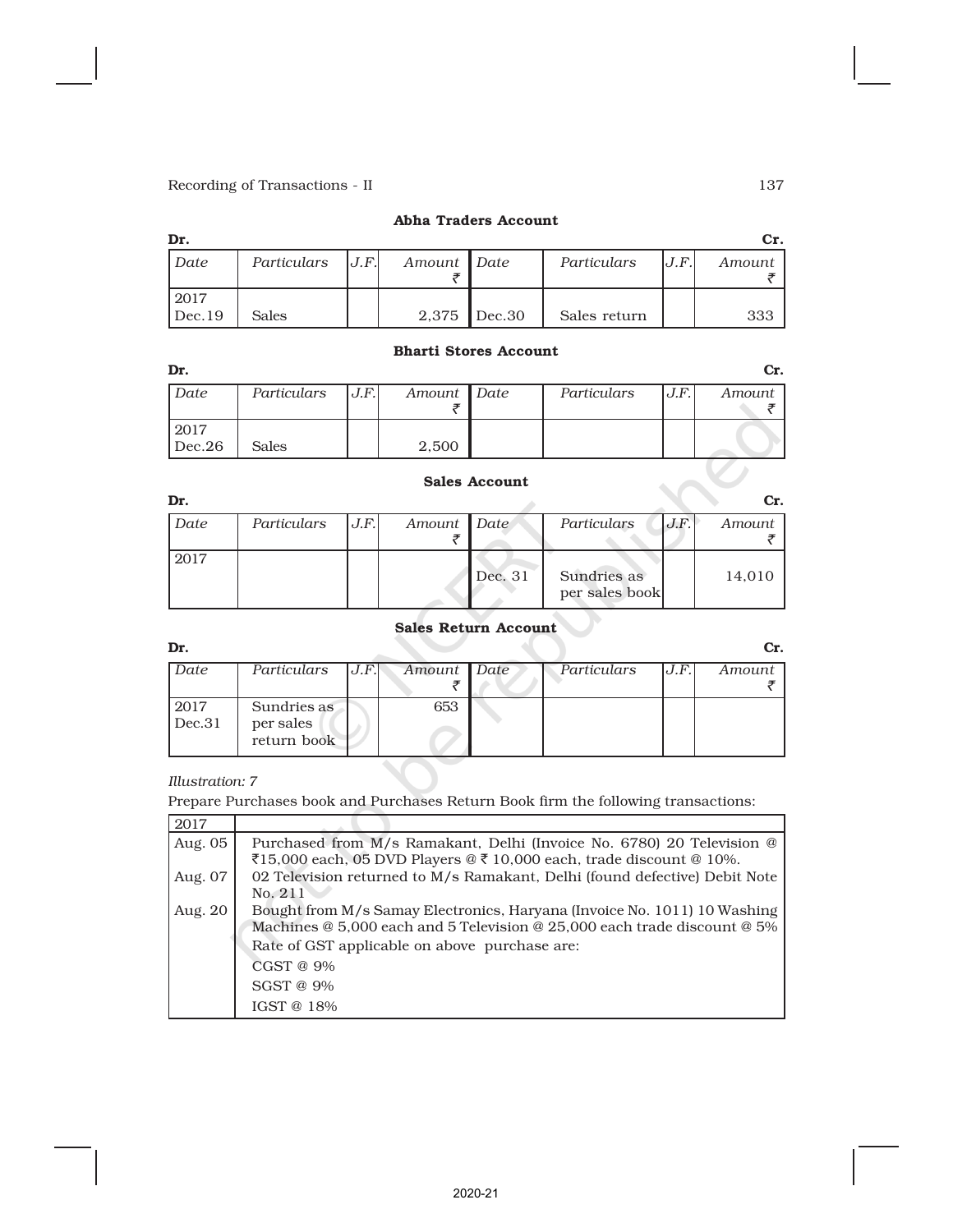|                  | Date <i>Invoice</i> | Name of Supplier $ L.F $ | Detail   | Total                    | Pur-                        | <b>CGST</b> | <b>SGST</b> | <b>IGST</b> |
|------------------|---------------------|--------------------------|----------|--------------------------|-----------------------------|-------------|-------------|-------------|
|                  |                     |                          |          | $\overline{\mathcal{K}}$ | chases                      |             |             |             |
|                  |                     |                          |          |                          |                             |             |             |             |
| 2017             | 6780                | M/s Ramakant, Delhi      |          |                          |                             |             |             |             |
| Aug.             |                     | 20 T.V. @ ₹ 15,000       | 3,00,000 |                          |                             |             |             |             |
| 05               |                     | each                     |          |                          |                             |             |             |             |
|                  |                     | 05 DVD Players @ 10,000  | 50,000   |                          |                             |             |             |             |
|                  |                     | each                     | 3,50,500 |                          |                             |             |             |             |
|                  |                     |                          |          |                          |                             |             |             |             |
|                  |                     | Less: Trade Discount     | 35,000   |                          |                             |             |             |             |
|                  |                     | @ 10%                    | 3,15,000 |                          |                             |             |             |             |
|                  |                     | CGST@9%<br>Add :         | 28,350   |                          |                             |             |             |             |
|                  |                     | <b>SGST @ 9%</b>         | 28,350   |                          | $3,71,700$ 3, 15,000 28,350 |             | 28,350      |             |
|                  |                     |                          |          |                          |                             |             |             |             |
| Aug.             | 1011                | M/s Samay Electronics,   |          |                          |                             |             |             |             |
| 20               |                     | Haryana                  |          |                          |                             |             |             |             |
|                  |                     | 10 Washing Machines      |          |                          |                             |             |             |             |
|                  |                     | @ 5,000 each             | 50.000   |                          |                             |             |             |             |
|                  |                     | 5 T.V. @ ₹ 25,000 each   | 1,25,000 |                          |                             |             |             |             |
|                  |                     |                          | 1,75,000 |                          |                             |             |             |             |
|                  |                     | Less: Trade Discount     | 8,750    |                          |                             |             |             |             |
|                  |                     |                          |          |                          |                             |             |             |             |
|                  |                     | @ 5%                     | 1,66,250 |                          |                             |             |             |             |
|                  |                     | IGST @ 18%<br>Add :      | 29,925   |                          | 1,96,175 1,66,250           |             |             | 29,925      |
| Aug. 31<br>Total |                     |                          |          |                          | 5,67,875 4,81,250 28,350    |             | 28,350      | 29,925      |
|                  |                     |                          |          |                          |                             |             |             |             |

# Purchases Book (Analytical)

# Purchases Return Book

 $\mathbf{r}$ 

| Date               | Debit<br>Note No. | Name of Supplier                                     | L.F.  | Detail          | Total<br>$(\bar{\vec{z}})$ | $Pur-$<br>chases                | ICGSTI SGSTI IGST |  |
|--------------------|-------------------|------------------------------------------------------|-------|-----------------|----------------------------|---------------------------------|-------------------|--|
|                    |                   |                                                      |       |                 |                            | Return                          |                   |  |
| 2017<br>Aug.<br>05 | 311               | M/s Ramakant, Delhi<br>02 T.V. $@ \t{3} 15,000$ each |       | 30,000          |                            |                                 |                   |  |
|                    |                   | Less: Trade Discount @10%                            |       | 3,000<br>27,000 |                            |                                 |                   |  |
|                    |                   | $Add : CGST @ 9\%$                                   |       | 2,430           |                            |                                 |                   |  |
|                    |                   | SGST @ 9%                                            |       |                 |                            | 2,430 31,860 27,000 2,430 2,430 |                   |  |
| Aug. 31            |                   |                                                      | Total |                 |                            | 31,860 27,000 2,430 2,430       |                   |  |

#### *Illustration : 8*

Prepare Sales book and Sales Return Book of M/s Akash of Rajasthan from the following transactions :

| 2017 |                                                                            |
|------|----------------------------------------------------------------------------|
|      | Aug. 07 Sold to M/s Rahul Bros., Delhi (Invoice No. 3620)                  |
|      | 25 shirts @ 300 per shirt                                                  |
|      | 20 pants $@ \xi$ 700 per pant                                              |
|      | Trade Discount @ 8%                                                        |
|      | Aug. 10 Returned 05 Shirts to M/s Rahul Bros., Delhi (Credit Note No. 612) |
|      | Aug. 18 Sold to M/s Kishan Traders, Jaipur (Invoice No. -3621              |
|      | 10 jackets @ ₹ 900 per                                                     |
|      | 05 plain shirts $@ \xi 400$ per shirt                                      |
|      | Trade Discount @ 8%                                                        |
|      | GST Rates applicable on Readymade Clothes                                  |
|      | CGST @ 2.5%                                                                |
|      | SGST @ 2.5%                                                                |
|      | IGST $@5\%$                                                                |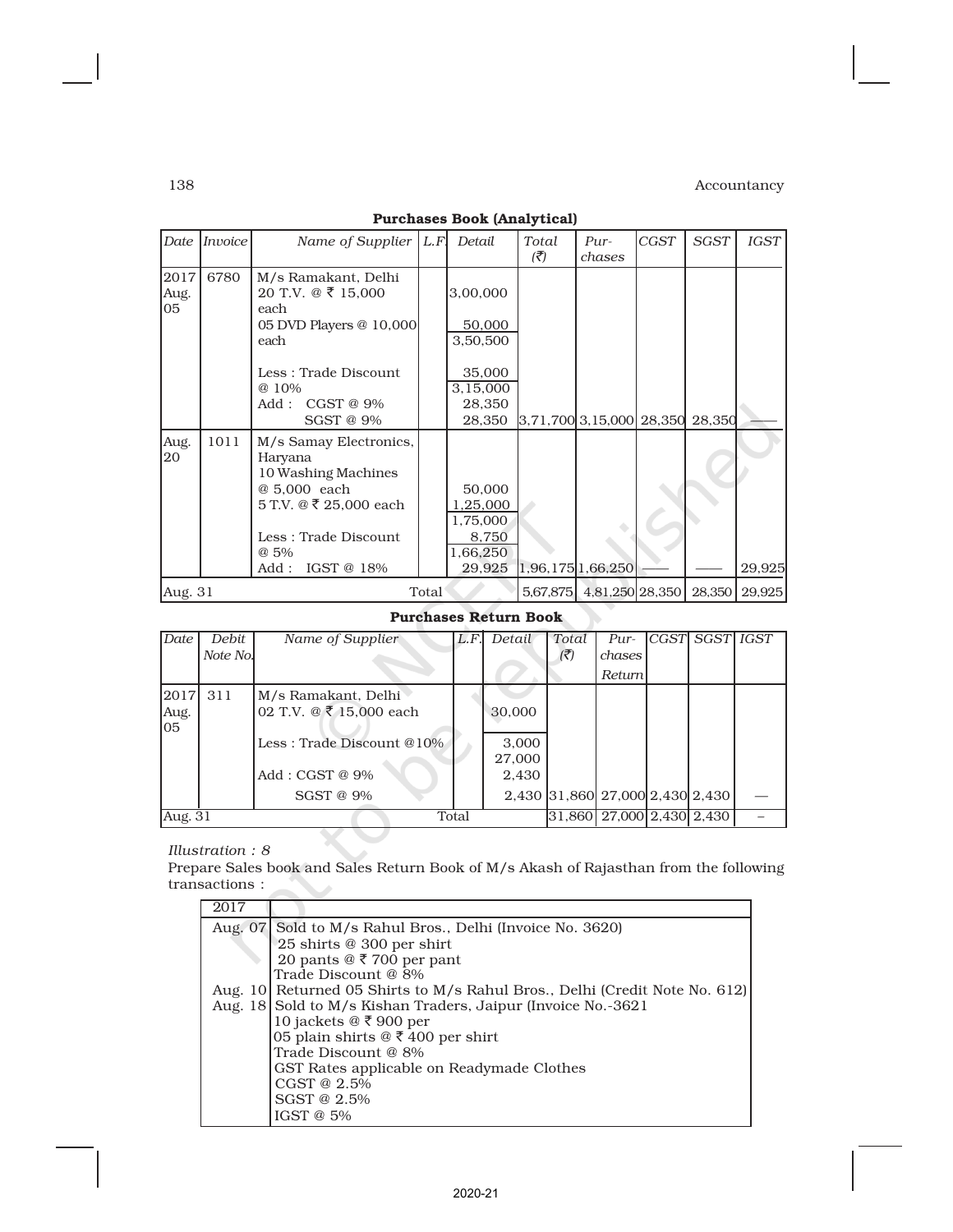|                    | <b>Sales Dook (Alialy tical)</b> |                                                                                                                                                                         |     |                                                     |                      |       |                  |     |     |
|--------------------|----------------------------------|-------------------------------------------------------------------------------------------------------------------------------------------------------------------------|-----|-----------------------------------------------------|----------------------|-------|------------------|-----|-----|
| Date               | Invoice                          | Name of Customer                                                                                                                                                        | LF. | Detail                                              | Total<br>( ₹)        | Sales | CGST ISGST IIGST |     |     |
| 2017<br>Aug.<br>07 | 3620                             | M/s Rahul Bros., Delhi<br>25 Shirt @ $\overline{\xi}$ 300 Per Shirts<br>20 Pants @ ₹ 700 Per Pant<br>Less: Trade Discount @ 8%<br>IGST $@5\%$<br>Add :                  |     | 7,500<br>14,000<br>21,500<br>1,720<br>19,780<br>989 | 10,626 10,120        |       | 253              | 253 |     |
| Aug.<br>18         | 3621                             | M/s Kishan Traders, Jaipur<br>10 Jackets @ $\overline{\xi}$ 900 Per<br>5 Plain Shirt @ ₹ 700 Per Pant<br>Less: Trade Discount @ 8%<br>Add :<br>CGST@2.5%<br>CGST @ 2.5% |     | 9,000<br>2,000<br>11,000<br>880<br>10,120<br>253    | 20,769 19,780<br>253 |       |                  |     | 987 |
| Aug. 31            |                                  | Total                                                                                                                                                                   |     | 31,395                                              | 29,900               | 253   | 253              | 989 |     |

#### Sales Book (Analytical)

#### Sales Return Book

|                    | Date  Credit<br>Note No. | Name of Supplier                                                                                           | L.F. | Detail                      | Total<br>(3) | Sales<br>Return | CGST SGST IGST |    |
|--------------------|--------------------------|------------------------------------------------------------------------------------------------------------|------|-----------------------------|--------------|-----------------|----------------|----|
| 2017<br>Aug.<br>10 | 612                      | M/s Rahul Bros., Delhi<br>05 Shirt @ $\bar{x}$ 300 each<br>Less: Trade Discount @ 8%<br>CGST @ 9%<br>Add : |      | 1,500<br>120<br>1,380<br>69 | 1.449        | 1,380           |                | 69 |
| Aug. 31            |                          | Total                                                                                                      |      |                             | 1.449        | 1,380           |                | 69 |

# 4.6 Journal Proper

A book maintained to record transactions, which do not find place in special journals, is known as Journal Proper or Journal Residual.

Following transactions are recorded in this journal:

- *1. Opening Entry*: In order to open new set of books in the beginning of new accounting year and record therein opening balances of assets, liabilities and capital, the opening entry is made in the journal.
- *2. Adjustment Entries*: In order to update ledger account on accrual basis, such entries are made at the end of the accounting period. Such as Rent outstanding, Prepaid insurance, Depreciation and Commission received in advance.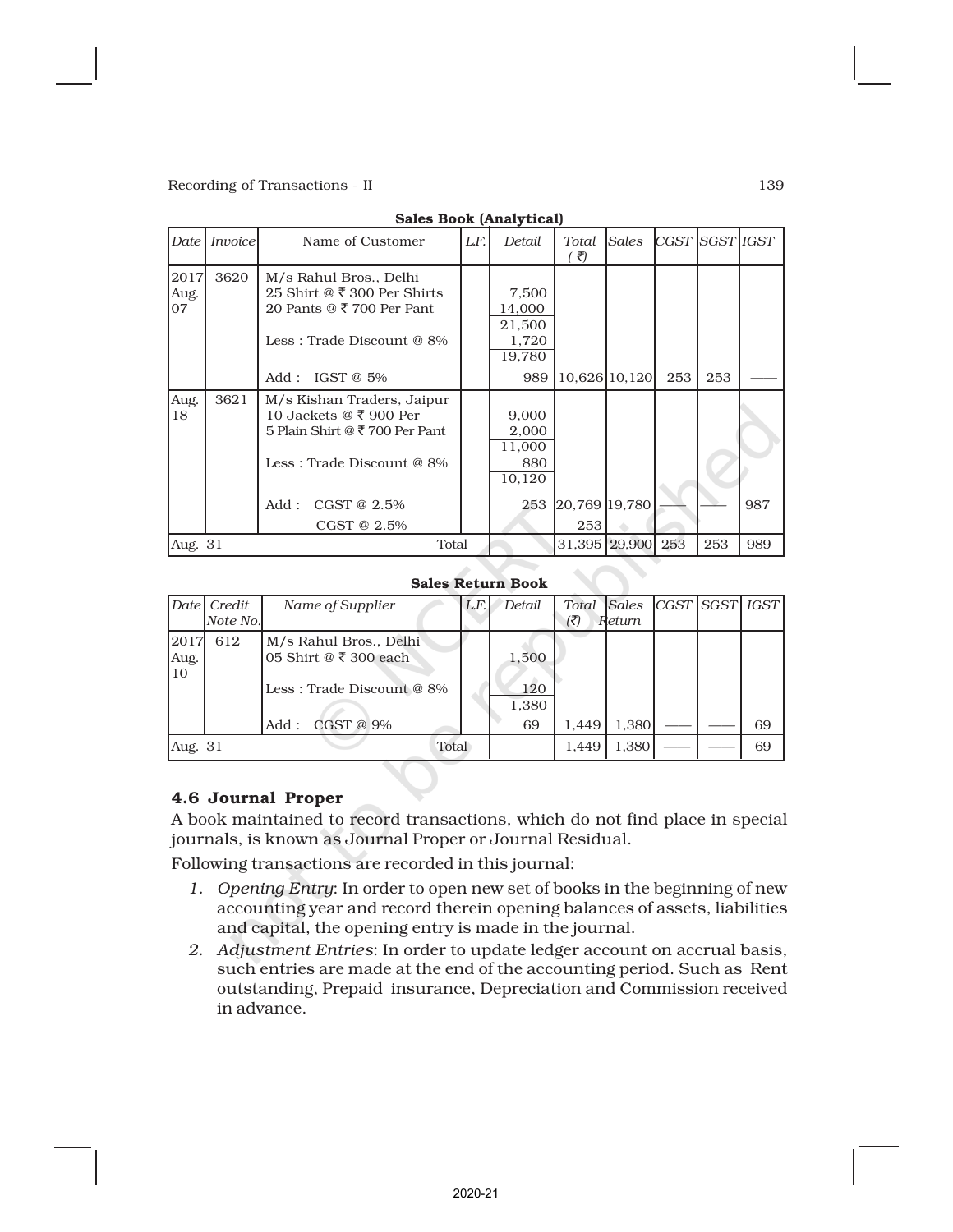- *3. Rectification entries:* To rectify errors in recording transactions in the books of original entry and their posting to ledger accounts this journal is used.
- *4. Transfer entries*: Drawing account is transferred to capital account at the end of the accounting year. Expenses accounts and revenue accounts which are not balanced at the time of balancing are opened to record specific transactions. Accounts relating to operation of business such as Sales, Purchases, Opening Stock, Income, Gains and Expenses, etc., and drawing are closed at the end of the year and their Total/balances are transferred to Trading and Profit and Loss account by recording the journal entries. These are *also* called *closing entries.*
- *5. Other entries*: In addition to the above mentioned entries in the points number 1 to 4, recording of the following transaction is done in the journal proper :
	- (i) At the time of a dishonour of a cheque the entry for cancellation for discount received or discount allowed earlier.
	- (ii) Purchase/sale of items on credit other than goods.
	- (iii) Goods withdrawn by the owner for personal use.
	- (iv) Goods distributed as samples for sales promotion.
	- (v) Endorsement and dishonour of bills of exchange.
	- (vi) Transaction in respect of consignment and joint venture, etc.
	- (vii) Loss of goods by fire/theft/spoilage.

#### Test Your Understanding - I

*Select the Correct Answer*

- (a) When a firm maintains a cash book, it need not maintain ;
	- (i) Journal Proper
	- (ii) Purchases (journal) book
	- (iii) Sales (journal) book
	- (iv) Bank and cash account in the ledger
- (b) Double column cash book records:
	- (i) All transactions
	- (ii) Cash and bank transactions
	- (iii) Only cash transactions
	- (iv) Only credit transactions
- (c) Goods purchased on cash are recorded in the :
	- (i) Purchases (journal) book
	- (ii) Sales (journal) book
- (iii) Cash book
- (iv) Purchases return (journal) book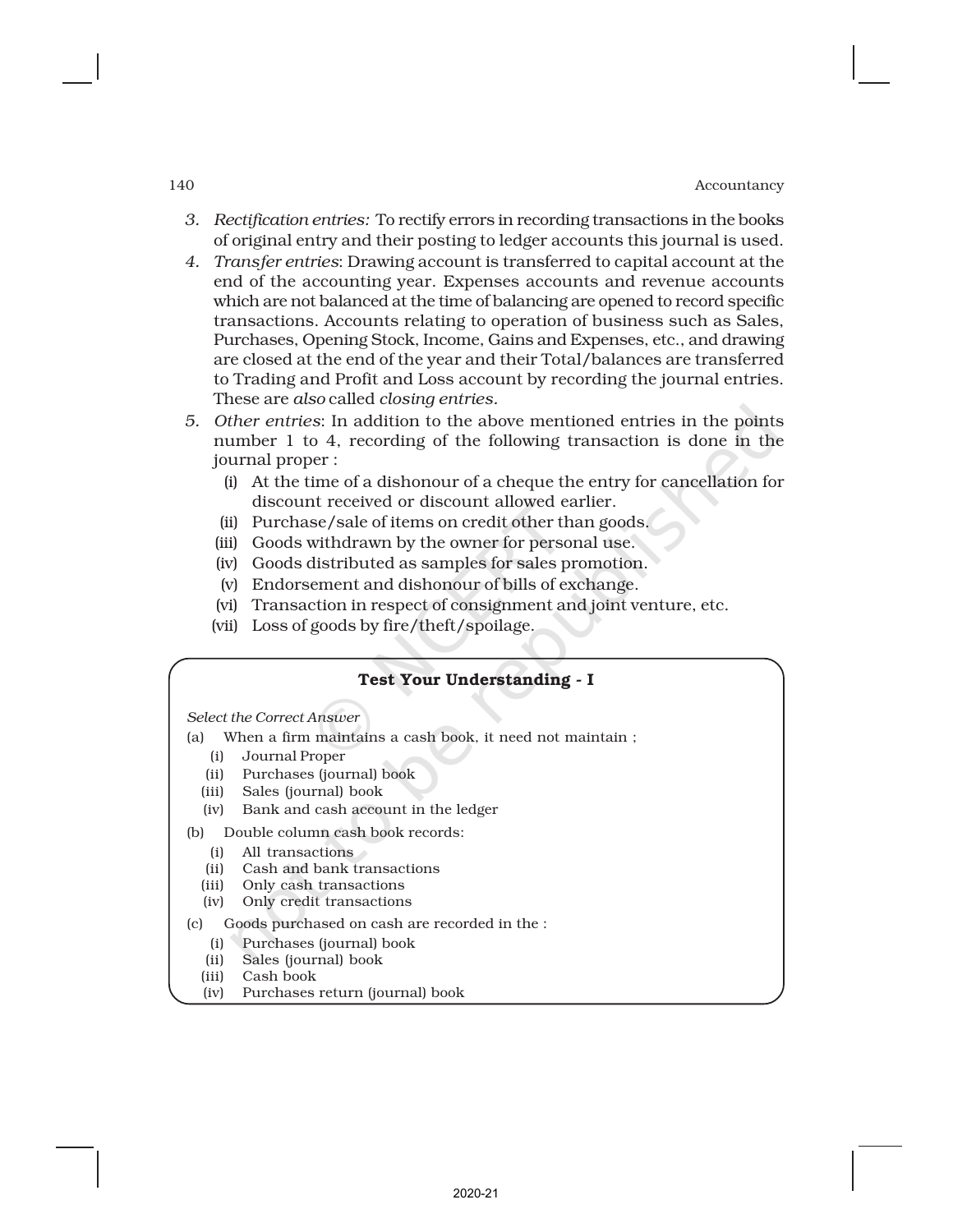- (d) Cash book does not record transaction of :
	- (i) Cash nature
	- (ii) Credit nature
	- (iii) Cash and credit nature
	- (iv) None of these
- (e) Total of these transactions is posted in purchase account :
	- (i) Purchase of furniture
	- (ii) Cash and credit purchase
	- (iii) Purchases return
	- (iv) Purchase of stationery
- (f) The periodic total of sales return journal is posted to :
	- (i) Sales account
	- (ii) Goods account
	- (iii) Purchases return account
	- (iv) Sales return account
- (g) Credit balance of bank account in cash book shows :
	- (i) Overdraft
	- (ii) Cash deposited in our bank
	- (iii) Cash withdrawn from bank
	- (iv) None of these

#### (h) The periodic total of purchases return journal is posted to :

- (i) Purchase account
- (ii) Profit and loss account
- (iii) Purchase returns account
- (iv) Furniture account
- (i) Balancing of account means :
	- (i) Total of debit side
	- (ii) Total of credit side
	- (iii) Difference in total of debit & credit
	- (iv) None of these

#### 4.7 Balancing the Accounts

Accounts in the ledger are periodically balanced, generally at the end of the accounting period, with the object of ascertaining the net position of each amount. Balancing of an account means that the two sides are totaled and the difference between them is shown on the side, which is shorter in order to make their totals equal. The words 'balance c/d' are written against the amount of the difference between the two sides. The amount of balance is brought (b/d) down in the next accounting period indicating that it is a continuing account, till finally settled or closed.

In case the debit side exceeds the credit side, the difference is written on the credit side, if the credit side exceeds the debit side, the difference between the two appears on the debit side and is called debit and credit balance respectively. The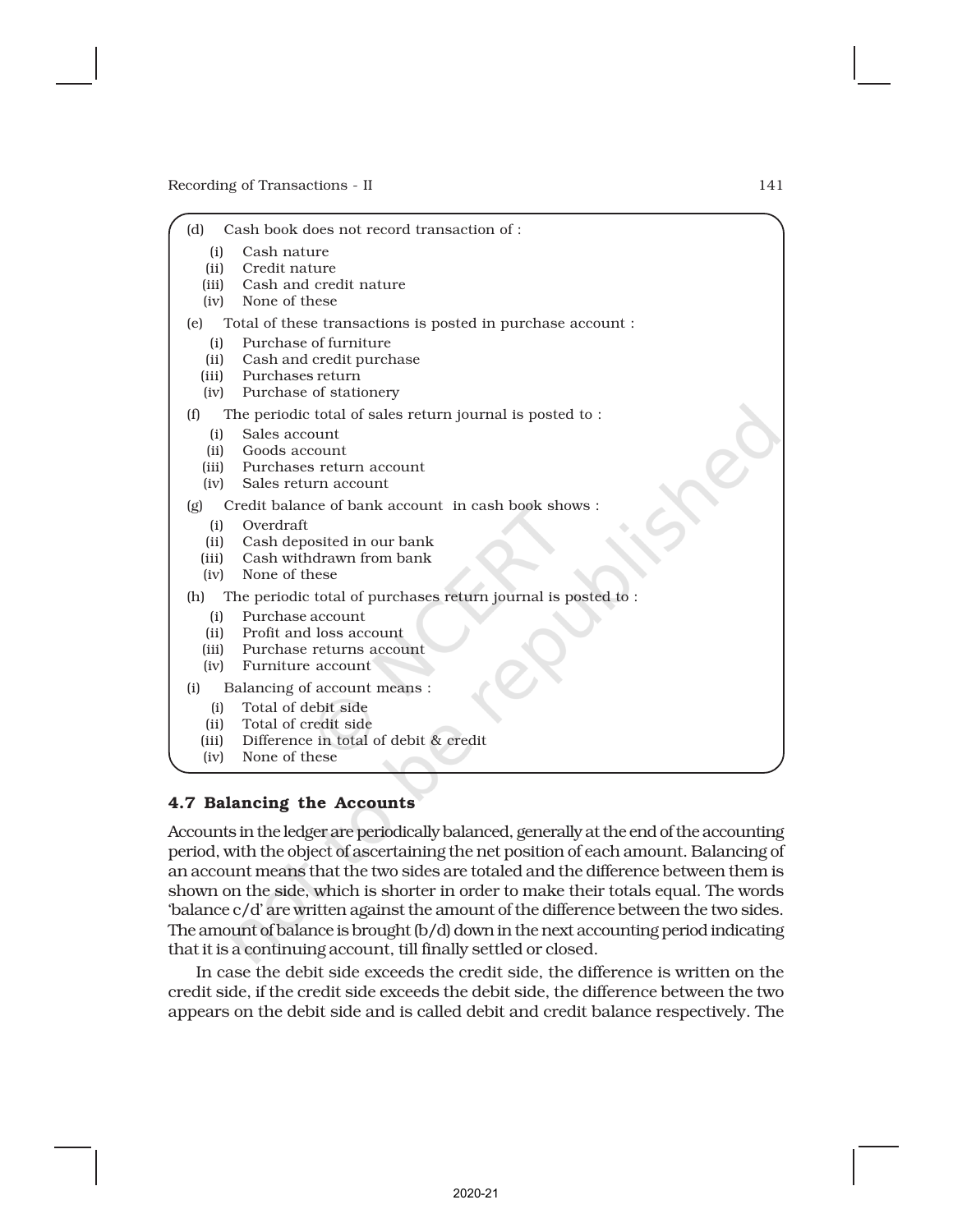accounts of expenses losses and gains/revenues are not balanced but are closed by transferring to trading and profit and loss account. The balancing of the an account is illustrated below with the help of an example explaining the complete process of recording the transactions, posting to ledger and balancing there of.

| Date    | Details                                                                                                                                                                       |
|---------|-------------------------------------------------------------------------------------------------------------------------------------------------------------------------------|
| 2017    |                                                                                                                                                                               |
| Apr. 01 | Commenced business with cash $\bar{\tau}$ 1,00,000.                                                                                                                           |
| Apr.02  | Deposited in bank $\overline{\mathfrak{c}}$ 40,000.                                                                                                                           |
| Apr. 02 | Purchased for cash furniture ₹6,000;                                                                                                                                          |
|         | Land ₹42,000.                                                                                                                                                                 |
| Apr.103 | Paid cheque to M/s Malika & Brothers for purchase of electric wires and<br>plugs ₹ 17,000.                                                                                    |
| Apr. 04 | Bought of M/s Handa Co. vide invoice no. 544:                                                                                                                                 |
| Apr.104 | 28 Immersion Heaters 1,000 Watt of Smg. Ltd. @ ₹ 50, and<br>(i)<br>(ii) 40 Tube lights @ $\overline{535}$ . trade discount @ 12.5%.<br>Purchased stationery for cash ₹ 2,300. |
| Apr. 05 | Loan from M/s Dayal Traders. @ $6\%$ ₹ 25,000 and deposited money in the                                                                                                      |
|         | bank on the next day.                                                                                                                                                         |
| Apr. 05 | Paid cartage ₹80 and other charges ₹20.                                                                                                                                       |
| Apr. 06 | Bought of M/s Burari. Ltd. on account vide Invoice No. 125:                                                                                                                   |
|         | 50 Table lamps (Universal) @ ₹80 :<br>(i)<br>20 Electric kettles (General) @ ₹ 125.<br>(ii)<br>(iii) 5 Electric iron@ $\bar{\tau}$ 300. trade discount 20%.                   |
| Apr. 07 | Sales to M/s Ramneek on account vide invoice no. 871:                                                                                                                         |
|         | 10 Immersion heaters 1000 watt @ ₹ 60.<br>(i)                                                                                                                                 |
|         | 5 Table lamps $@$ ₹ 100:<br>(ii)                                                                                                                                              |
|         | (iii) 2 Electric irons @ 320.                                                                                                                                                 |
| Apr. 08 | Sales to M/s Kapadia on credit vide invoice no. 880                                                                                                                           |
|         | 15 Immersion heaters @ 60:<br>(i)                                                                                                                                             |
|         | 15 Tube lights $@ \bar{ } 38.$<br>(ii)                                                                                                                                        |
| Apr. 10 | Return inwards from Ramneek:                                                                                                                                                  |
|         | 2 Immersion heaters.<br>(i)                                                                                                                                                   |
| Apr. 11 | (ii) 1 Electric iron.                                                                                                                                                         |
| Apr. 11 | Paid rent by cheque ₹ 4,000.<br>Purchased from M/s Rungta for cash:                                                                                                           |
|         | 5 Immersion heaters 1000 watt $@$ ₹ 45.<br>(i)                                                                                                                                |
| Apr. 12 | Returned goods to Burari Ltd. :                                                                                                                                               |
|         | (i) 3 Table lamps (Universal)                                                                                                                                                 |
|         | (ii) 2 Electric kettles                                                                                                                                                       |
|         | (iii) 1 Electric iron.                                                                                                                                                        |
| Apr. 15 | Purchased on account furniture from quality Furniture Ltd. ₹8,000.                                                                                                            |
| Apr. 16 | Paid for advertisement ₹ 1.200.                                                                                                                                               |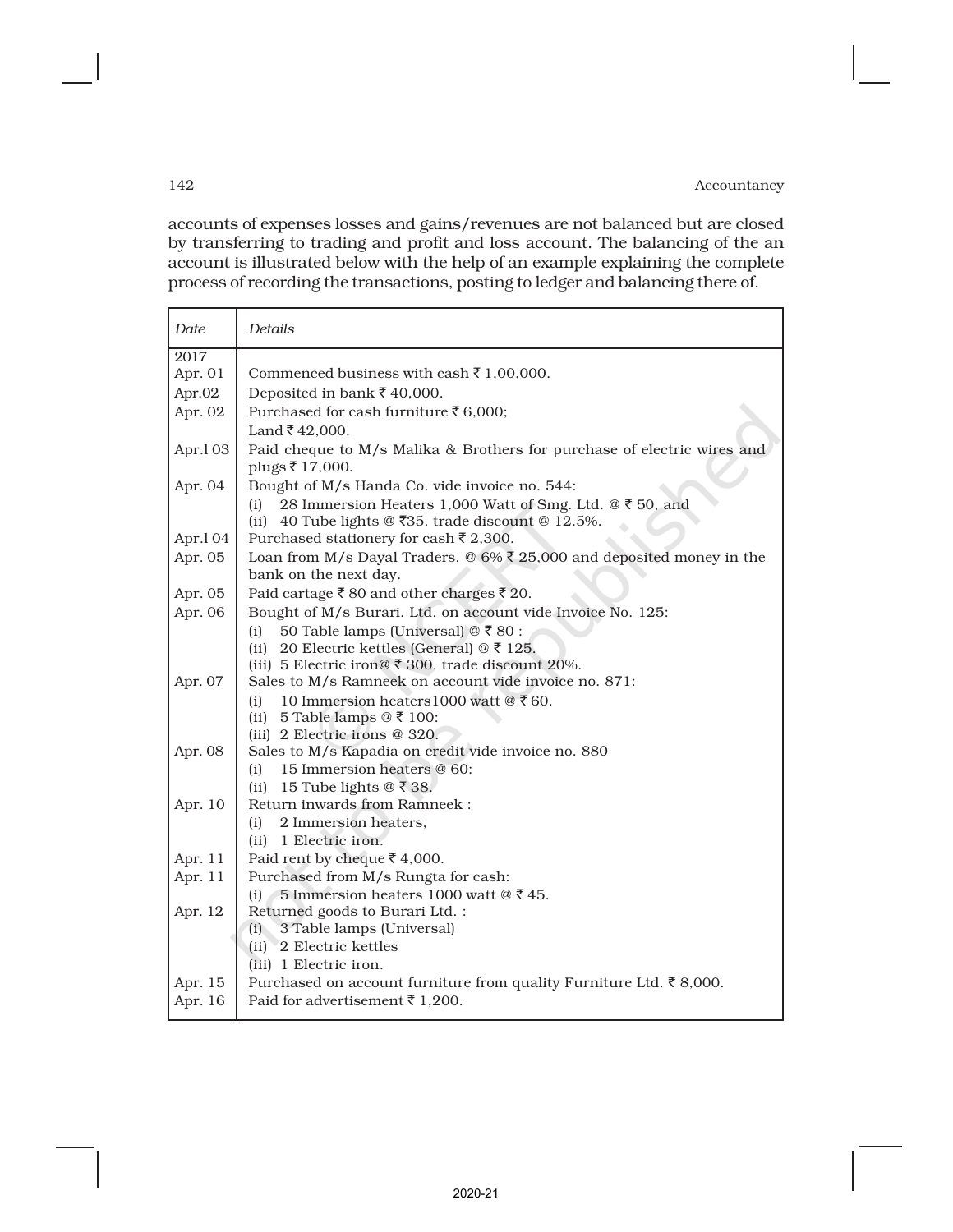| Apr. 18 | Sales to M/s Daman on account vide invoice no. 902:                                   |
|---------|---------------------------------------------------------------------------------------|
|         | 10 Electric kettles (General) $@ \t3$ 130.<br>(i)                                     |
| Apr. 19 | Purchased from M/s Kochhar Co. on credit vide invoice no.205:                         |
|         | 25 Electric Mixers $@$ ₹ 600.<br>(i)                                                  |
|         | (ii) 40 Electric irons (Special) $\mathcal{Q}$ ₹ 540. trade discount 20%.             |
| Apr. 20 | Sales to M/s Ramneek on account vide bill no.925: 4 Electric Mixers<br>@ ₹ 600.       |
| Apr. 21 | Received cheque of $\overline{53,700}$ from M/s Ramneek for full and final settlement |
|         | of claim. The cheque deposited in bank after two days.                                |
| Apr. 21 | Purchased from M/s Burari Ltd. on credit vide invoice no.157:                         |
|         | 10 Electric kettles $@ \bar{5} 125$<br>(i)                                            |
|         | (ii) 20 Electric lamps $\mathcal{Q} \bar{\tau}$ 80 trade discount $\mathcal{Q}$ 20%.  |
| Apr. 23 | Sales to M/s Nutan on account vide invoice no.958:                                    |
|         | 2 Electric Mixers $@ \xi 600$ .<br>(i)                                                |
| Apr. 23 | Cash sales of Electric wires and plugs ₹ 14,500, cash discount allowed                |
|         | ₹200.                                                                                 |
| Apr. 24 | Cash purchases from M/s Hitesh:                                                       |
|         | 5 Electric fans $@7740$ .<br>(i)                                                      |
| Apr. 25 | Paid electricity bill ₹ 1,320.                                                        |
| Apr. 25 | Made full and final payment to M/s Burari Ltd. by cheque discount allowed             |
|         | by them $\overline{5}$ 320.                                                           |
| Apr. 26 | Purchased stationery on account from M/s Mohit Mart ₹ 3,200.                          |
| Apr. 27 | Sales to M/s Daman on account vide Invoice No. 981:                                   |
|         | 15 Table lamps $@ \bar{5} 100$<br>(i)                                                 |
|         | 10 Immersion heaters 1000 watt $@ \xi 80$ .<br>(ii)                                   |
| Apr. 28 | Deposited in bank ₹ 5,000.                                                            |
| Apr. 30 | Withdrew ₹8,000 for personal use.                                                     |
| Apr. 30 | Paid telephone bill ₹ 2700 by cheque.                                                 |
| Apr. 30 | Paid insurance ₹ 1,600 by cheque.                                                     |
| Apr. 30 | Paid to M/s Handa Co. ₹2,450 by cheque; and ₹28,000 to M/s Kochhar and                |
|         | co. by cheque who allowed $\bar{\xi}$ 1,280 as discount.                              |

# Purchases (Journal) Book

| Date      | Invoice<br>No. | Name of the Supplier<br>(Account to be credited) | L.F. | Amount |
|-----------|----------------|--------------------------------------------------|------|--------|
| 2017      |                |                                                  |      |        |
| Apr. 04   | 544            | Handa Co.                                        |      | 2,450  |
| Apr. $06$ | 125            | Burari Ltd.                                      |      | 6,400  |
| Apr. $19$ | 205            | Kochhar Co.                                      |      | 29,280 |
| Apr. $21$ | 157            | Burari Ltd.                                      |      | 2,280  |
| Apr. 30   |                |                                                  |      | 40.410 |
|           |                |                                                  |      |        |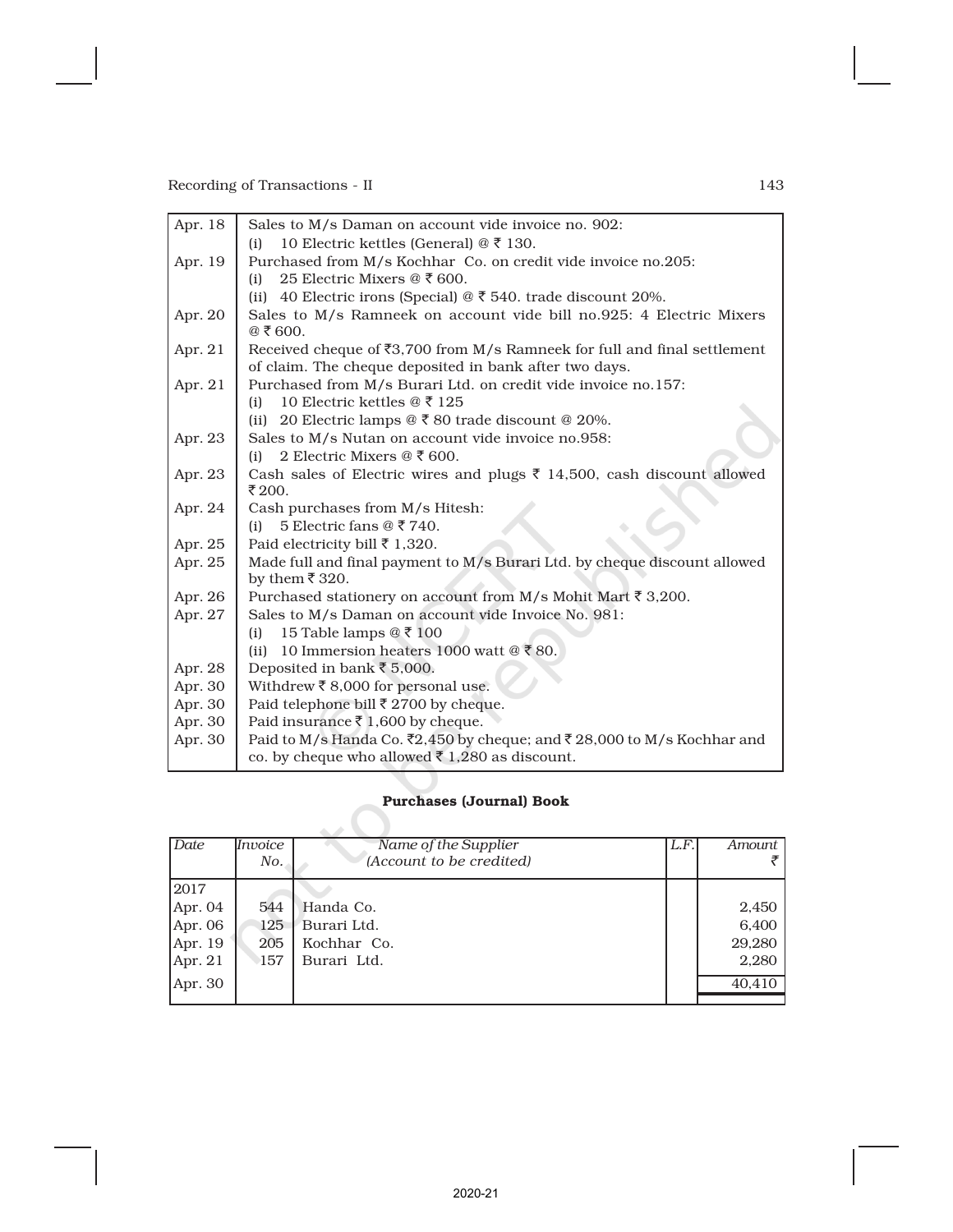## Sales (Journal) Book

| Date                                   | Invoice<br>No. | Name of the Customer<br>(Account to be debited) | L.F. | Amount |  |  |
|----------------------------------------|----------------|-------------------------------------------------|------|--------|--|--|
| 2017                                   |                |                                                 |      |        |  |  |
| Apr. 07                                | 871            | Ramneek                                         |      | 1,740  |  |  |
| Apr. 08                                | 880            | Kapadia                                         |      | 1,470  |  |  |
| Apr. 18                                | 902            | Daman                                           |      | 1,300  |  |  |
| Apr. 20                                | 925            | Ramneek                                         |      | 2,400  |  |  |
| Apr. 23                                | 958            | Nutan                                           |      | 1,200  |  |  |
| Apr. 27                                | 981            | Daman                                           |      | 2,300  |  |  |
| Apr. 30                                |                |                                                 |      | 10,410 |  |  |
|                                        |                |                                                 |      |        |  |  |
| <b>Purchases Return (Journal) Book</b> |                |                                                 |      |        |  |  |

# Purchases Return (Journal) Book

| Date                       | Debit | Name of the Supplier<br>(Account to be debited) | L.F. | Amount I   |
|----------------------------|-------|-------------------------------------------------|------|------------|
| 2017<br>Apr. 12<br>Apr. 30 |       | Burari Ltd.                                     |      | 632<br>632 |

# Sales Return (Journal) Book

| Date                                                                               | Credit | Name of the customer<br>(Account to be credited) | L.F | Amount |
|------------------------------------------------------------------------------------|--------|--------------------------------------------------|-----|--------|
| 2017<br>$\begin{bmatrix} 2011 \\ \text{Apr. } 10 \\ \text{Apr. } 30 \end{bmatrix}$ |        | Ramneek                                          |     | 440    |
|                                                                                    |        |                                                  |     |        |

# Journal Proper

| Date    | Particulars                              |     | L.F. | Debit  | Credit |
|---------|------------------------------------------|-----|------|--------|--------|
|         |                                          |     |      | Amount | Amount |
|         |                                          |     |      |        |        |
|         |                                          |     |      |        |        |
| 2017    |                                          |     |      |        |        |
| Apr. 15 | Furniture A/c                            | Dr. |      | 8,000  |        |
|         | To Quality Furniture A/c                 |     |      |        | 8,000  |
|         | (Purchase of furniture on credit)        |     |      |        |        |
| Apr. 25 | Burari Ltd. A/c                          | Dr. |      | 320    |        |
|         | To Discount A/c                          |     |      |        | 320    |
|         | (Discount received)                      |     |      |        |        |
| Apr. 26 | Stationery A/c                           | Dr. |      | 3,200  |        |
|         | To Mohit Mart A/c                        |     |      |        | 3,200  |
|         | (Purchase of Stationery items on credit) |     |      |        |        |
| Apr. 30 | Kochhar A/c                              |     |      | 1,280  |        |
|         | To Discount A/c                          |     |      |        | 1,280  |
|         | (Discount received)                      |     |      |        |        |
|         | Total                                    |     |      | 12,800 | 12,800 |
|         |                                          |     |      |        |        |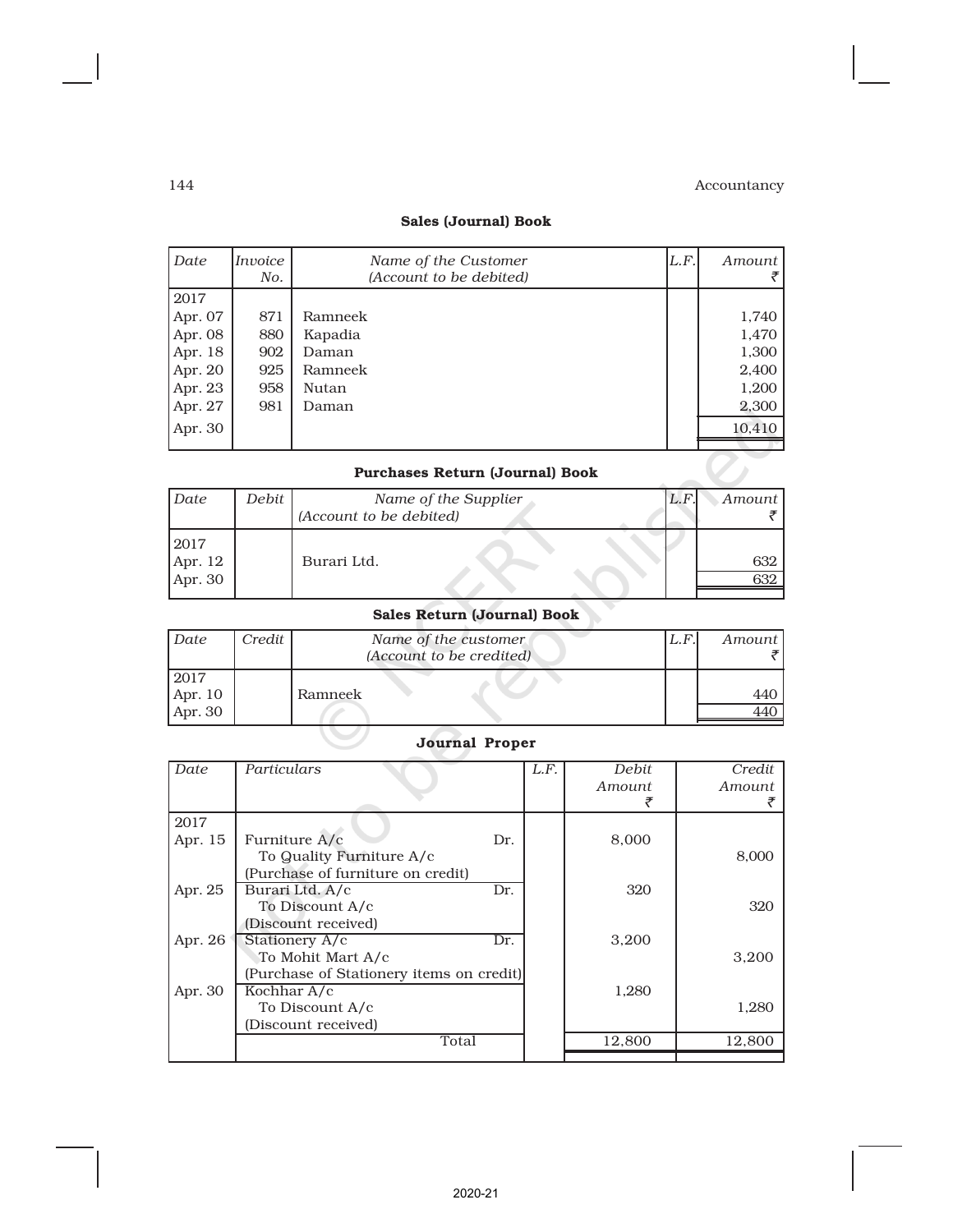| Date | Particulars  | L.F         | Cash     | Bank   | Date  | Particulars   | L.F.        | Cash     | Bank   |
|------|--------------|-------------|----------|--------|-------|---------------|-------------|----------|--------|
|      |              |             | ₹        | ₹      |       |               |             |          |        |
| 2017 |              |             |          |        | 2017  |               |             |          |        |
| Apr. |              |             |          |        | April |               |             |          |        |
| 01   | Capital      |             | 1,00,000 |        | 02    | Bank          | $\mathbf C$ | 40,000   |        |
| 02   | Cash         | $\mathbf C$ |          | 40,000 | 02    | Furniture     |             | 6,000    |        |
| 05   | 6% Loan      |             | 25,000   |        | 02    | Land          |             | 42,000   |        |
| 06   | Cash         | $\mathbf C$ |          | 25,000 | 03    | Purchases     |             |          | 17,000 |
| 21   | Ramneek      |             | 3,700    |        | 04    | Stationery    |             | 2,300    |        |
| 23   | Cash         | $\mathbf C$ |          | 3,700  | 05    | Miscellaneous |             | 100      |        |
|      |              |             |          |        |       | expenses      |             |          |        |
| 23   | <b>Sales</b> |             | 14,500   |        | 06    | <b>Bank</b>   | $\mathbf C$ | 25,000   |        |
| 28   | Cash         | $\mathbf C$ |          | 5,000  | 11    | Rent.         |             |          | 4,000  |
|      |              |             |          |        | 11    | Purchases     |             | 225      |        |
|      |              |             |          |        | 16    | Advertisement |             | 1,200    |        |
|      |              |             |          |        | 23    | Bank          | $\mathbf C$ | 3,700    |        |
|      |              |             |          |        | 24    | Purchases     |             | 3,700    |        |
|      |              |             |          |        | 25    | Electric      |             | 1,320    |        |
|      |              |             |          |        |       | charges       |             |          |        |
|      |              |             |          |        | 25    | Burari Ltd.   |             |          | 7,728  |
|      |              |             |          |        | 28    | <b>Bank</b>   | $\mathbf C$ | 5,000    |        |
|      |              |             |          |        | 30    | Drawings      |             | 8,000    |        |
|      |              |             |          |        | 30    | Telephone     |             |          | 2,700  |
|      |              |             |          |        |       | charges       |             |          |        |
|      |              |             |          |        | 30    | Insurance     |             |          | 1,600  |
|      |              |             |          |        | 30    | Handa Co.     |             |          | 2,450  |
|      |              |             |          |        | 30    | Kochhar & Col |             |          | 28,000 |
|      |              |             |          |        | 30    | Balance c/d   |             | 4,655    | 10,222 |
|      |              |             | 1,43,200 | 73,700 |       |               |             | 1,43,200 | 73,700 |
| May  |              |             |          |        |       |               |             |          |        |
| 01   | Balance b/d  |             | 4,655    | 10,222 |       |               |             |          |        |

Cash Book

The recorded transactions will be posted in the ledger.

# Capital Account

| Dr.     |             |      |          |           |             |      | Cr.      |
|---------|-------------|------|----------|-----------|-------------|------|----------|
| Date    | Particulars | J.F. | Amount   | Date      | Particulars | J.F. | Amount   |
|         |             |      |          |           |             |      |          |
| 2017    |             |      |          | 2014      |             |      |          |
| Apr. 30 | Balance c/d |      | 1,00,000 | Apr. $01$ | Cash        |      | 1,00,000 |
|         |             |      | 1,00,000 |           |             |      | 1,00,000 |
|         |             |      |          |           |             |      |          |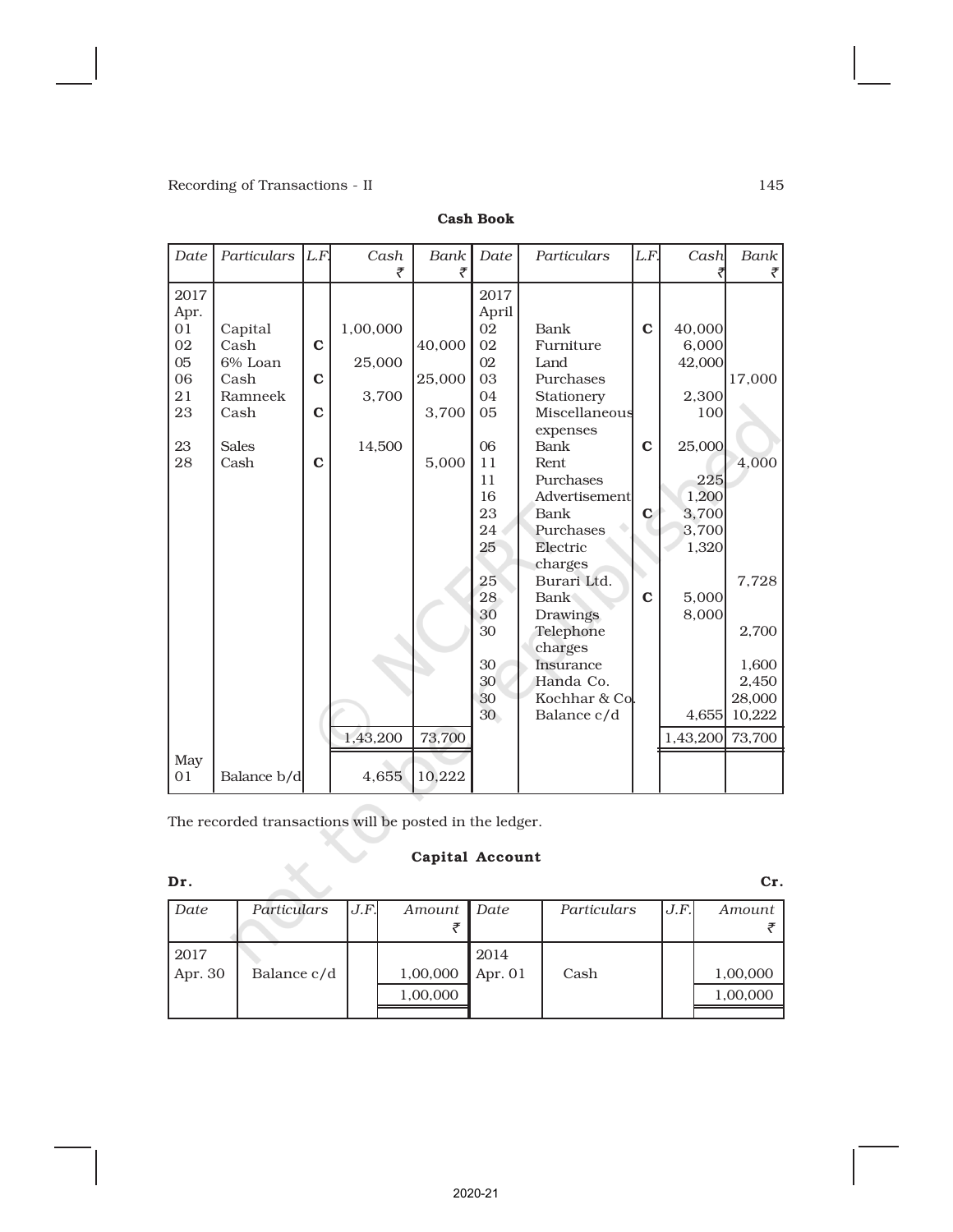#### 6% Loan Account

| Dr.       |             |      |             |          |             |      | Cr.    |
|-----------|-------------|------|-------------|----------|-------------|------|--------|
| Date      | Particulars | J.F. | Amount Date |          | Particulars | J.F. | Amount |
|           |             |      |             |          |             |      |        |
| 2017      |             |      |             | 2017     |             |      |        |
| Apr. $30$ | Balance c/d |      | 25,000      | April 05 | Cash        |      | 25,000 |
|           |             |      | 25,000      |          |             |      | 25,000 |
|           |             |      |             |          |             |      |        |

### Ramneek's Account

| Dr.       |              |      |        |          |              |      | Cr.    |
|-----------|--------------|------|--------|----------|--------------|------|--------|
| Date      | Particulars  | J.F. | Amount | Date     | Particulars  | J.F. | Amount |
| 2017      |              |      |        | 2017     |              |      |        |
| Apr. $07$ | <b>Sales</b> |      | 1,740  | April 10 | Sales return |      | 440    |
| Apr. $20$ | <b>Sales</b> |      | 2,400  | April 21 | Cash         |      | 3,700  |
|           |              |      | 4,140  |          |              |      | 4,140  |
|           |              |      |        |          |              |      |        |

# Sales Account

| Dr.  |             |      |        |         |             |      | Cr.    |
|------|-------------|------|--------|---------|-------------|------|--------|
| Date | Particulars | J.F. | Amount | Date    | Particulars | J.F. | Amount |
|      |             |      |        |         |             |      |        |
|      |             |      |        | 2017    |             |      |        |
|      |             |      |        | Apr. 23 | Cash        |      | 14,500 |
|      |             |      |        | Apr. 30 | Sundries    |      | 10,410 |
|      |             |      |        |         |             |      | 24,910 |
|      |             |      |        |         |             |      |        |

# Furniture Account

| Dr.     |                |      |        |         |             |      | Cr.    |
|---------|----------------|------|--------|---------|-------------|------|--------|
| Date    | Particulars    | J.F. | Amount | Date    | Particulars | J.F. | Amount |
|         |                |      |        |         |             |      |        |
| 2017    |                |      |        | 2017    |             |      |        |
| Apr. 02 | Cash           |      | 6,000  | Apr. 30 | Balance c/d |      | 14,000 |
| Apr. 15 | <b>Quality</b> |      | 8,000  |         |             |      |        |
|         | Furniture      |      |        |         |             |      |        |
|         |                |      | 14,000 |         |             |      | 14,000 |
|         |                |      |        |         |             |      |        |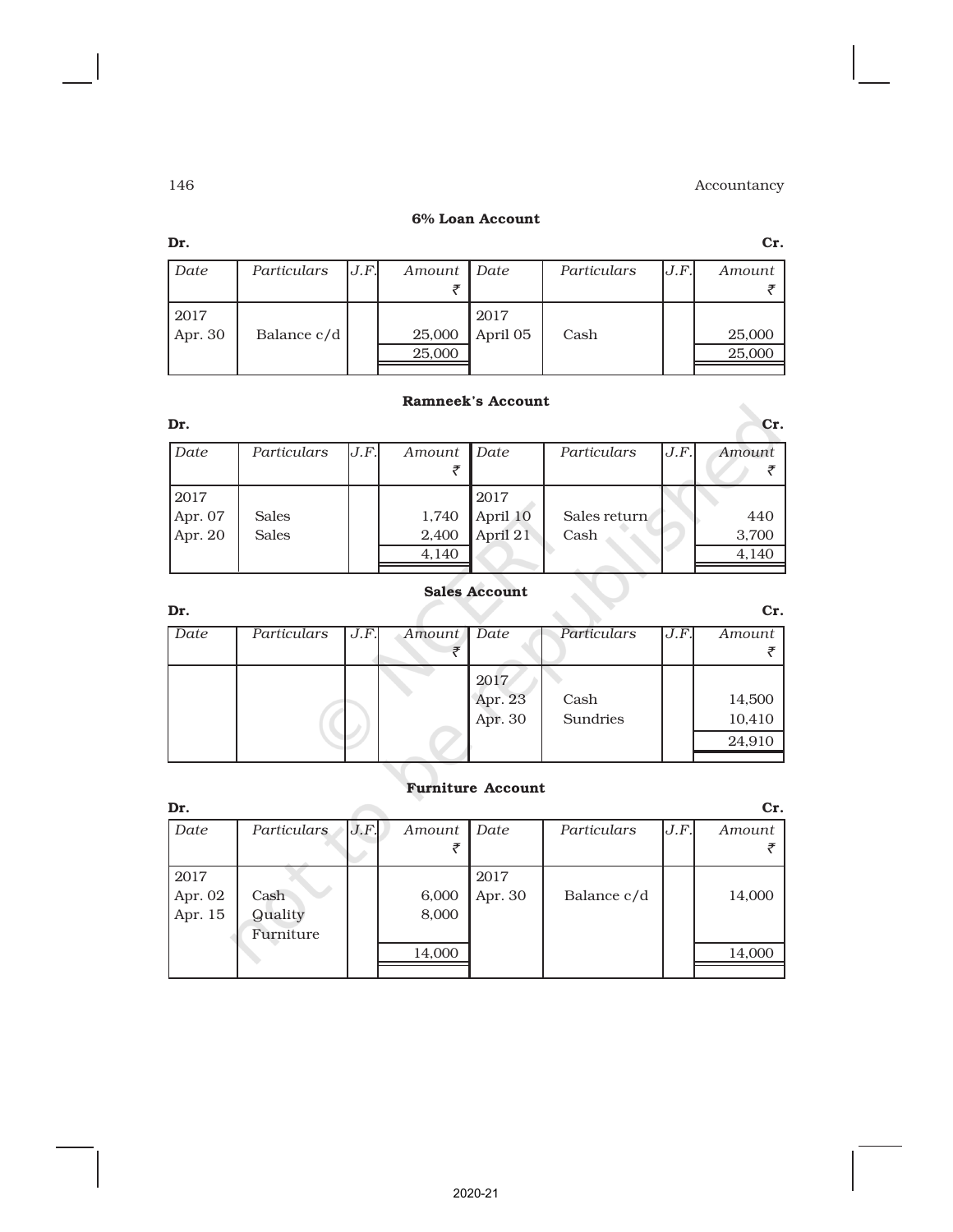#### Land Account

| Dr.     |             |      |               |        |             |      | Cr.    |
|---------|-------------|------|---------------|--------|-------------|------|--------|
| Date    | Particulars | J.F. | $Amount \mid$ | Date   | Particulars | J.F. | Amount |
|         |             |      |               |        |             |      |        |
| 2017    |             |      |               | 2017   |             |      |        |
| Apr. 02 | Cash        |      | 42,000        | Apr.30 | Balance c/d |      | 42,000 |
|         |             |      | 42,000        |        |             |      | 42,000 |
|         |             |      |               |        |             |      |        |

### Purchases Account

| Dr.     |             |      |        |      |             |      | Cr.    |
|---------|-------------|------|--------|------|-------------|------|--------|
| Date    | Particulars | J.F. | Amount | Date | Particulars | J.F. | Amount |
|         |             |      |        |      |             |      |        |
| 2017    |             |      |        |      |             |      |        |
| Apr. 03 | Bank        |      | 17,000 |      |             |      |        |
| Apr. 11 | Bank        |      | 225    |      |             |      |        |
| Apr. 24 | Cash        |      | 3,700  |      |             |      |        |
| Apr. 30 | Sundries    |      | 40,410 |      |             |      |        |
|         |             |      | 61,335 |      |             |      |        |
|         |             |      |        |      |             |      |        |

# Stationery Account

| Dr.                |             |      |        |      |             |      | Cr.    |
|--------------------|-------------|------|--------|------|-------------|------|--------|
| Date               | Particulars | J.F. | Amount | Date | Particulars | J.F. | Amount |
|                    |             |      |        |      |             |      |        |
| 2017               |             |      |        |      |             |      |        |
| Apr. 04<br>Apr. 26 | Cash        |      | 2,300  |      |             |      |        |
|                    | Mohit mart  |      | 3,200  |      |             |      |        |
|                    |             |      | 5,500  |      |             |      |        |
|                    |             |      |        |      |             |      |        |

# Miscellaneous Expenses Account

| Dr.         |             |      |        |      |             |      | Cr.    |
|-------------|-------------|------|--------|------|-------------|------|--------|
| <b>Date</b> | Particulars | J.F. | Amount | Date | Particulars | J.F. | Amount |
|             |             |      |        |      |             |      |        |
| 2017        |             |      |        |      |             |      |        |
| Apr. $05$   | Cash        |      | 100    |      |             |      |        |
|             |             |      | 100    |      |             |      |        |
|             |             |      |        |      |             |      |        |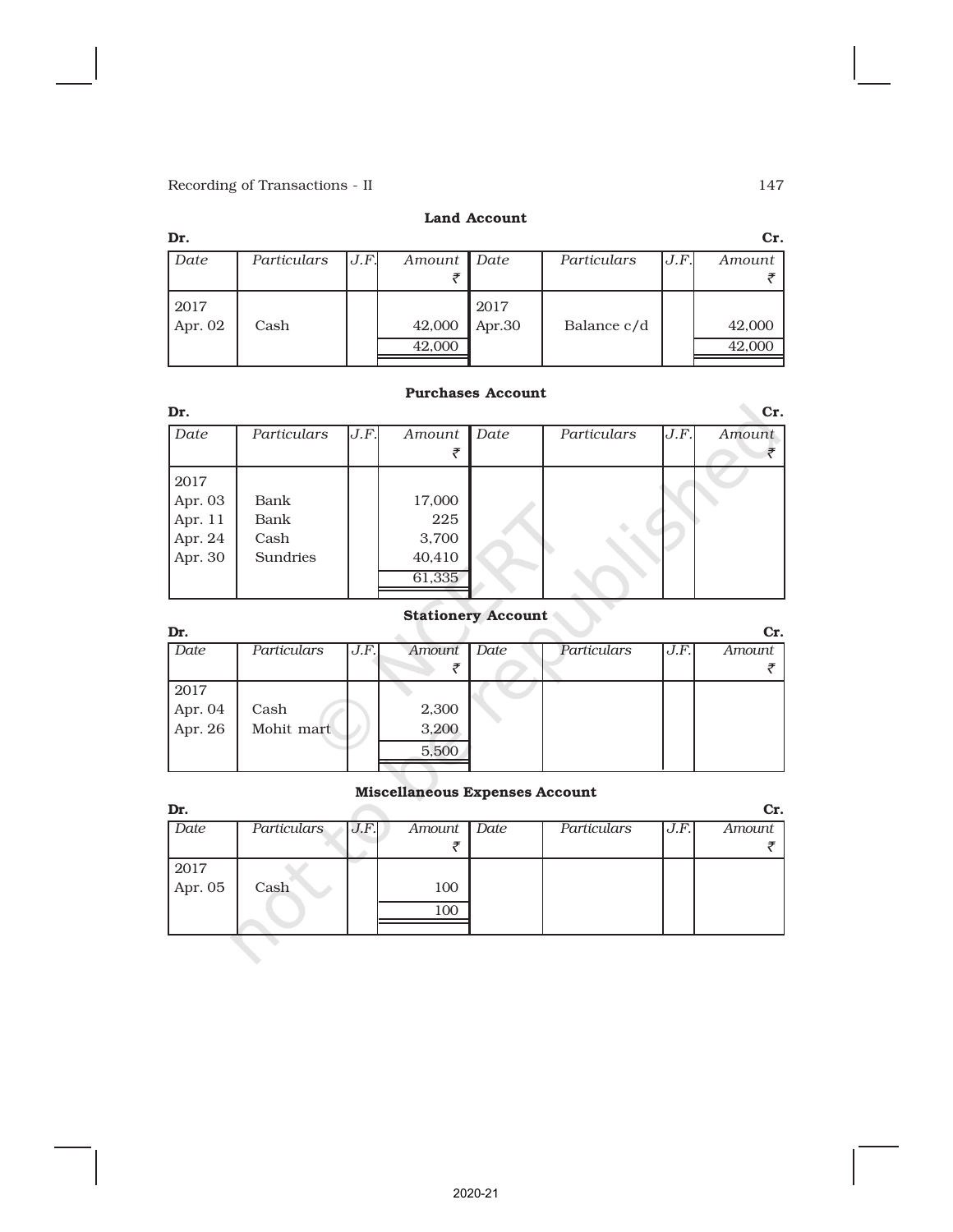#### Rent Account

| Dr.       |             |       |             |             |       | Cr.    |
|-----------|-------------|-------|-------------|-------------|-------|--------|
| Date      | Particulars | J.F.I | Amount Date | Particulars | J.F.I | Amount |
|           |             |       |             |             |       |        |
| 2017      |             |       |             |             |       |        |
| Apr. $04$ | Bank        |       | 4,000       |             |       |        |
|           |             |       | 4,000       |             |       |        |
|           |             |       |             |             |       |        |

## Advertisement Account

| Dr.       |             |      |             |             |      | Cr.    |
|-----------|-------------|------|-------------|-------------|------|--------|
| Date      | Particulars | J.F. | Amount Date | Particulars | J.F. | Amount |
|           |             |      |             |             |      |        |
| 2017      |             |      |             |             |      |        |
| Apr. $16$ | Cash        |      | 1,200       |             |      |        |
|           |             |      | 1,200       |             |      |        |
|           |             |      |             |             |      |        |

# Electric Charges Account

| Dr.     |             |      |             |             |      | Cr.    |
|---------|-------------|------|-------------|-------------|------|--------|
| Date    | Particulars | J.F. | Amount Date | Particulars | J.F. | Amount |
|         |             |      |             |             |      |        |
| 2017    |             |      |             |             |      |        |
| Apr. 25 | Cash        |      | 1,320       |             |      |        |
|         |             |      | 1,320       |             |      |        |
|         |             |      |             |             |      |        |

# Drawings Account

| Dr.     |             |      |             |             |      | Cr.    |
|---------|-------------|------|-------------|-------------|------|--------|
| Date    | Particulars | J.F. | Amount Date | Particulars | J.F. | Amount |
|         |             |      |             |             |      |        |
| 2017    |             |      |             |             |      |        |
| Apr. 30 | Cash        |      | 8,000       |             |      |        |
|         |             |      | 8,000       |             |      |        |
|         |             |      |             |             |      |        |

#### Telephone Charges Account

| Dr. |  |
|-----|--|

| Date      | Particulars | J.F. | Amount Date | Particulars | J.F. | Amount |
|-----------|-------------|------|-------------|-------------|------|--------|
|           |             |      |             |             |      |        |
| 2017      |             |      |             |             |      |        |
| Apr. $30$ | Bank        |      | 2,700       |             |      |        |
|           |             |      | 2,700       |             |      |        |
|           |             |      |             |             |      |        |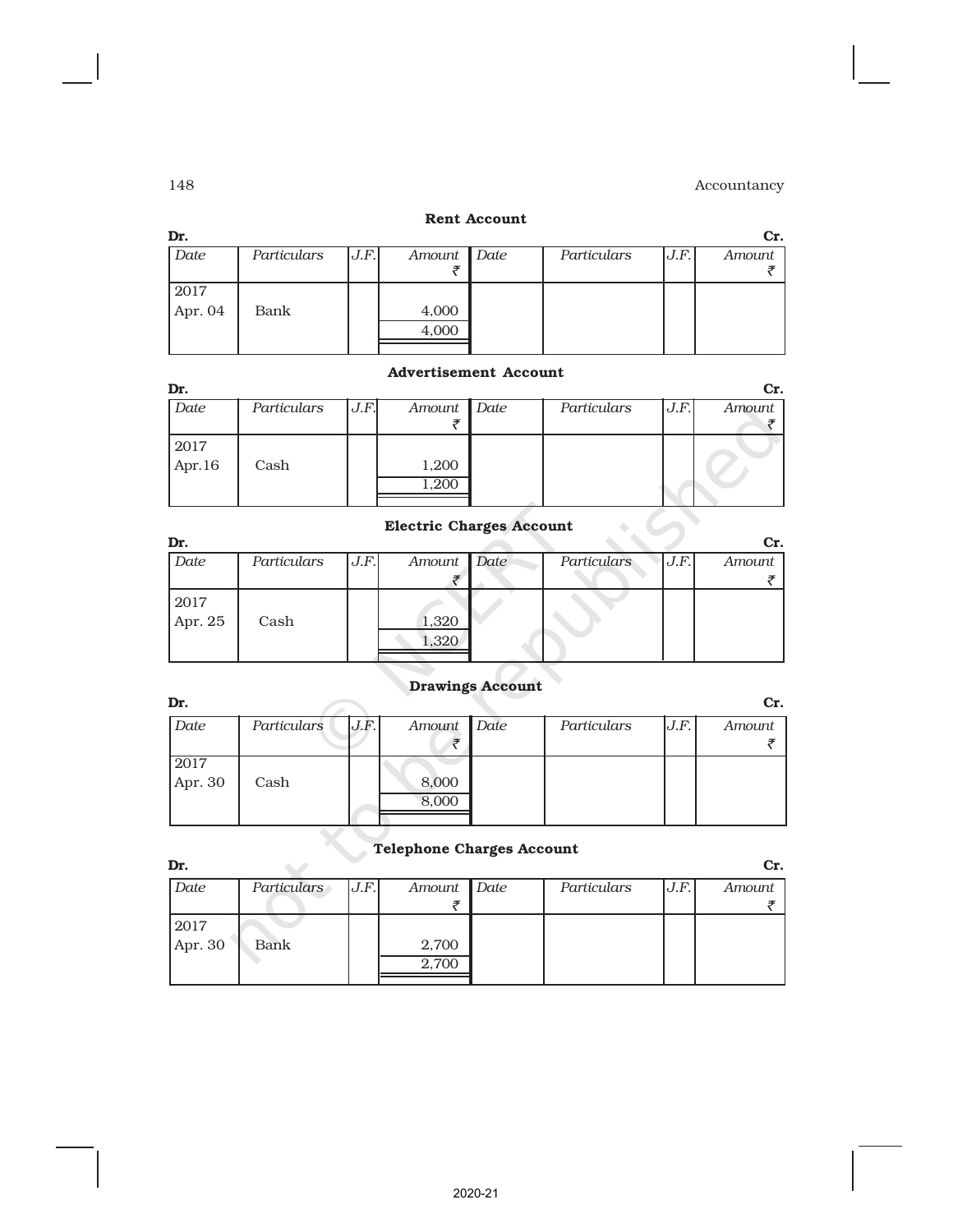# Insurance Account

| Dr.     |             |      |             |             |      | Cr.    |
|---------|-------------|------|-------------|-------------|------|--------|
| Date    | Particulars | J.F. | Amount Date | Particulars | J.F. | Amount |
|         |             |      |             |             |      |        |
| 2017    |             |      |             |             |      |        |
| Apr. 30 | Bank        |      | 1,600       |             |      |        |
|         |             |      | 1,600       |             |      |        |
|         |             |      |             |             |      |        |

### Quality Furniture Account

| Dr.       |             |      |        |         |             |      | Cr.    |
|-----------|-------------|------|--------|---------|-------------|------|--------|
| Date      | Particulars | J.F. | Amount | Date    | Particulars | J.F. | Amount |
|           |             |      |        |         |             |      |        |
| 2017      |             |      |        | 2017    |             |      |        |
| Apr. $30$ | Balance c/d |      | 8,000  | Apr. 15 | Furniture   |      | 8,000  |
|           |             |      | 8,000  |         |             |      | 8,000  |
|           |             |      |        |         |             |      |        |

# Mohit Mart Account

| Dr.       |             |      |             |           |             |      | Cr.    |
|-----------|-------------|------|-------------|-----------|-------------|------|--------|
| Date      | Particulars | J.F. | Amount Date |           | Particulars | J.F. | Amount |
|           |             |      |             |           |             |      |        |
| 2017      |             |      |             | 2017      |             |      |        |
| Apr. $30$ | Balance c/d |      | 3,200       | Apr. $26$ | Stationery  |      | 3,200  |
|           |             |      | 3,200       |           |             |      | 3.200  |
|           |             |      |             |           |             |      |        |

#### Purchases Return Account

| Dr.  |             |      |        |                 |             |      | Cr.        |
|------|-------------|------|--------|-----------------|-------------|------|------------|
| Date | Particulars | J.F. | Amount | Date            | Particulars | J.F. | Amount     |
|      |             |      |        | 2017<br>Apr. 30 | Sundries    |      | 632<br>632 |

# Handa Company Account

| Dr.             |             |      |                |                 |             |      | Cr.            |
|-----------------|-------------|------|----------------|-----------------|-------------|------|----------------|
| Date            | Particulars | J.F. | Amount Date    |                 | Particulars | J.F. | Amount         |
| 2017<br>Apr. 30 | Bank        |      | 2,450<br>2,450 | 2017<br>Apr. 04 | Purchases   |      | 2,450<br>2,450 |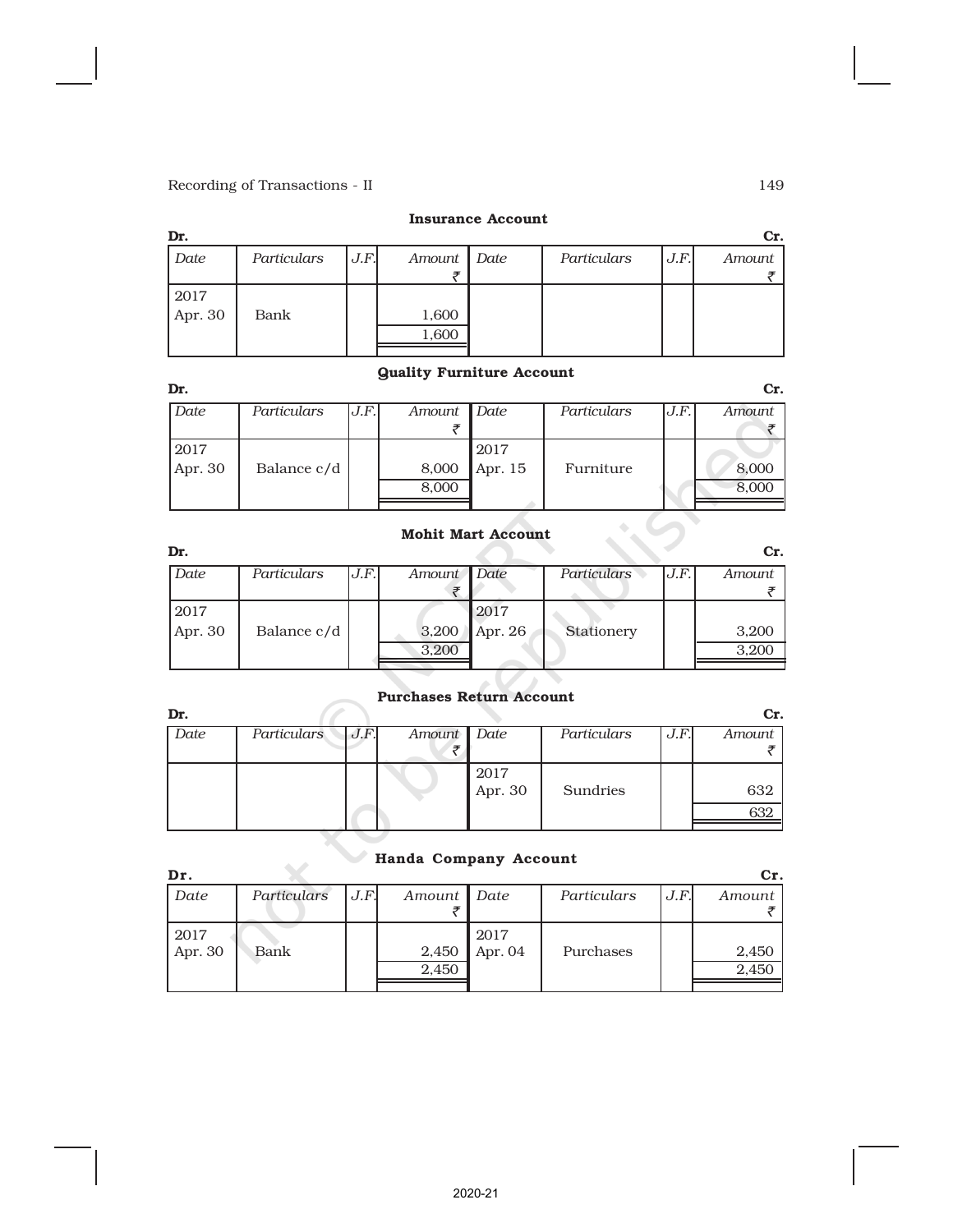| Dr.             |                     |      |                       |                 |             |      | Cr.            |
|-----------------|---------------------|------|-----------------------|-----------------|-------------|------|----------------|
| Date            | Particulars         | J.F. | Amount                | Date            | Particulars | J.F. | Amount         |
| 2017<br>Apr. 12 | Purchases<br>return |      | 632                   | 2017<br>Apr. 06 | Purchases   |      | 6,400          |
| Apr. 25         | Bank<br>Discount    |      | 7,728<br>320<br>8,680 | Apr. $21$       | Purchases   |      | 2,280<br>8,680 |

# Burari Ltd. Account

# Kochhar Account

| Dr.       |             |      |        |         |             |      | Cr.    |
|-----------|-------------|------|--------|---------|-------------|------|--------|
| Date      | Particulars | J.F. | Amount | Date    | Particulars | J.F. | Amount |
|           |             |      |        |         |             |      |        |
| 2017      |             |      |        | 2017    |             |      |        |
| Apr. $30$ | Bank        |      | 28,000 | Apr. 19 | Purchases   |      | 29,280 |
|           | Discount    |      | 1,280  |         |             |      |        |
|           |             |      | 29,280 |         |             |      | 29,280 |
|           |             |      |        |         |             |      |        |

# Sales Return Account

| Dr.       |             |      |             |             |      | Cr.    |
|-----------|-------------|------|-------------|-------------|------|--------|
| Date      | Particulars | J.F. | Amount Date | Particulars | J.F. | Amount |
|           |             |      |             |             |      |        |
| 2017      |             |      |             |             |      |        |
| Apr. $30$ | Sundries    |      | 440         |             |      |        |
|           |             |      | 440         |             |      |        |
|           |             |      |             |             |      |        |

# Kapadia Account

| Dr.     |              |      |             |           |             |      | Cr.    |
|---------|--------------|------|-------------|-----------|-------------|------|--------|
| Date    | Particulars  | J.F. | Amount Date |           | Particulars | J.F. | Amount |
| 2017    |              |      |             | 2017      |             |      |        |
| Apr. 08 | <b>Sales</b> |      | 1,470       | Apr. $30$ | Balance c/d |      | 1,470  |
|         |              |      | 1,470       |           |             |      | .470   |
|         |              |      |             |           |             |      |        |

### Daman Account

|                              |                |                 |             |      | Cr.    |
|------------------------------|----------------|-----------------|-------------|------|--------|
| Particulars                  | Amount         |                 | Particulars | J.F. | Amount |
| <b>Sales</b><br><b>Sales</b> | 1,300<br>2,300 | 2017<br>Apr. 30 | Balance c/d |      | 3,600  |
|                              | 3,600          |                 |             |      | 3,600  |
|                              |                | J.F.            | Date        |      |        |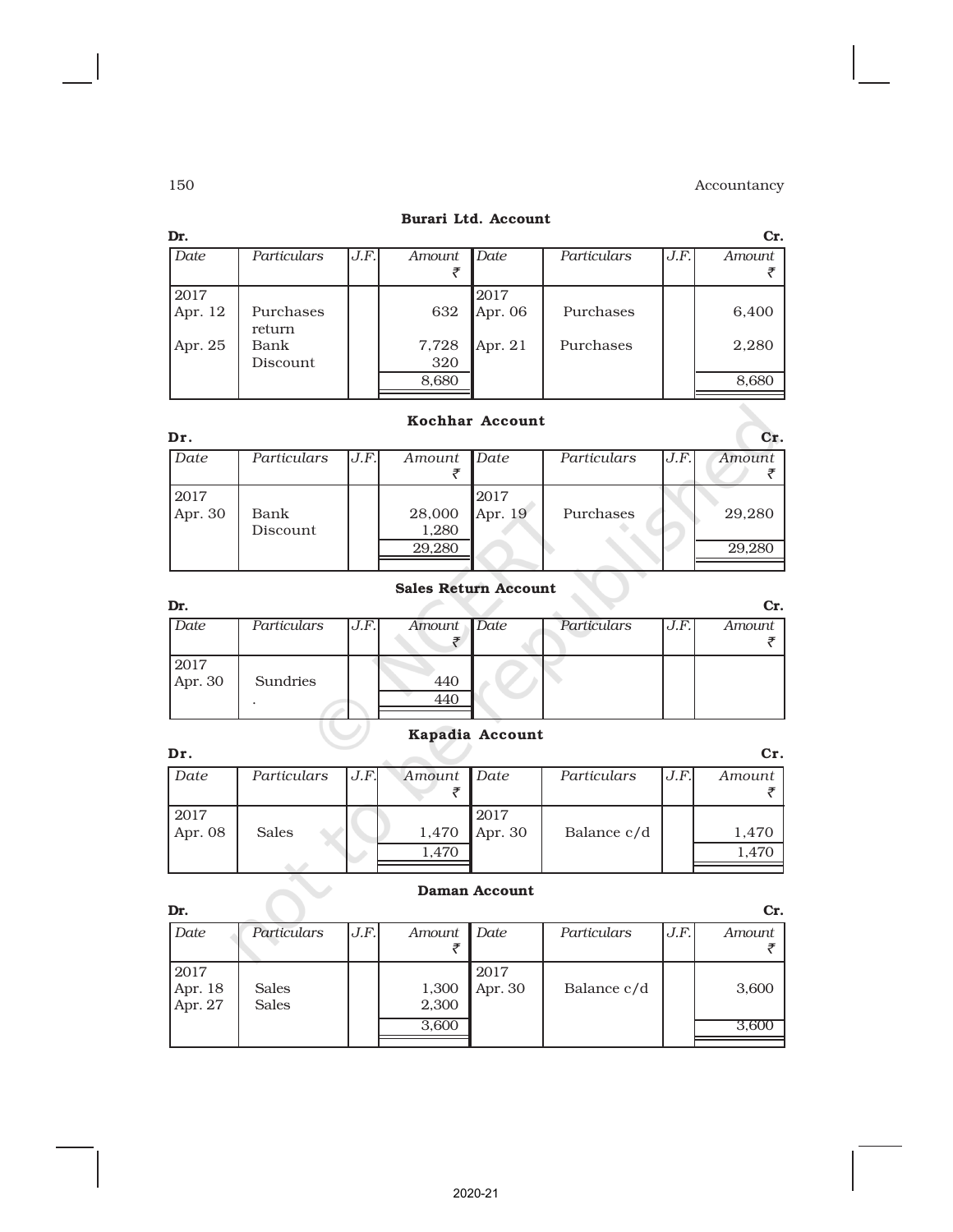#### Nutan Account

| Dr.     |              |     |        |           |             |      | Cr.    |
|---------|--------------|-----|--------|-----------|-------------|------|--------|
| Date    | Particulars  | J.F | Amount | Date      | Particulars | J.F. | Amount |
| 2017    |              |     |        | 2017      |             |      |        |
| Apr. 23 | <b>Sales</b> |     | 1,200  | Apr. $30$ | Balance c/d |      | 1,200  |
|         |              |     | 1,200  |           |             |      | 1,200  |
|         |              |     |        |           |             |      |        |

#### Discount Received Account

| Dr.  |             |      |               |                            |                       |      | Cr.                   |
|------|-------------|------|---------------|----------------------------|-----------------------|------|-----------------------|
| Date | Particulars | J.F. | Amount   Date |                            | Particulars           | J.F. | Amount                |
|      |             |      |               | 2017<br>Apr. 25<br>Apr. 30 | Burari Ltd<br>Kochhar |      | 320<br>1,280<br>1,600 |

#### Test Your Understanding - II

- 1. Fill in the Correct Words :
- (a) Cash book is a ......... journal.
- (b) In Journal proper, only.........discount is recorded.
- (c) Return of goods purchased on credit to the suppliers will be entered in ...... Journal.
- (d) Assets sold on credit are entered in .........
- (e) Double column cash book records transaction relating to .........and .........
- (f) Total of the debit side of cash book is .........than the credit side.
- (g) Cash book does not record the .........transactions.
- (h) In double column cash book .........transactions are also recorded.
- (i) Credit balance shown by a bank column in cash book is .........
- (j) The amount paid to the petty cashier at the beginning of a period is known as .........amount.
- (k) In purchase book goods purchased on .........are recorded.

2. State whether the following statements are True or False :

- (a) Journal is a book of secondary entry.
- (b) One debit account and more than one credit account in a entry is called compound entry.
- (c) Assets sold on credit are entered in sales journal.
- (d) Cash and credit purchases are entered in purchase journal.
- (e) Cash sales are entered in sales journal.
- (f) Cash book records transactions relating to receipts and payments.
- (g) Ledger is a subsidiary book.
- (h) Petty cash book is a book having record of big payments.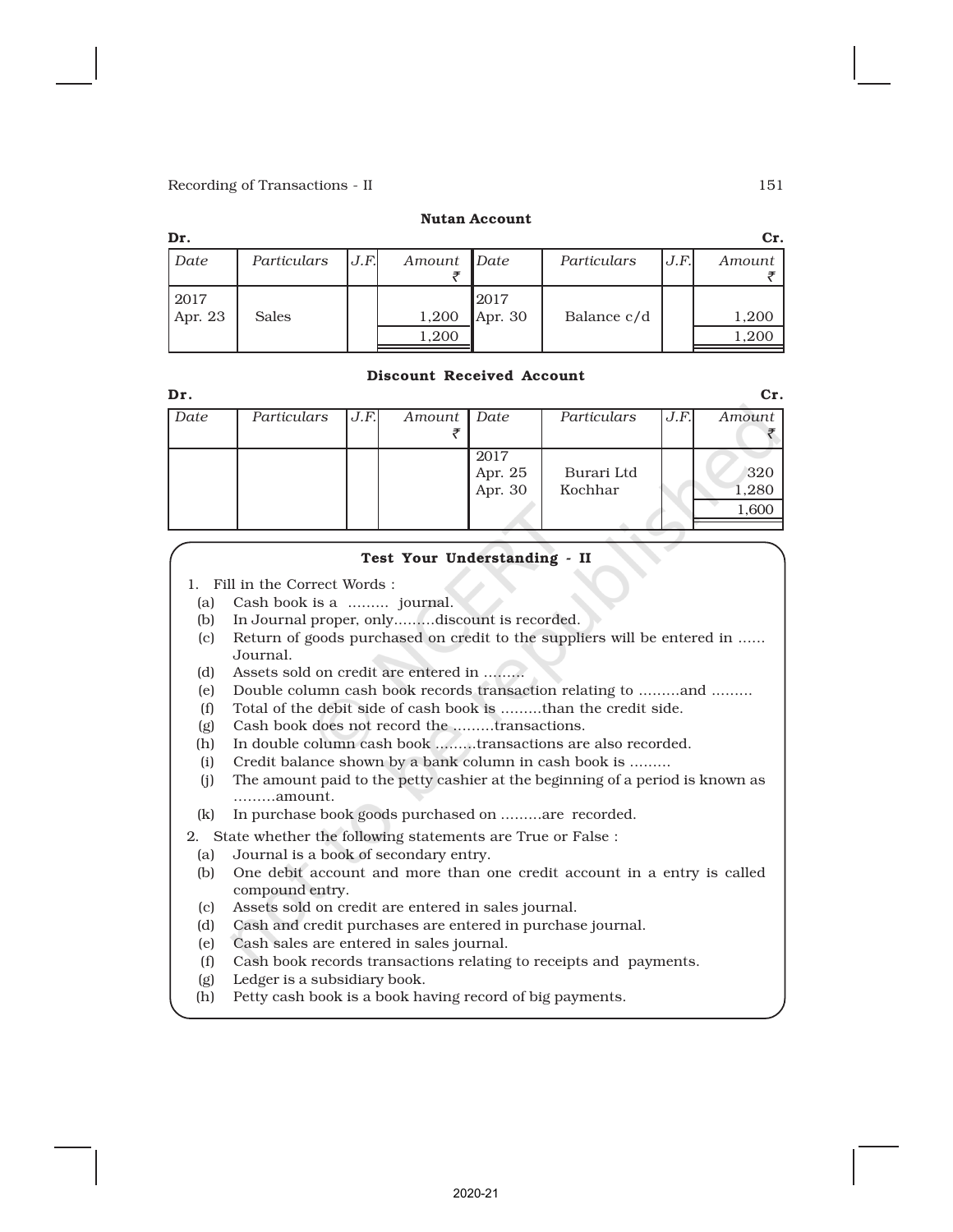- (i) Cash received is entered on the debit side of cash book.
- (j) Transaction recorded both on debit and credit side of cash book is known as contra entry.
- (k) Balancing of account means total of debit and credit side.
- (l) Credit purchase of machine is entered in purchase journal.

#### *Key Terms Introduced in the Chapter*

- 
- Posting Sales (Journal) Book
	- Day books Balancing of Accounts
- 
- Cash book Purchase (Journal) book
	- Petty Cash book Purchases return (Journal) Book
- Sales return (Journal) Book

#### *Summary with Reference to Learning Objectives*

- *1. Journal* : Basic book of original entry.
- *2. Cash book* : A book used to record all cash receipts and payments.
- *3. Petty cash book* : A book used to record small cash payments.
- *4. Purchase journal* : A special journal in which only credit purchases are recorded
- *5. Sales journal :* A special journal in which only credit sales are recorded
- *6. Purchases Return Book :* A book in which return of merchandise purchased is recorded.
- *7. Sales Return Book* : A special book in which returns of merchandise sold on credit are recorded.

#### *Questions For Practice*

*Short Answers*

- 1. Briefly state how the cash book is both journal and a ledger.
- 2. What is the purpose of contra entry?
- 3. What are special purpose books?
- 4. What is petty cash book? How it is prepared?
- 5. Explain the meaning of posting of journal entries?
- 6. Define the purpose of maintaining subsidiary journal.
- 7. Write the difference between return Inwards and return ouwards.
- 8. What do you understand by ledger folio?
- 9. What is difference between trade discount and cash discount?
- 10. Write the process of preparing ledger from a journal.
- 11. What do you understand by Imprest amount in petty cash book?

*Long Answers*

- 1. Explain the need for drawing up the special purpose books.
- 2. What is cash book? Explain the types of cash book.
- 3. What is contra entry? How can you deal this entry while preparing double column cash book?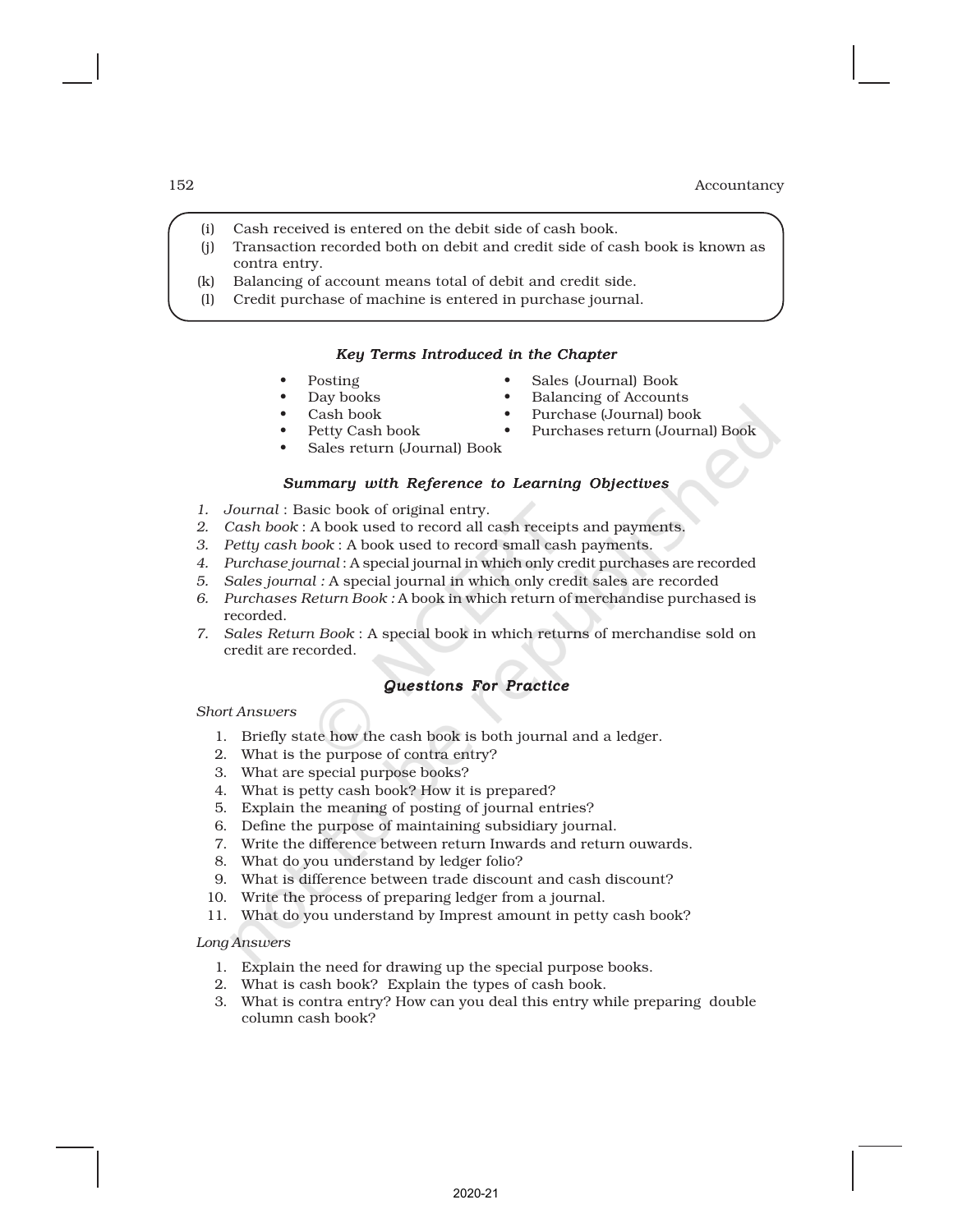- 4. What is petty cash book? Write the advantages of petty cash book?
- 5. Describe the advantages of sub-dividing the Journal.
- 6. What do you understand by balancing of account?

### *Numerical Questions*

*Simple Cash Book*

| 1. |                | Enter the following transactions in a simple cash book for December 2016: |        |
|----|----------------|---------------------------------------------------------------------------|--------|
|    |                |                                                                           | ₹      |
|    | 01             | Cash in hand                                                              | 12,000 |
|    | 0 <sub>5</sub> | Cash received from Bhanu                                                  | 4,000  |
|    | 07             | Rent Paid                                                                 | 2,000  |
|    | 10             | Purchased goods Murari for cash                                           | 6,000  |
|    | 15             | Sold goods for cash                                                       | 9,000  |
|    | 18             | Purchase stationery                                                       | 300    |
|    | 22             | Cash paid to Rahul on account                                             | 2,000  |
|    | 28             | Paid salary                                                               | 1,000  |
|    | 30             | Paid rent                                                                 | 500    |
|    |                | (Ans. Cash in hand ₹ 13,200)                                              |        |
| 2. |                | Record the following transaction in simple cash book for November 2016:   | ₹      |
|    | 01             | Cash in hand                                                              | 12,500 |
|    | 04             | Cash paid to Hari                                                         | 600    |
|    | 07             | Purchased goods                                                           | 800    |
|    | 12             | Cash received from Amit                                                   | 1,960  |
|    | 16             | Sold goods for cash                                                       | 800    |
|    | 20             | Paid to Manish                                                            | 590    |
|    | 25             | Paid cartage                                                              | 100    |
|    | 31             | Paid salary                                                               | 1,000  |
|    |                | (Ans. Cash in hand ₹ 12,170)                                              |        |
| 3. |                | Enter the following transaction in Simple cash book for December 2017:    | ₹      |
|    | 01             | Cash in hand                                                              | 7,750  |
|    | 06             | Paid to Sonu                                                              | 45     |
|    | 08             | Purchased goods                                                           | 600    |
|    | 15             | Received cash from Parkash                                                | 960    |
|    | 20             | Cash sales                                                                | 500    |
|    | 25             | Paid to S.Kumar                                                           | 1,200  |
|    | 30             | Paid rent                                                                 | 600    |
|    |                | (Ans. Cash in hand ₹ 6,765)                                               |        |
|    |                | $A \cap B$ <sub>r</sub> $A \cap B$ <sub>r</sub> $A \cap B$                |        |

*Bank Column Cash Book*

4. Record the following transactions in a bank column cash book for December 2016:  $\Rightarrow$ 

| 01 | Started business with cash | 80.000 |
|----|----------------------------|--------|
| 04 | Deposited in bank          | 50,000 |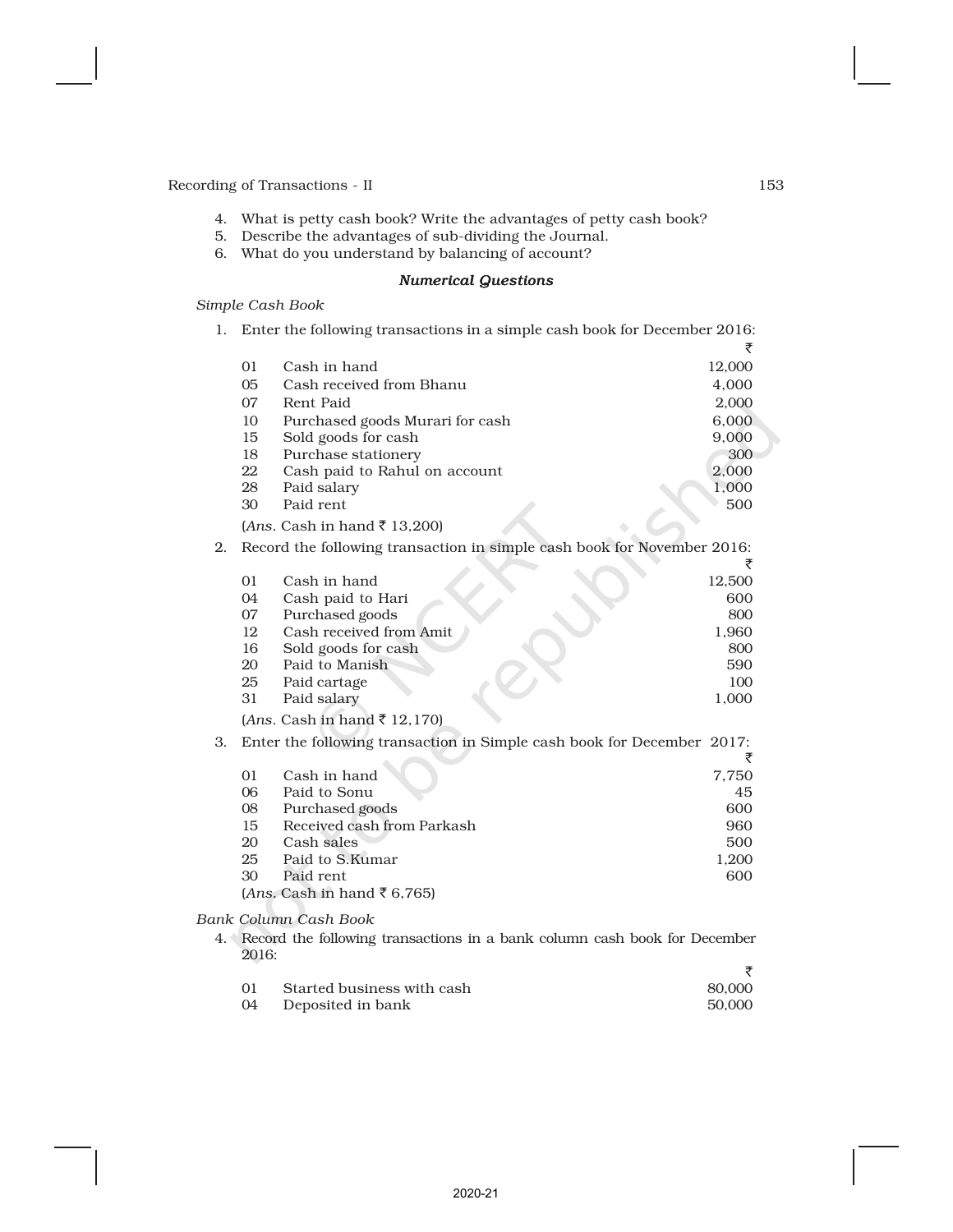|    | 10             | Received cash from Rahul                                                  | 1,000    |
|----|----------------|---------------------------------------------------------------------------|----------|
|    | 15             | Bought goods for cash                                                     | 8,000    |
|    | 22             | Bought goods by cheque                                                    | 10,000   |
|    | 25             | Paid to Shyam by cash                                                     | 20,000   |
|    | 30             | Drew from Bank for office use                                             | 2,000    |
|    | 31             | Rent paid by cheque                                                       | 1,000    |
|    |                | $(Ans. Cash in hand ₹5,000: cash at bank ₹37,000)$                        |          |
| 5. |                | Prepare a double column cash book with the help of following information  |          |
|    |                | for December 2016:                                                        |          |
|    |                |                                                                           | ₹        |
|    | 01             | Started business with cash                                                | 1,20,000 |
|    | 03             | Cash paid into bank                                                       | 50,000   |
|    | 05             | Purchased goods from Sushmita                                             | 20,000   |
|    | 06             | Sold goods to Dinker and received a cheque                                | 20,000   |
|    | 10             | Paid to Sushmita cash                                                     | 20,000   |
|    | 14             | Cheque received on December 06, 2016 deposited into bank                  |          |
|    | 18             | Sold goods to Rani                                                        | 12,000   |
|    | 20             | Cartage paid in cash                                                      | 500      |
|    | 22             | Received cash from Rani                                                   | 12,000   |
|    | 27             | Commission received                                                       | 5,000    |
|    | 30             | Drew cash for personal use                                                | 2,000    |
|    |                | (Ans. Cash in hand ₹ 64,500 : Cash at bank ₹ 70,000)                      |          |
| 6. |                | Enter the following transactions in double column cash book of M/s Ambica |          |
|    |                | Traders for July 2017:                                                    |          |
|    |                |                                                                           | ₹        |
|    | 01             | Commenced business with cash                                              | 50,000   |
|    | 03             | Opened bank account with ICICI                                            | 30,000   |
|    | 0 <sub>5</sub> | Purchased goods for cash                                                  | 10,000   |
|    | 10             | Purchased office machine for cash                                         | 5,000    |
|    | 15             | Sales goods on credit from Rohan and received chaeque                     | 7,000    |
|    | 18             | Cash sales                                                                | 8,000    |
|    | 20             | Rohan's cheque deposited into bank                                        |          |
|    | 22             | Paid cartage by cheque                                                    | 500      |
|    | 25             | Cash withdrawn for personal use                                           | 2,000    |
|    | 30             | Paid rent by cheque                                                       | 1,000    |
|    |                | (Ans. Cash in hand ₹ 11,000, Cash at bank ₹ 35,500)                       |          |
| 7. |                | Prepare double column cash book from the following information for        |          |
|    |                | July 2017:                                                                |          |
|    |                |                                                                           | ₹        |
|    | 01             | Cash In hand                                                              | 7,500    |
|    |                | Bank overdraft                                                            | 3,500    |
|    | 03             | Paid wages                                                                | 200      |
|    | 05             | Cash sales                                                                | 7,000    |
|    | 10             | Cash deposited into bank                                                  | 4,000    |
|    | 15             | Goods purchased and paid by cheque                                        | 2,000    |
|    |                |                                                                           |          |

Paid rent 500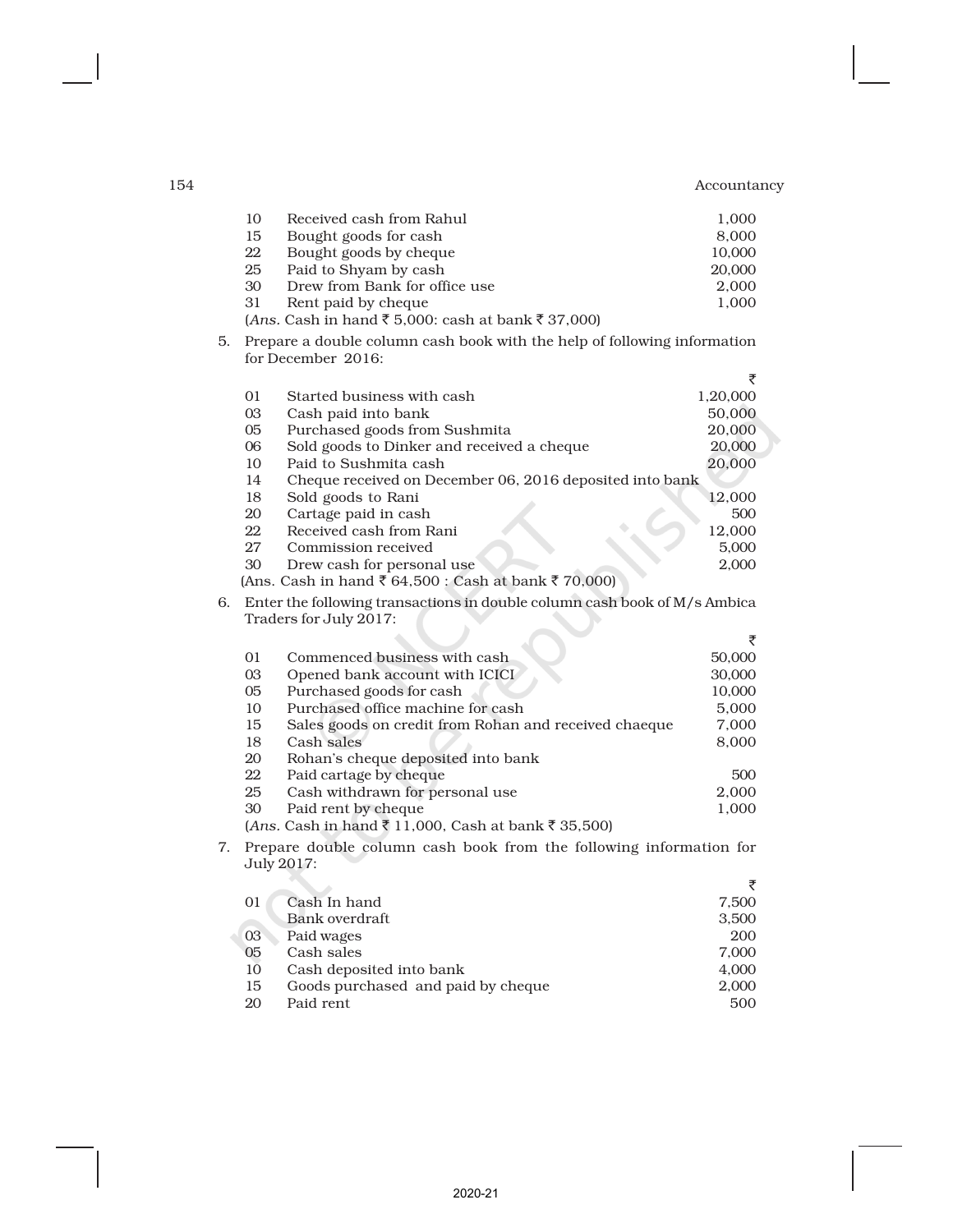| -25 | Drew from bank for personal use | 400   |
|-----|---------------------------------|-------|
|     | 30 Salary paid                  | 1.000 |

- (*Ans.* Cash in hand ₹ 8,800, Bank overdraft ₹ 1,900)
- 8. Enter the following transaction in a double column cash book of M/s.Mohit Traders for January 2017:

|         |                                                    | ₹     |
|---------|----------------------------------------------------|-------|
| $_{01}$ | Cash in hand                                       | 3,500 |
|         | Bank overdraft                                     | 2,300 |
| 03      | Goods purchased for cash                           | 1,200 |
| 05      | Paid wages                                         | 200   |
| 10      | Cash sales                                         | 8,000 |
| 15      | Deposited into bank                                | 6,000 |
| 22      | Sold goods for cheque which was deposited into     | 2,000 |
|         | bank same day                                      |       |
| 25      | Paid rent by cheque                                | 1,200 |
| 28      | Drew from bank for personal use.                   | 1,000 |
| 31      | Bought goods by cheque                             | 1,000 |
|         | $(Ans. Cash in hand ₹ 4,100 Cash at bank ₹ 2,500)$ |       |

9. Prepare double column cash book from the following transactions for the year August 2017:

|    |                                                     | ₹      |
|----|-----------------------------------------------------|--------|
| 01 | Cash in hand                                        | 17,500 |
|    | Cash at bank                                        | 5,000  |
| 03 | Purchased goods for cash                            | 3,000  |
| 05 | Received cheque from Jasmeet                        | 10,000 |
| 08 | Sold goods for cash                                 | 7,000  |
| 10 | Jasmeet's cheque deposited into bank                |        |
| 12 | Purchased goods and paid by cheque                  | 20,000 |
| 15 | Paid establishment expenses through bank            | 1,000  |
| 18 | Cash sales                                          | 7,000  |
| 20 | Deposited into bank                                 | 10,000 |
| 24 | Paid trade expenses                                 | 500    |
| 27 | Received commission by cheque                       | 6,000  |
| 29 | Paid Rent                                           | 2,000  |
| 30 | Withdrew cash for personal use                      | 1,200  |
| 31 | Salary paid                                         | 6,000  |
|    | $(Ans. Cash in hand ₹ 8,800 cash at bank ₹ 10,000)$ |        |

10. M/s Ruchi trader started their cash book with the following balances on July 2017: cash in hand  $\bar{x}$ 1,354 and balance in bank current account  $\bar{x}$ 7,560. He had the following transaction in the month of July 2017:

| Cash sales                                        | 2,300  |
|---------------------------------------------------|--------|
| Purchased goods, paid by cheque                   | 6,000  |
| Cash sales                                        | 10,000 |
| Paid trade expenses                               | 700    |
| Sales goods, received cheque (deposited same day) | 20,000 |
| Purchased motor car paid by cheque                | 15,000 |
|                                                   |        |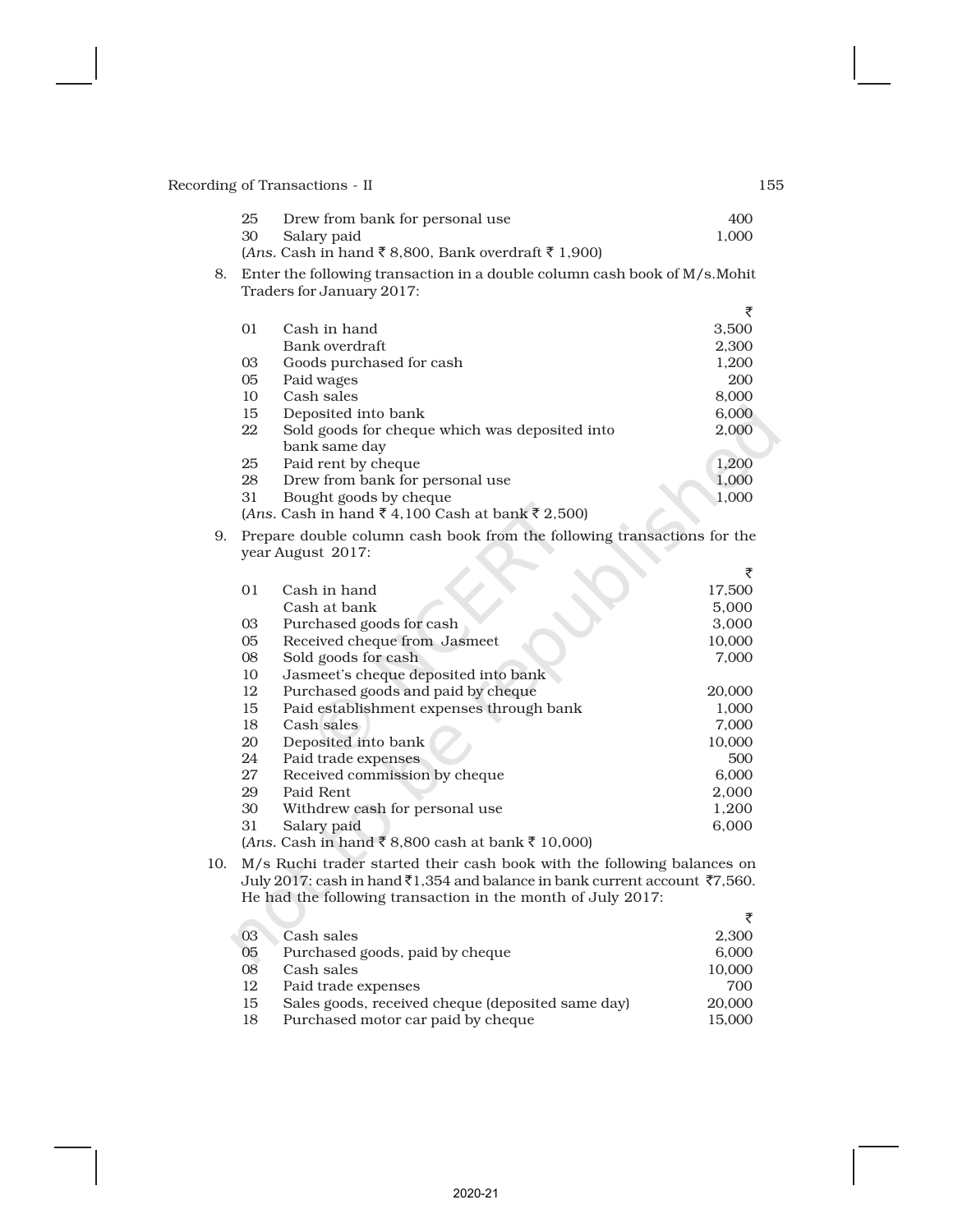| 156 |                                                     | Accountancy |
|-----|-----------------------------------------------------|-------------|
| 20  | Cheque received from Manisha (deposited same day)   | 10,000      |
| 22  | Cash Sales                                          | 7,000       |
| 25  | Manisha's cheque returned dishonoured               |             |
| 28  | Paid Rent                                           | 2,000       |
| 29  | Paid telephone expenses by cheque                   | 500         |
| 31  | Cash withdrawn for personal use                     | 2,000       |
|     | Prepare bank column cash book                       |             |
|     | $(Ans. Cash in hand ₹ 15,954 cash at bank ₹ 6,060)$ |             |

#### *Petty Cash Book*

11. Prepare petty cash book from the following transactions. The imprest amount is  $\bar{x}$ 2,000.

|     | 10 12,000, |                                                                                                                  |     |
|-----|------------|------------------------------------------------------------------------------------------------------------------|-----|
|     | 2017       |                                                                                                                  | ₹   |
|     | January    |                                                                                                                  |     |
|     | 01         | Paid cartage                                                                                                     | 50  |
|     | 02         | STD charges                                                                                                      | 40  |
|     | 02         | Bus fare                                                                                                         | 20  |
|     | 03         | Postage                                                                                                          | 30  |
|     | 04         | Refreshment for employees                                                                                        | 80  |
|     | 06         | Courier charges                                                                                                  | 30  |
|     | 08         | Refreshment of customer                                                                                          | 50  |
|     | 10         | Cartage                                                                                                          | 35  |
|     | 15         | Taxi fare to manager                                                                                             | 70  |
|     | 18         | Stationery                                                                                                       | 65  |
|     | 20         | Bus fare                                                                                                         | 10  |
|     | 22         | Fax charges                                                                                                      | 30  |
|     | 25         | Telegrams charges                                                                                                | 35  |
|     | 27         | Postage stamps                                                                                                   | 200 |
|     | 29         | Repair on furniture                                                                                              | 105 |
|     | 30         | Laundry expenses                                                                                                 | 115 |
|     | 31         | Miscellaneous expenses                                                                                           | 100 |
|     |            | ( <i>Ans.</i> Cash balance ₹935)                                                                                 |     |
| 12. |            | Record the following transactions during the week ending Dec.30, 2014<br>with a weekly imprest $\bar{\tau}$ 500. |     |
|     | 2017       |                                                                                                                  | ₹   |
|     | January    |                                                                                                                  |     |
|     | 24         | Stationery                                                                                                       | 100 |
|     | 25         | Bus fare                                                                                                         | 12  |
|     | 25         | Cartage                                                                                                          | 40  |
|     | 26         | Taxi fare                                                                                                        | 80  |
|     | 27         | Wages to casual labour                                                                                           | 90  |
|     | 29         | Postage                                                                                                          | 80  |

(*Ans.* Cash balance ` 98)

*Other Subsidiary Books*

13. Enter the following transactions in the Purchase Journal (Book) of M/s Gupta Traders of July 2017: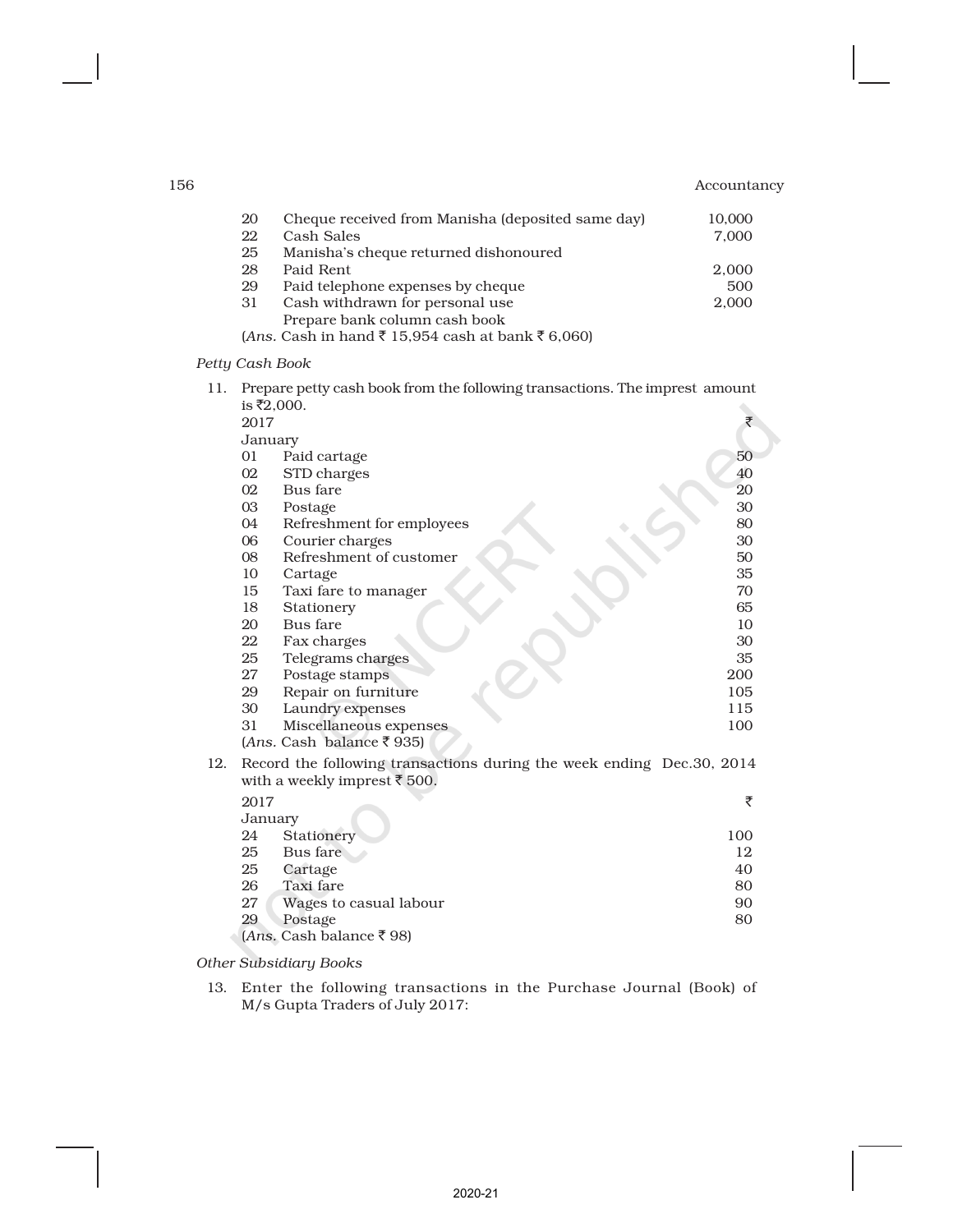|     | 01       | Bought from Rahul Traders as per invoice no.20041<br>40 Registers @ ₹60 each       |                |  |  |  |
|-----|----------|------------------------------------------------------------------------------------|----------------|--|--|--|
|     |          | 80 Gel Pens @ ₹15 each                                                             |                |  |  |  |
|     |          | 50 note books @ $\bar{x}20$ each                                                   |                |  |  |  |
|     | 15       | Trade discount 10%.<br>Bought from Global Stationers as per invoice no.1132        |                |  |  |  |
|     |          | 40 Ink Pads @ ₹8 each                                                              |                |  |  |  |
|     |          | 50 Files @ ₹10 each                                                                |                |  |  |  |
|     |          | 20 Color Books @ ₹ 20 each                                                         |                |  |  |  |
|     | 23       | Trade Discount 5%                                                                  |                |  |  |  |
|     |          | Purchased from Lamba Furniture as per invoice no. 3201<br>2 Chairs @ 600 per chair |                |  |  |  |
|     |          | 1 Table @ 1000 per table                                                           |                |  |  |  |
|     | 25       | Bought from Mumbai Traders as per invoice no.1111                                  |                |  |  |  |
|     |          | 10 Paper Rim @ ₹100 per rim<br>400 drawing Sheets @ ₹3 each                        |                |  |  |  |
|     |          | 20 Packets waters colour @ ₹40 per packet                                          |                |  |  |  |
|     |          | ( <i>Ans:</i> Total of purchases book ₹8,299)                                      |                |  |  |  |
| 14. |          | Enter the following transactions in sales (journal) book of M/s.Bansal             |                |  |  |  |
|     |          | electronics:                                                                       |                |  |  |  |
|     | 2014     |                                                                                    |                |  |  |  |
|     |          | September                                                                          |                |  |  |  |
|     | 01       | Sold to Amit Traders as per bill no.4321                                           |                |  |  |  |
|     |          | 20 Pocket Radio @ 70 per Radio<br>2, T.V. set, B&W.(6") @ 800 Per T.V.             |                |  |  |  |
|     |          | 10. Sold to Arun Electronics as per bill no.4351                                   |                |  |  |  |
|     |          | 5 T.V. sets (20") B&W @ ₹3,000 per T.V.                                            |                |  |  |  |
|     |          | 2 T.V. sets (21") Colour @ ₹ 4,800 per T.V.                                        |                |  |  |  |
|     | 22       | Sold to Handa Electronics as per bill no.4,399                                     |                |  |  |  |
|     |          | 10 Tape recorders @ ₹ 600 each<br>5 Walkman @ ₹ 300 each                           |                |  |  |  |
|     | 28       | Sold to Harish Trader as per bill no.4430                                          |                |  |  |  |
|     |          | 10 Mixer Juicer Grinder @ ₹ 800 each.                                              |                |  |  |  |
|     |          | (Ans. Total of sales book ₹43,100)                                                 |                |  |  |  |
| 15. |          | Prepare a purchases return (journal) book from the following transactions          |                |  |  |  |
|     |          | for April 2017.                                                                    |                |  |  |  |
|     | 2017     |                                                                                    | ₹              |  |  |  |
|     | April    |                                                                                    |                |  |  |  |
|     | 05<br>10 | Returned goods to M/s Kartik Traders<br>Goods returned to Sahil Pvt. Ltd.          | 1,200<br>2,500 |  |  |  |
|     | 17       | Goods returned to M/s Kohinoor Traders.                                            |                |  |  |  |
|     |          | for list price ₹2,000 less 10% trade discount.                                     |                |  |  |  |
|     |          |                                                                                    |                |  |  |  |

28 Return outwards to M/s Handa Traders 550 (*Ans*. Total of purchases return book  $\bar{z}$  6,150)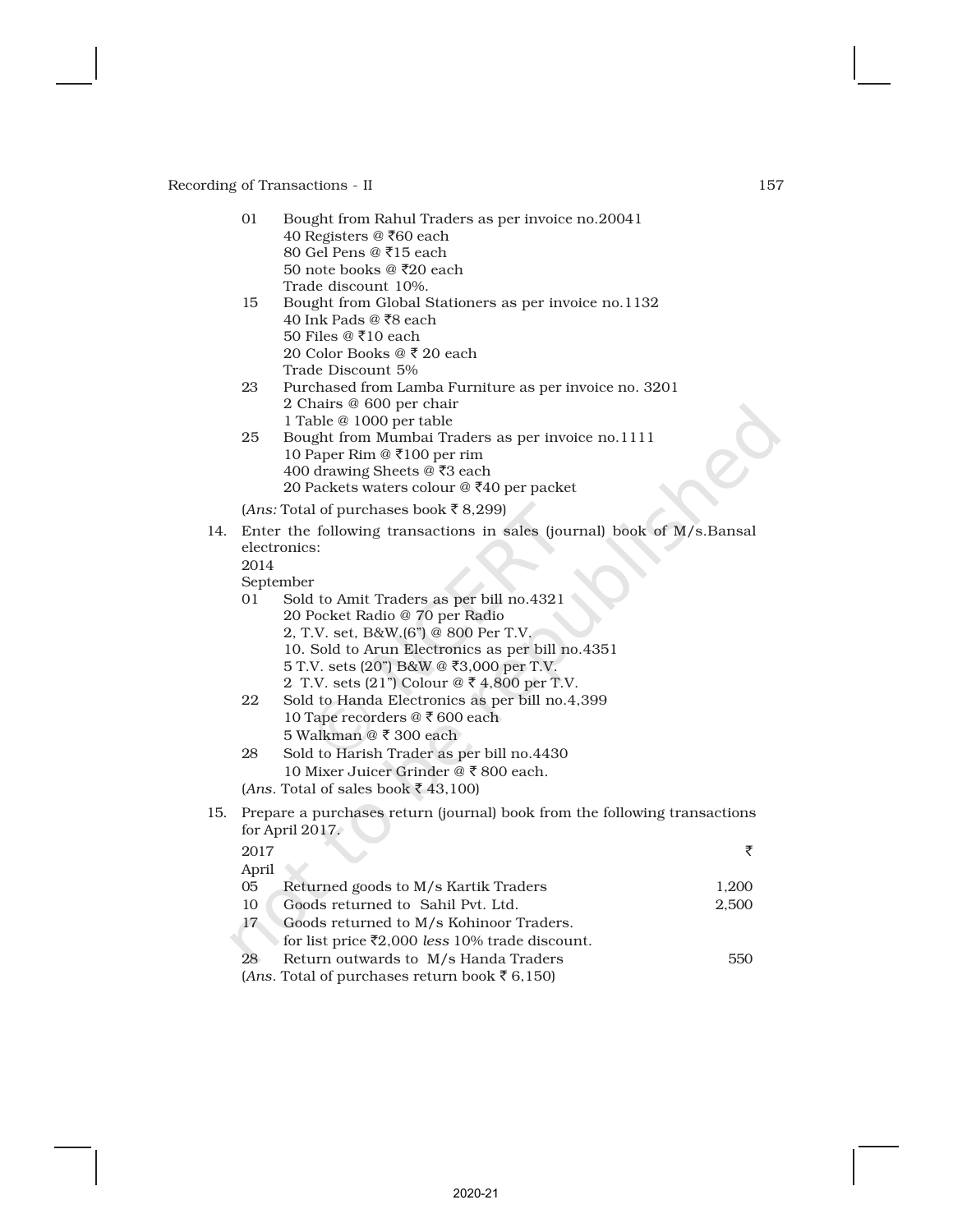M/s Bansal Electronics for July 2017:  $2017$ July 04 M/s Gupta Traders returned the goods 1,500 10 Goods returned from M/s Harish Traders 800 18 M/s Rahul Traders returned the goods not as per 1,200 specifications 28 Goods returned from Sushil Traders 1,000

16. Prepare Return Inward Journal (Book) from the following transactions of

 $(Ans: \text{Total of sales return}$   $\overline{\xi}$  4,500)

#### *Recording, Posting and Balancing*

17. Prepare proper subsidiary books and post them to the ledger from the following transactions for the month of February 2017:

|     | 2017                                                     |                                                                          |        |  |
|-----|----------------------------------------------------------|--------------------------------------------------------------------------|--------|--|
|     | February                                                 |                                                                          |        |  |
|     | 01<br>Goods sold to Sachin                               |                                                                          | 5,000  |  |
|     | 04                                                       | Purchase from Kushal Traders                                             | 2,480  |  |
|     | 06                                                       | Sold goods to Manish Traders                                             | 2,100  |  |
|     | 07                                                       | Sachin returned goods                                                    | 600    |  |
|     | 08                                                       | Returns to Kushal Traders                                                | 280    |  |
|     | 10                                                       | Sold to Mukesh                                                           | 3,300  |  |
|     | 14                                                       | Purchased from Kunal Traders                                             | 5,200  |  |
|     | 15                                                       | Furniture purchased from Tarun                                           | 3,200  |  |
|     | 17                                                       | Bought of Naresh                                                         | 4,060  |  |
|     | 20                                                       | Return to Kunal Traders                                                  | 200    |  |
|     | 22                                                       | Return inwards from Mukesh                                               | 250    |  |
|     | 24<br>Purchased goods from Kirit & Co. for list price of |                                                                          |        |  |
|     |                                                          | less 10% trade discount                                                  |        |  |
|     | 25                                                       | Sold to Shri Chand goods                                                 | 6600   |  |
|     |                                                          | less 5% trade discount                                                   |        |  |
|     | 26                                                       | Sold to Ramesh Brothers                                                  | 4,000  |  |
|     | 28                                                       | Return outwards to Kirit and Co.                                         | 1,000  |  |
|     |                                                          | less 10% trade discount                                                  |        |  |
|     | 28                                                       | Ramesh Brothers returned goods ₹ 500.                                    |        |  |
|     |                                                          | Ans: (Total of sales book ₹20,670, purchases book ₹16,870,               |        |  |
|     |                                                          | Purchases return book ₹1,380, sales return book ₹1,350).                 |        |  |
| 18. |                                                          | The following balances of ledger of M/s Marble Traders on April 01, 2017 |        |  |
|     |                                                          | 2017                                                                     | ₹      |  |
|     |                                                          | April                                                                    |        |  |
|     |                                                          | Cash in hand                                                             | 6,000  |  |
|     |                                                          | Cash at bank                                                             | 12,000 |  |
|     |                                                          | Bills receivable                                                         | 7,000  |  |
|     |                                                          | Ramesh (Cr.)                                                             | 3,000  |  |